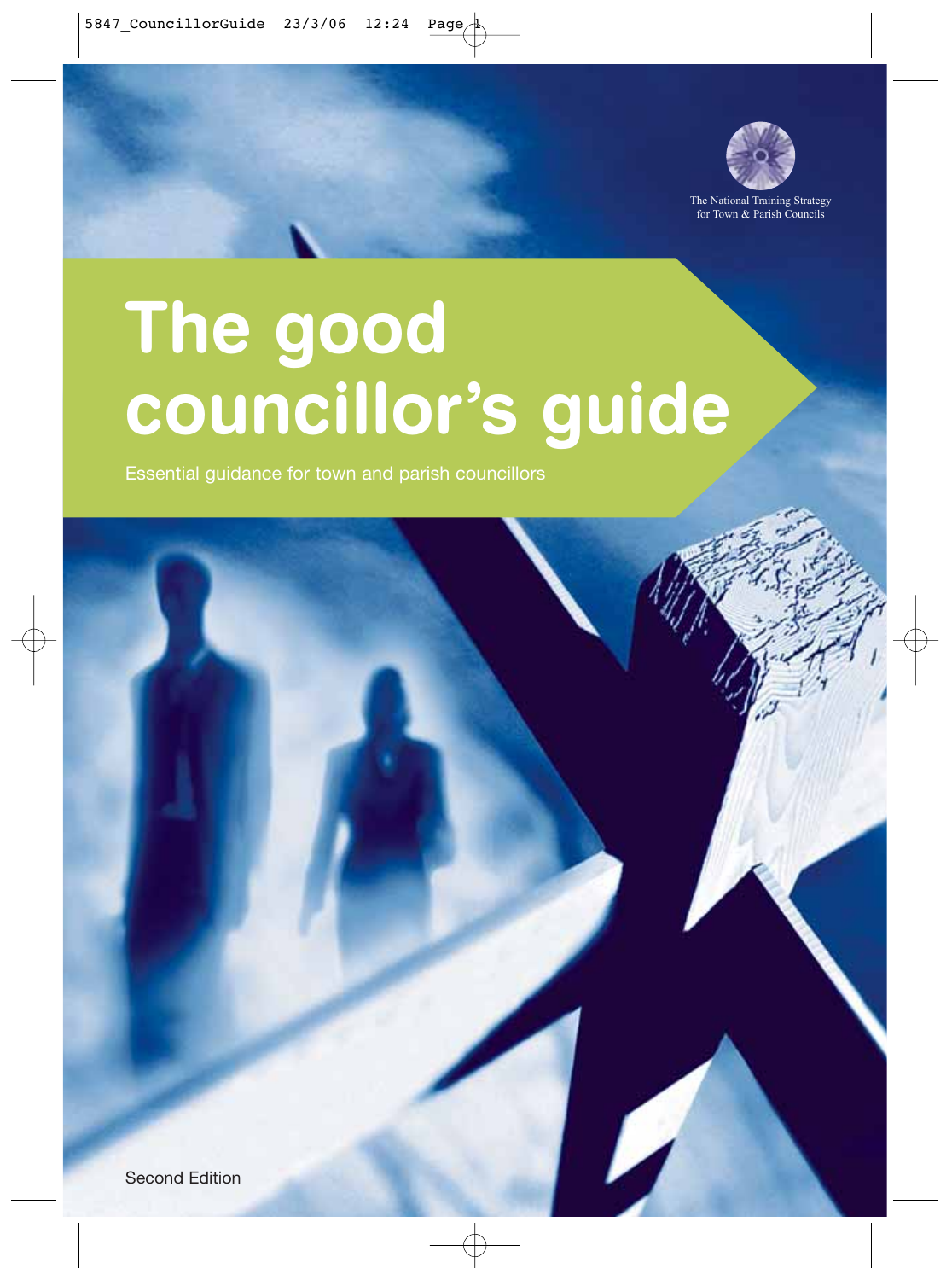



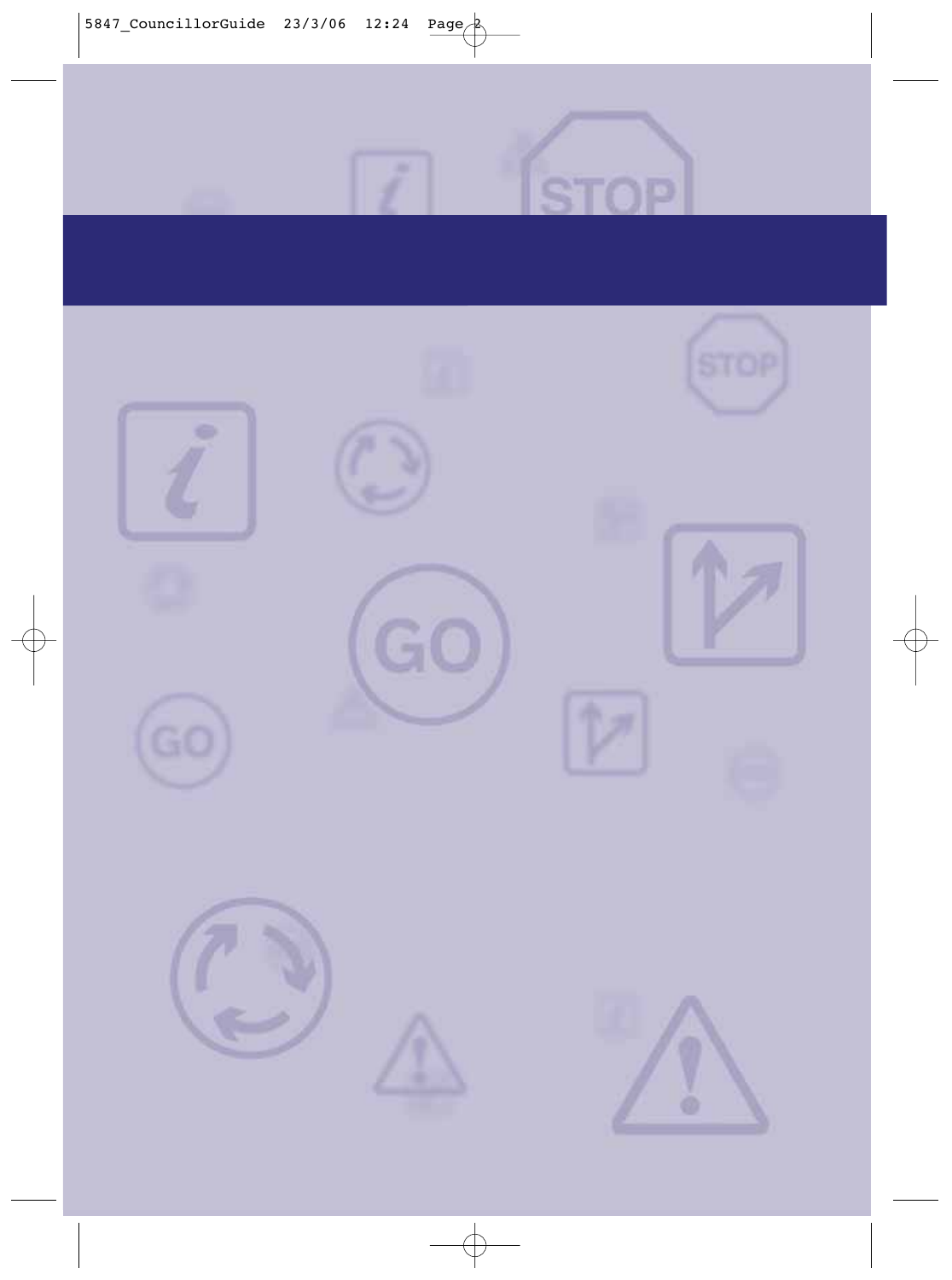# **foreword**



I AM THRILLED to introduce this second edition of the good councillors guide. This guide has proven to be a very valuable and welcome tool for all councillors over the last few years and I can only commend this guide to you.

I would like to take the opportunity of congratulating you on being elected to your local council. Now that the excitement of being elected or co-opted has subsided you may well have a little apprehension at the responsibility you have been given. You are now part of the democratic community governance of the country.

Being elected as a councillor does not come with all the solutions to all your communities' problems. Although this is an exciting venture for both you and your electorate you will not have all the answers even though some may think you do.

Training is an essential ingredient for all councillors, particularly those who are newly elected. Reading this guide is only the first step on what should be an ongoing development process. This guide explains the basics of the role, duties and responsibilities of a local councillor. You should as soon as possible discuss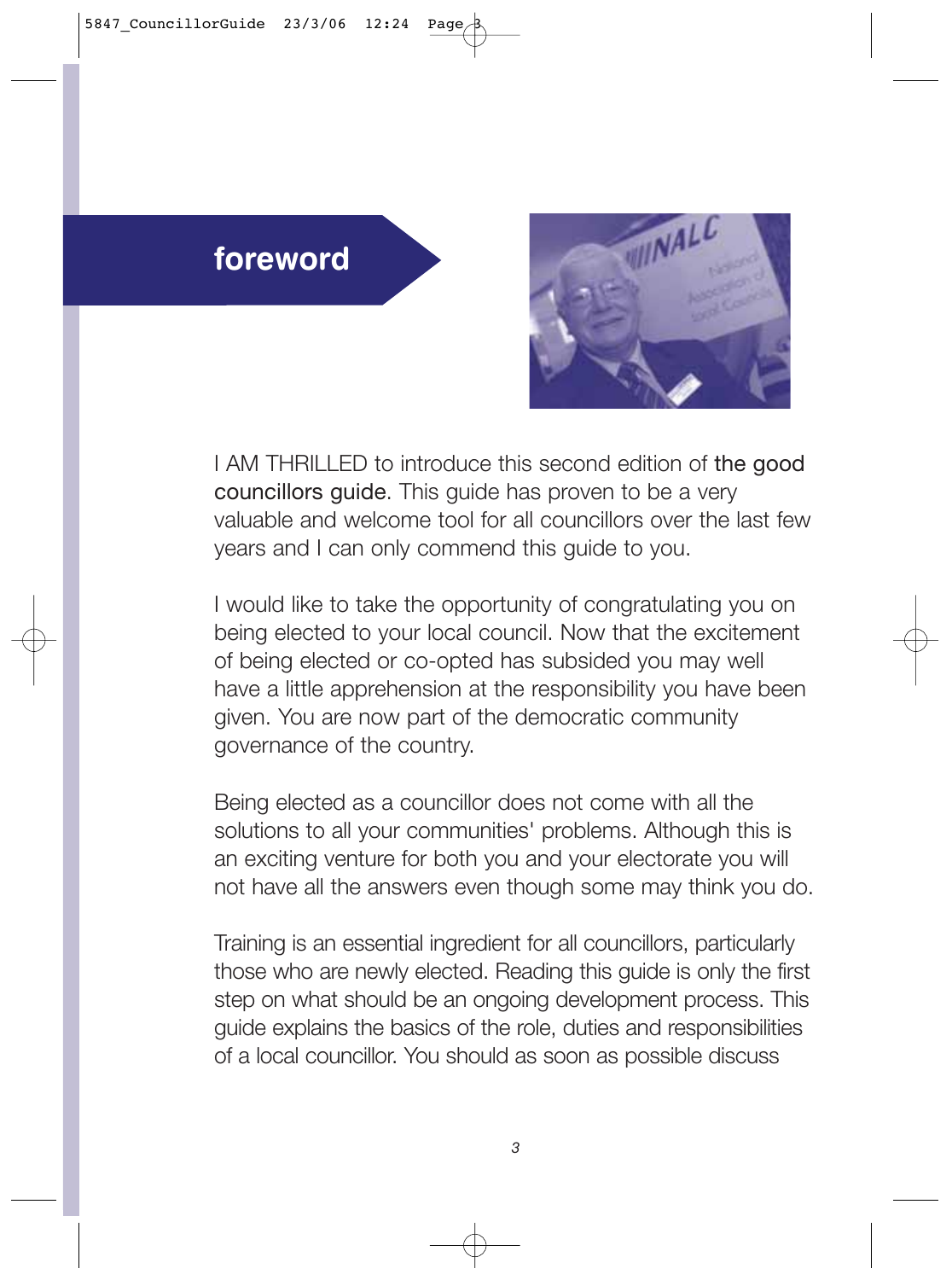with your clerk and chairman access to appropriate training that is available to you. As a priority I recommend that you familiarise yourself with your council's standing orders.

The next four years will be challenging, exciting and at times frustrating. As you benefit from training, gain experience and build your confidence, you will have the personal satisfaction of knowing you and your council have made a difference. I hope you enjoy the challenge and enjoy working with your community and hope that you will wish to continue to serve your local community.

Regards

Which

Ken Cleary Chairman of the National Association of Local Councils

### **Acknowledgments**

This guide was researched and written by Laurie Howes, Elisabeth Skinner and James Derounian of the Department of Natural and Social Sciences at the University of Gloucestershire.

The first edition was funded by the Countryside Agency, using resources from the Department for Environment, Food and Rural Affairs (Defra), on behalf of the Steering Group of the National Training Strategy (NTS) for parish and town councils. The second edition was funded by Defra for the Parish and Town Councils Development Group. Project management was provided by the National Association of Local Councils.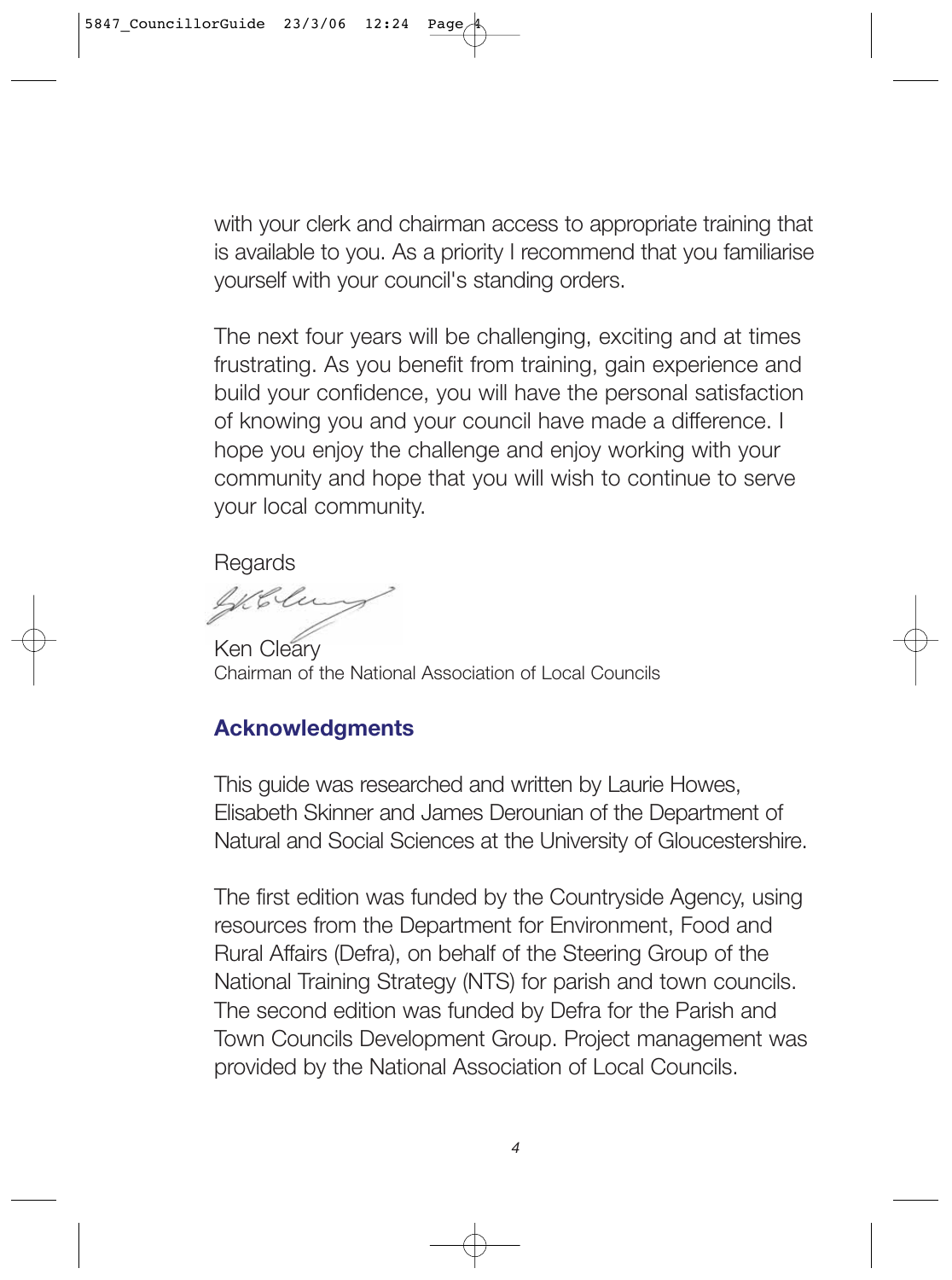The Development Group, which oversees the ongoing implementation of the NTS, acted as an advisory panel in the preparation of this guide. This group consists of the following organisations: Commission for Rural Communities (an operating division of the Countryside Agency), the National Association of Local Councils, the Society of Local Council Clerks, the Department for Environment Food and Rural Affairs; the Office of the Deputy Prime Minister; the Local Government Association; the University of Gloucestershire and other practitioners

Many people assisted in the writing of this guide and the Development Group is grateful for all contributions.

This guide is an introduction to being a parish councillor. It is not intended to be a definitive legal guide. The contents do not necessarily reflect the views of the individual bodies represented on the Development Group.

Electronic copies of the guide are also available from the following websites: NALC (www.nalc.gov.uk); SLCC (www.slcc.co.uk)

Any explanation of law or policy is correct at the time of publication. Good councillors make sure that they keep up to date with changes affecting the work of the council.

© 2006 Extracts from this publication may be made subject to the source being acknowledged.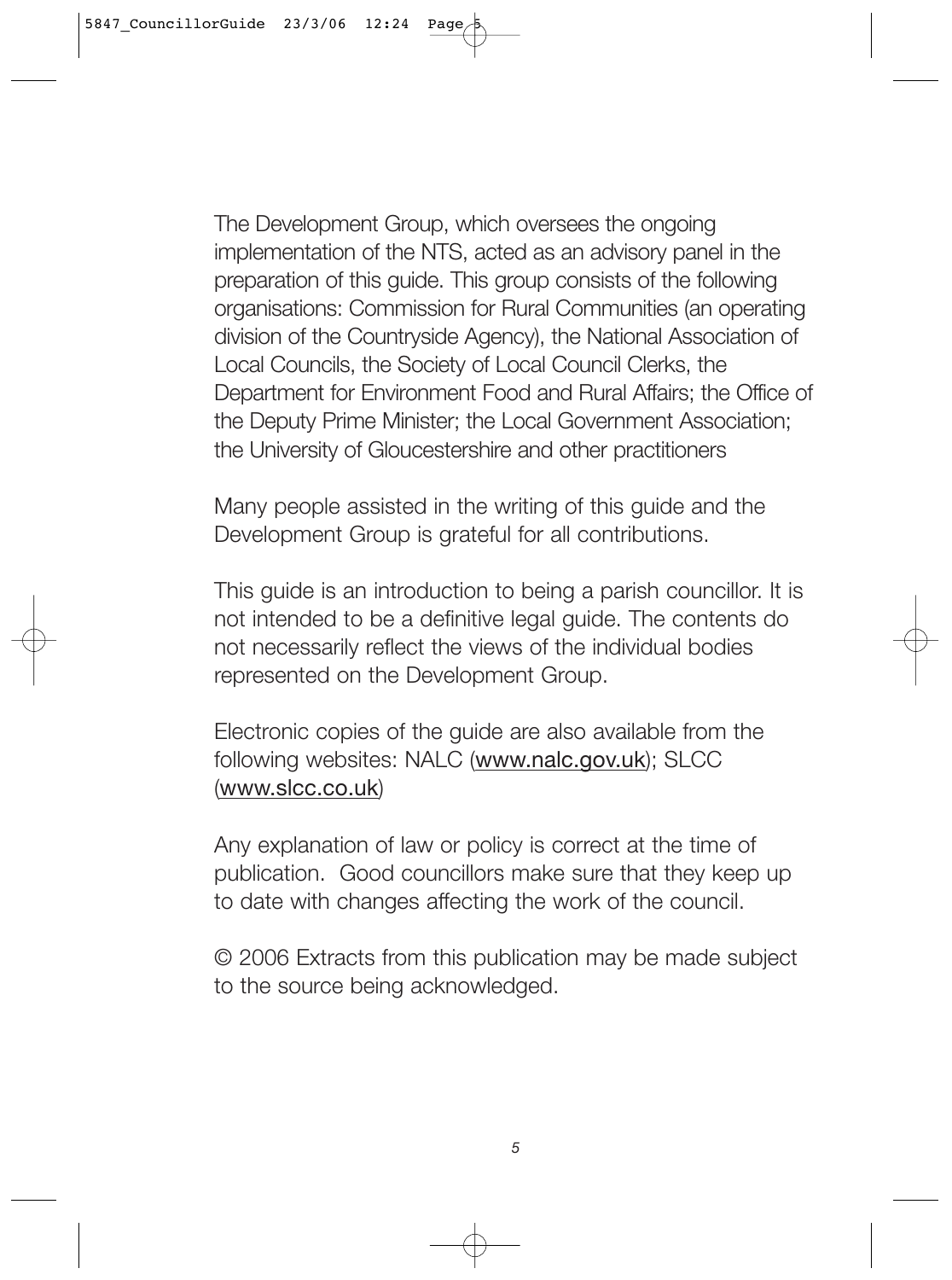*"A guide like this would have been so useful when I first became a councillor. At my first council meeting I was asked to sign a declaration form, but no one really explained what it was all about. No notes, no induction pack, learning on the hoof was the name of the game – precept, section 111, section 137, it was all a foreign language. It was only by chance that I found out about training for parish councillors and clerks. I took the first step to discovering what parish councils could and could not do, and the rest is history. This guide points new parish councillors in the right direction."* 

Councillor Freda Shaw

*"At my first meeting I asked what the word 'precept' meant. Everyone just fell about laughing and no one explained it. It took a lot of courage to go back to the next meeting. When 'training' information was received it was treated as a joke. If only my council had set aside the time and money for training, we could've served our community far more effectively."*

Mary Mitson Woods (former councillor in Suffolk ) - aged 23 at the time.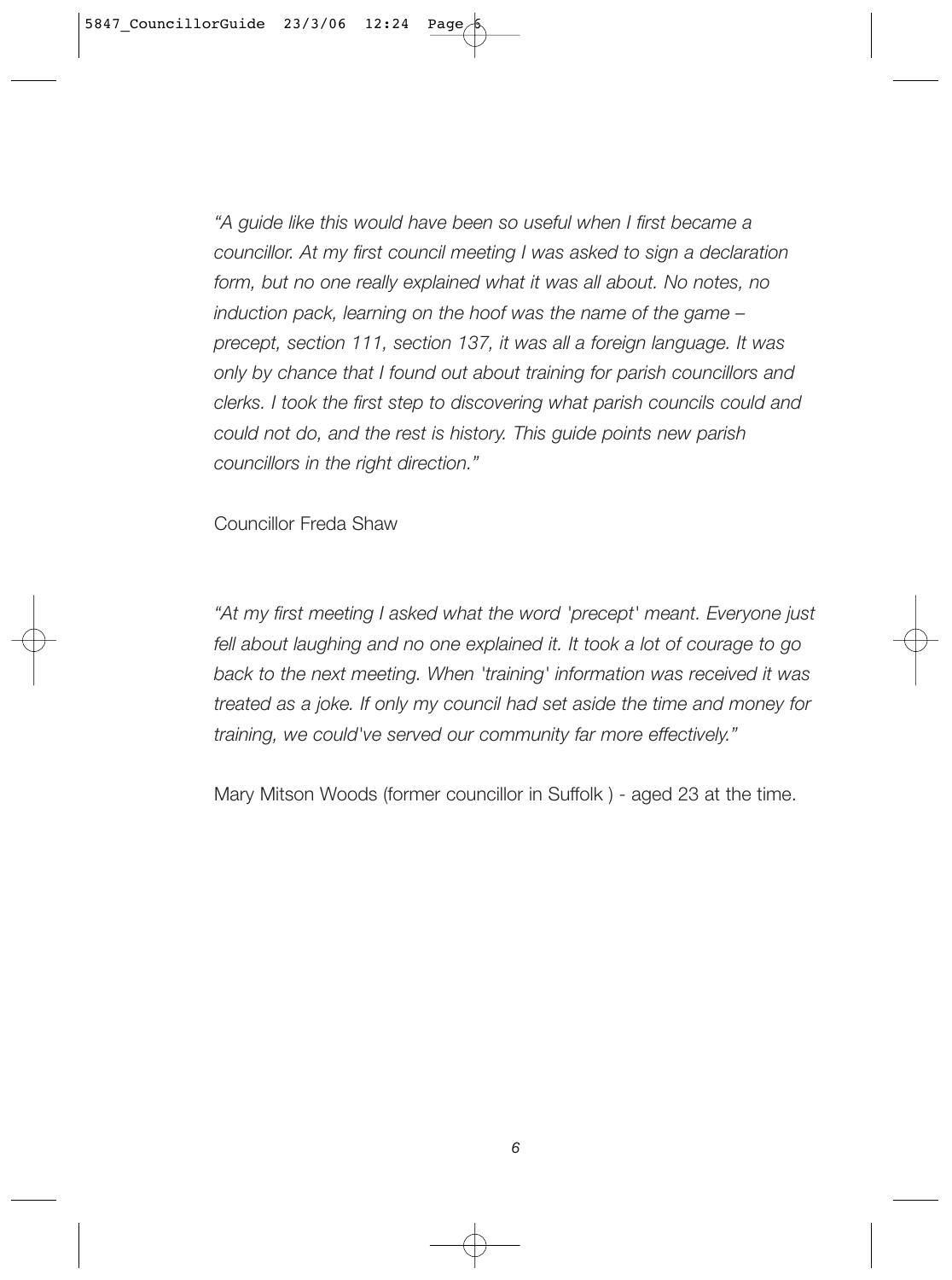# **The good councillor's guide Essential guidance for town and parish councillors**

### **Contents**

|                   | <b>Introduction</b>                  | 8  |
|-------------------|--------------------------------------|----|
| <b>Part One</b>   | Where are you heading?               |    |
| 1                 | Councillors                          | 11 |
| 2                 | The council                          | 12 |
| 3                 | Your community                       | 16 |
| <b>Part Two</b>   | Due care and attention               |    |
| 4                 | The rules                            | 21 |
| 5                 | Rules for councillors                | 25 |
| 6                 | Rules for employers                  | 29 |
| 7                 | Rules for dealing with public money  | 30 |
| <b>Part Three</b> | Getting under way                    |    |
| 8                 | Meetings                             | 37 |
| 9                 | Being prepared                       | 42 |
| 10                | At the meeting                       | 44 |
| 11                | After the meeting                    | 47 |
| <b>Part Four</b>  | Delivering the goods                 |    |
| 12                | Services                             | 49 |
| 13                | Town and country planning            | 51 |
| 14                | The parish plan                      | 54 |
| 15                | The Quality Parish Council           | 56 |
| <b>Part Five</b>  | The toolbox                          |    |
| 16                | Hazards                              | 59 |
| 17                | Important documents                  | 60 |
| 18                | Sources of advice (and legal powers) | 62 |
| Index             |                                      | 73 |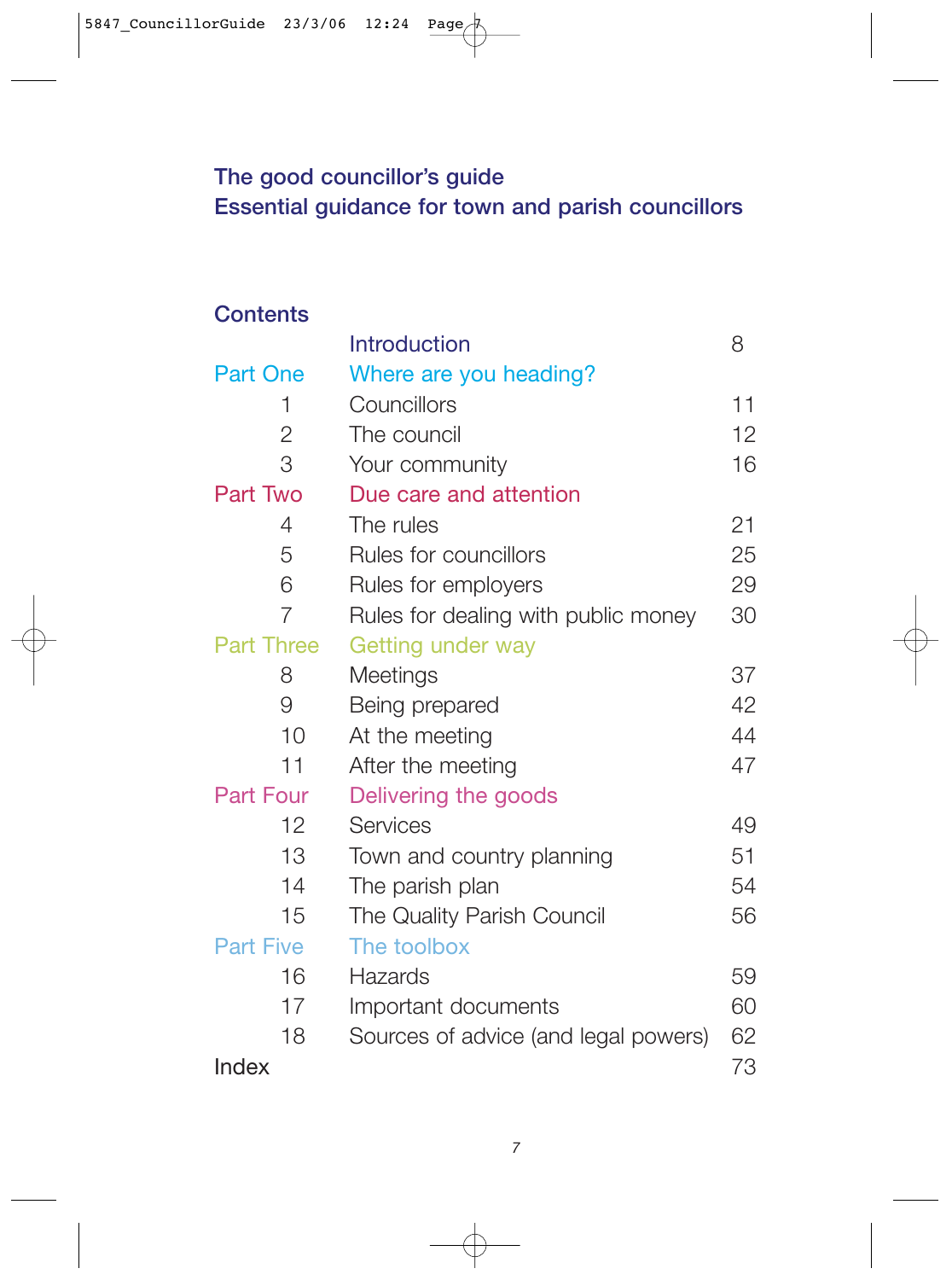# **introduction**

This guide introduces the work of town and parish councils and the part you play as a councillor in the first tier of local government closest to the people. You will also find it a useful reference. It is divided into five parts to help you find your way as a new, or even as an experienced, councillor.

### **Part One - Where are you heading?**

Part One introduces what you can do as a councillor and what your town or parish council can achieve. It points you in the right direction so that you can serve your community.

### **Part Two - Due care and attention**

Here we set out the rules of what you *must,* or *must not* do, as a council, councillor, employer and financial manager. If you and your council understand the law, then you can act with confidence.

### **Part Three - Getting under way**

We examine what happens at council meetings. Decisions taken at meetings drive the actions of the council and the best meetings are productive, professional – and never too long!

### **Part Four - Delivering the goods**

This is about action for local people. We consider the delivery of services, review your council's role in the town and country planning system, and introduce parish plans and the *Quality Parishes Scheme*.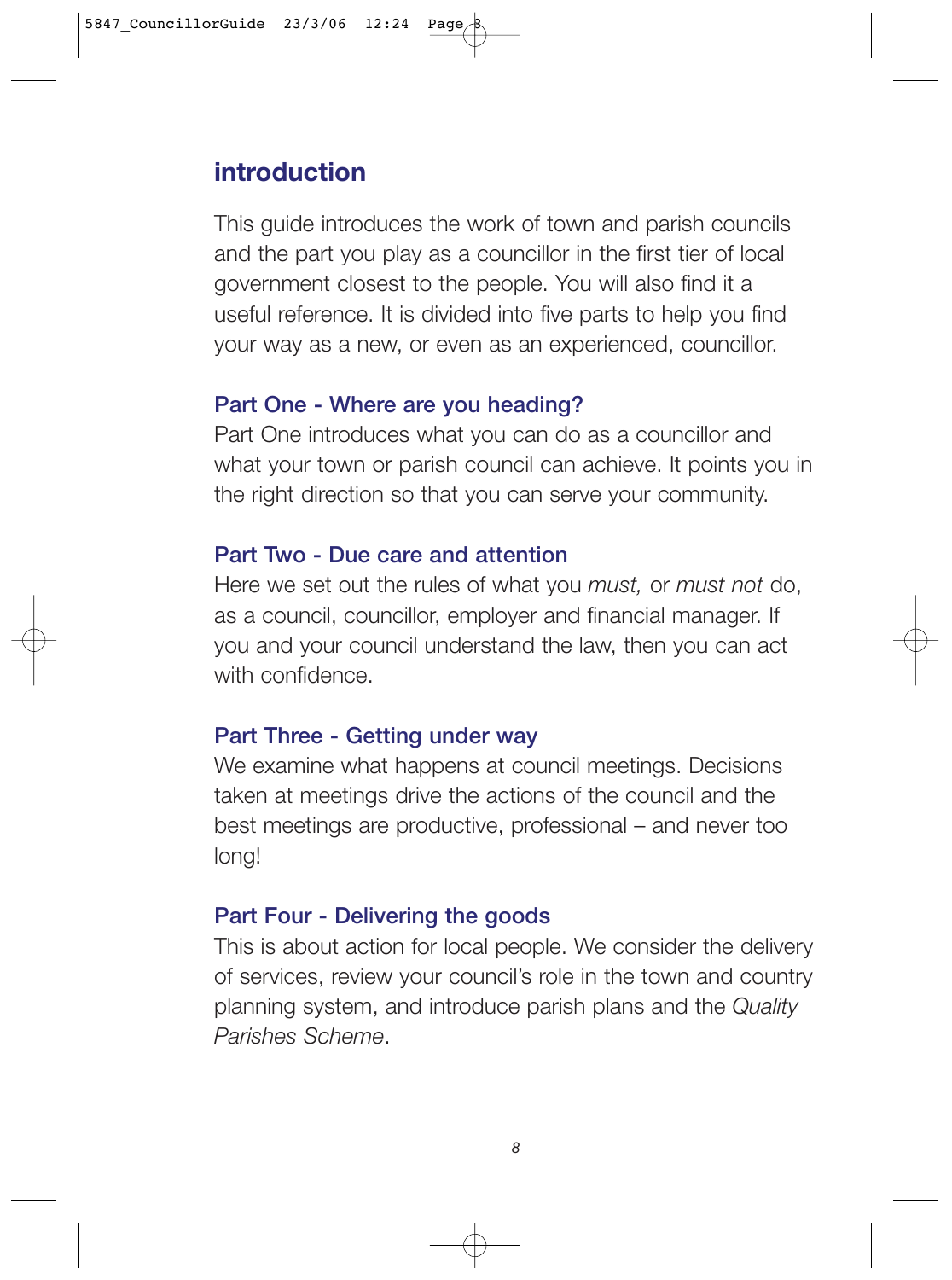### **Part Five - The toolbox**

Finally we provide useful ideas for your councillor's toolbox including danger areas, useful publications, documents and contacts for advice.

The index provides a quick reference when you need to know something in a hurry.

### **Reading the signs**

∕

The quide uses road signs to highlight important points.

- $\mathcal V$ • Direction signs show where you have choices to make as either a council or councillor.
	- Triangles are warning signs, pointing out that there may be trouble ahead.
- stop Red signs suggest STOP! This is what you or your council must *not* do.
- Green circles indicate GO! This is what you *must* do.
	- The information sign highlights explanations of jargon words and sources of advice.

Although the first tier of local government includes town councils and even some city councils, the term parish councils is used throughout for simplicity.

Chairman is used because it is the term used in law.

Occasionally we explain phrases in a jargon buster box at the end of a section. These words are highlighted in the text.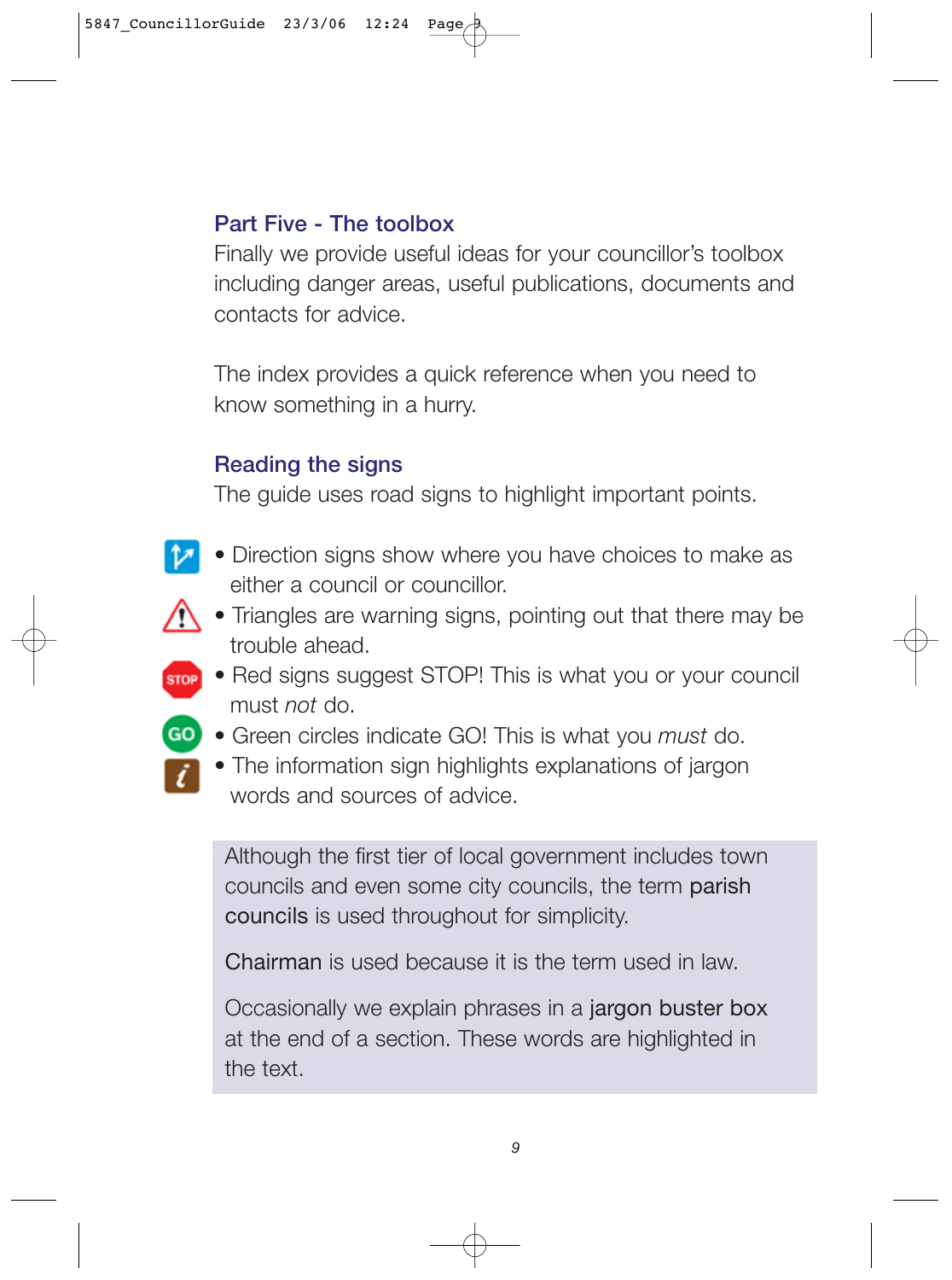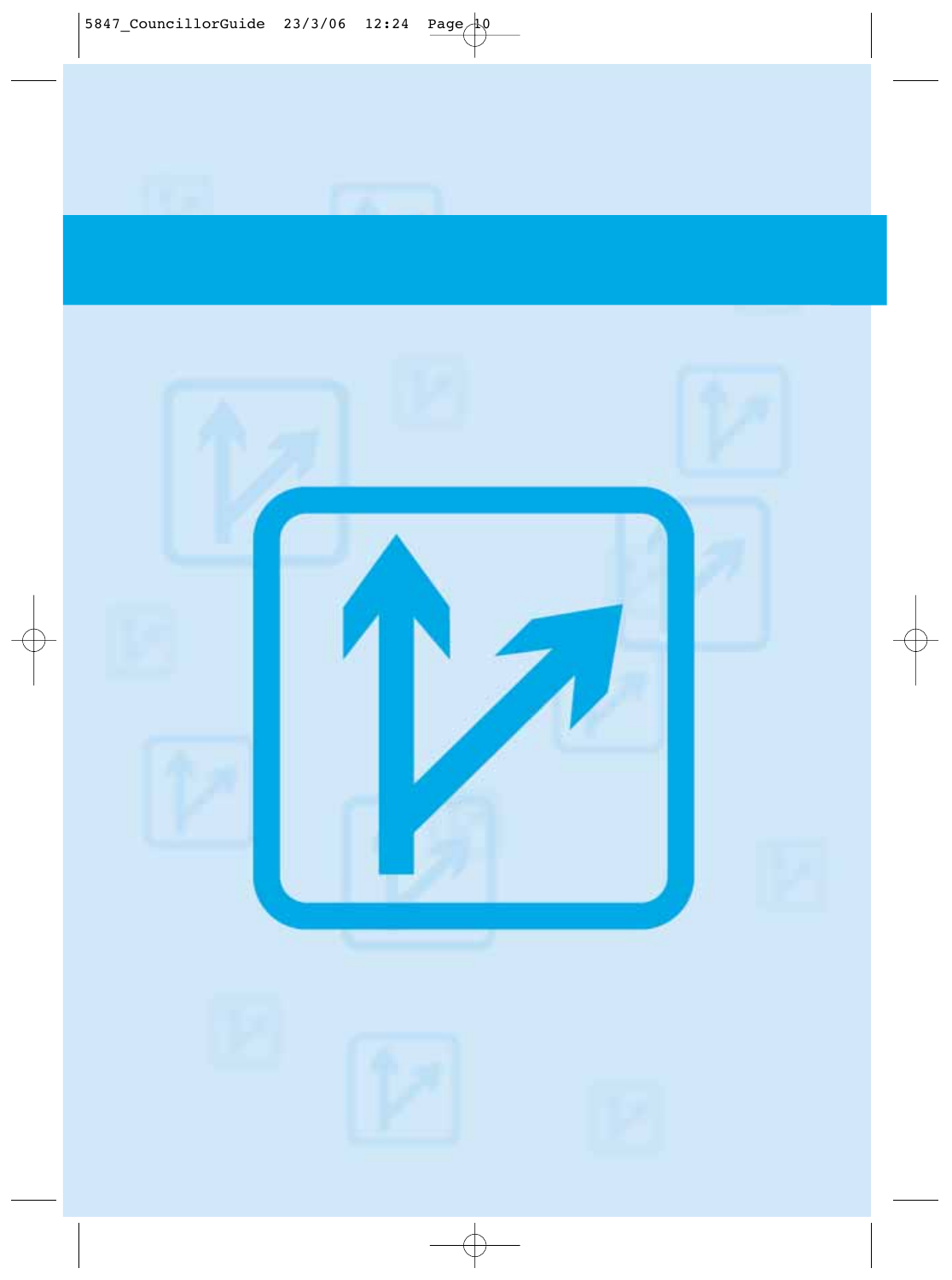# **part one - where are you heading?**

### **1. Councillors**

You are a councillor; you are over 21 and you may be a British national, but could also be a citizen of the Commonwealth or the European Union. You are not a *paid* employee of the council because the law forbids it.

You are one of approximately 70,000 parish and town councillors in England. You get no financial reward for being a councillor and will be held accountable by local people for things that happen locally, so why get involved? You almost certainly want to do something positive and, like most councillors, you hope to make a difference by influencing decisions that affect your community.

Did you stand for election? Was there a vote, or were you returned unopposed? Perhaps you were co-opted; this is where the council chooses who will fill the vacant seats if there are not enough candidates at election time. In addition, if a vacancy occurs between elections, the council must find out if the electors *want* an election before they can co-opt. Some councillors represent a political party and others are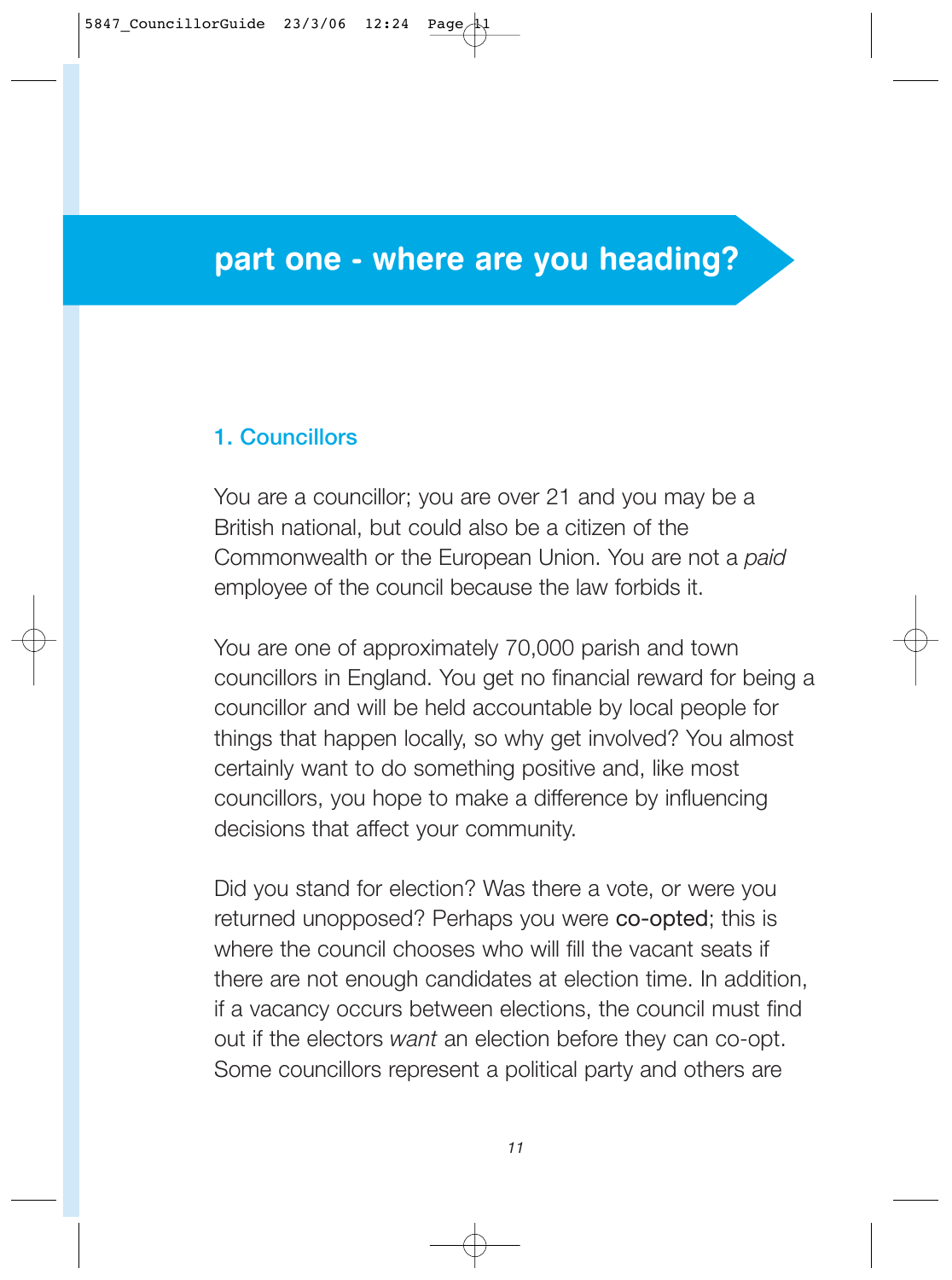### **part one**

independent of party affiliations. Whichever route you take to becoming a councillor, once you formally accept the office, it makes no difference; you are councillors working together to serve your community. Your task is to bring local issues to the attention of the council, and help it make decisions on behalf of the local community.

 $\mathcal{L}$ 

Co-option: the council chooses someone from a list of volunteers; this occurs if there are not enough candidates for seats at an election or when the electorate doesn't call for an election after a seat has fallen vacant.

### **2. The council**

Your council is a corporate body with a legal existence of its own quite separate from that of its members. Its decisions are the responsibility of the whole body. The council has  $\mathcal{P}$  been granted powers by Parliament including the important authority to raise money through taxation (the precept) and a range of powers to spend public money (more later).

Your council is an elected tier of local government. Other tiers, known as principal authorities, have a legal duty to deliver services such as education, town and country planning, environmental health and social services. Parish councils have the legal power to take action, but they have fewer duties and greater freedom to choose what action to take. They can play a vital part in representing the interests of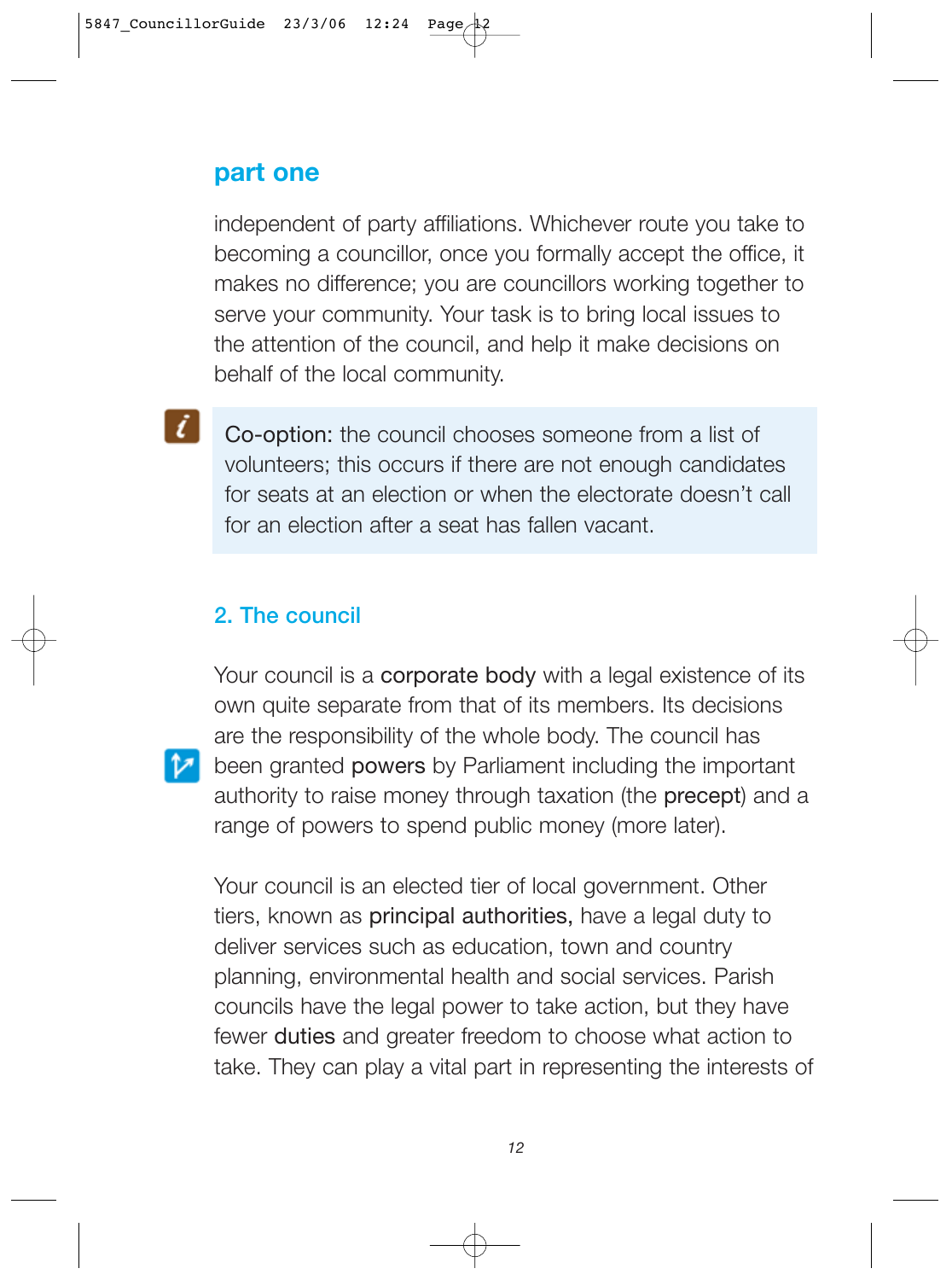# **where are you heading?**

the communities they serve and improve the quality of life and the local environment. Furthermore they influence other decision makers and can, in many cases, deliver services to meet local needs. In other words, you and your council *can* make a difference.

### What does your council do?

Planning, highways, traffic, community safety, housing, street lighting, allotments, cemeteries, playing fields, community centres, litter, war memorials, seats and shelters, rights of way - these are the issues that concern parish government. And the Government is encouraging parish councils to deliver *more* services and play a greater part in their communities. For example your council could organise or give financial support for:

- **17** an evening bus taking young people to the nearest town
	- affordable housing to rent
	- pond clearing events
	- redecorating the community centre
	- a teenagers' drop-in club
	- a summer festival
	- equipment for the playgroup
	- transport to hospital.

Projects like these would be a challenge and are not for the fainthearted. Of course, your council *could* always decide to do very little; but you and your electors might then wonder why the parish council exists at all.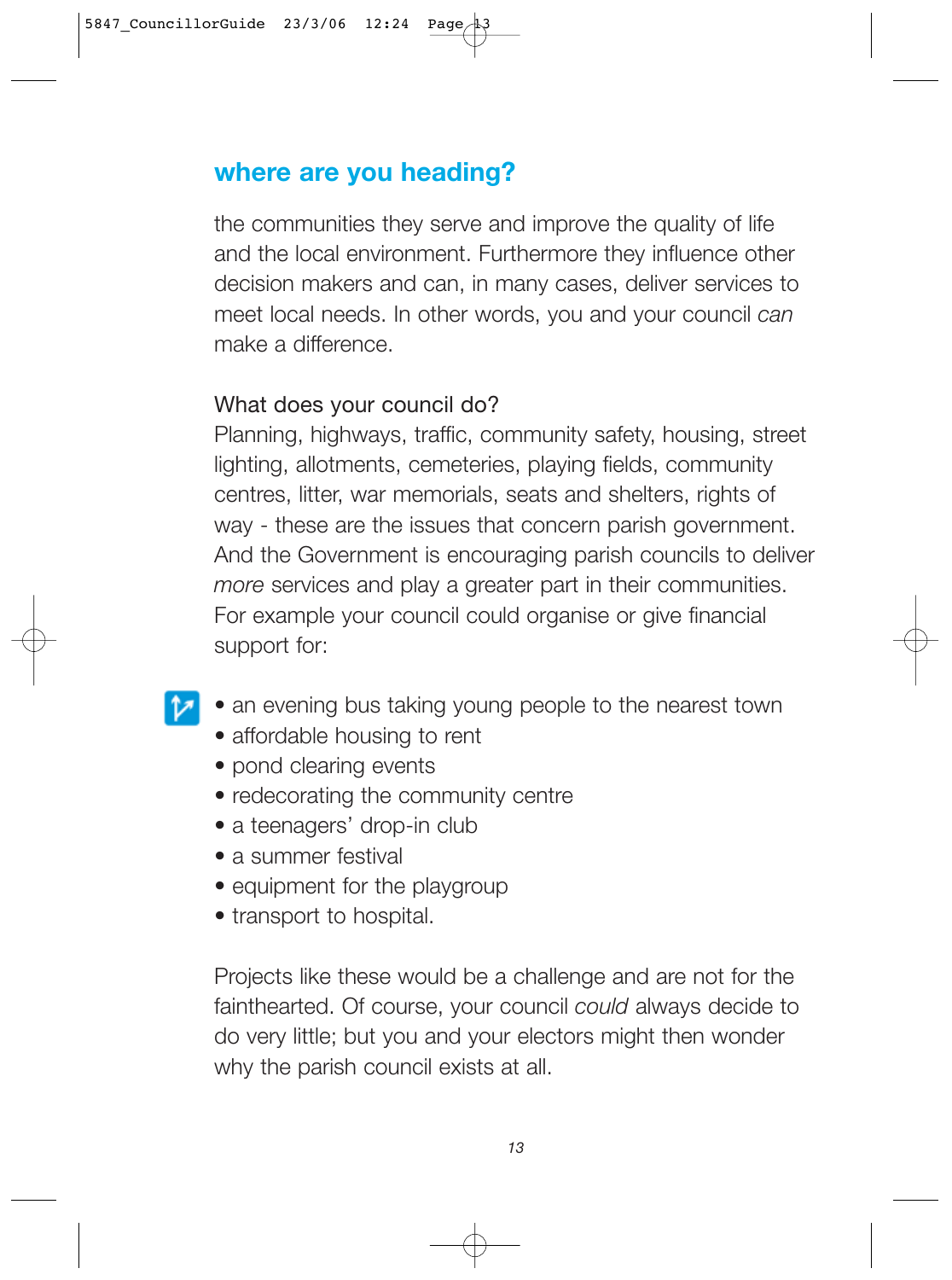# **part one**

### Diversity is a strength

There are some 8,500 parish councils in England although London and many other metropolitan areas do not have them. Most parish councils were established in 1894 by an Act of Parliament. This created the civil parish, separating it from the church after a long history of delivering local services such as care for the poor, maintenance of roads and collecting taxes. New councils are still being created; additions since 2000 include the parish of Frankley in Birmingham and new town councils for Banbury, Aylesbury and Folkestone.

A typical parish council represents around 1,700 people but some have much larger populations. One of the newest councils, Weston-super-Mare, serves over 70,000 people twice the population of Rutland county. These considerable differences are reflected in annual spending which might range from under £1000 to £3.5 million. It is important that you know how much your council spends each year.

 $\mathcal{D}$  The diversity of parish councils is their strength. Each can make a unique response to the needs of their community with a sensitivity that is more difficult for principal authorities to achieve.

### Pulling together

The diversity of parish and town councils often arises because councillors have different enthusiasms and interests. We should celebrate this. Councillors have different skills and attitudes; for example, some work with ideas while others are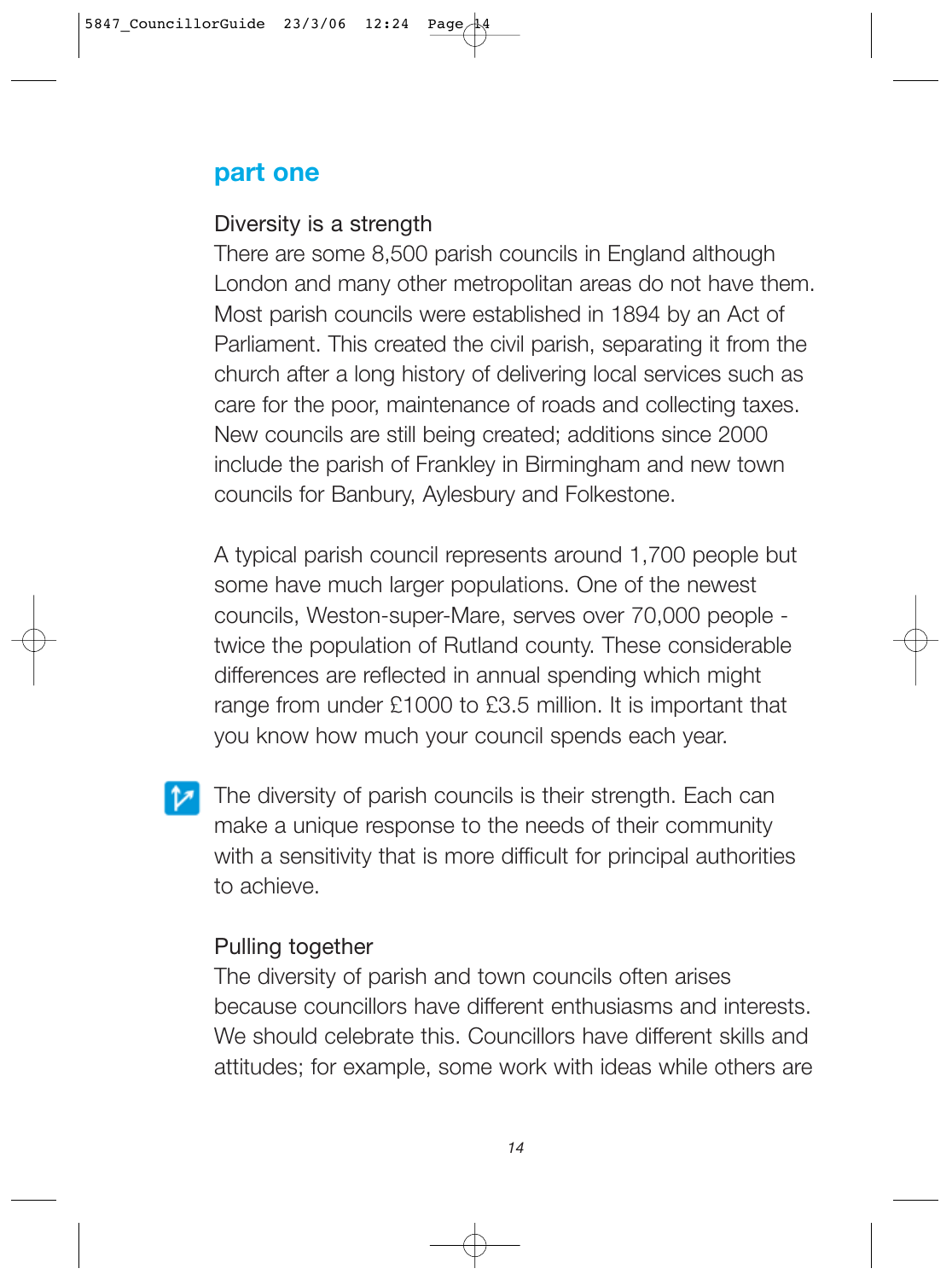# **where are you heading?**

very practical; some like accounts while others prefer reports. The parish council needs a range of skills to work as a team.

Your chairman has the role of team leader for meetings (see Part Three) while your clerk is also a vital team member. The clerk provides advice and administrative support, and takes action to implement council decisions. The clerk may have to act as a project manager, personnel director, public relations officer or finance administrator. The clerk is not just a secretary and is not at the beck and call of the chairman or other councillors; the clerk is answerable only to the council as a whole. The clerk is the proper officer of the council in law. Legally councils can agree to delegate decisions to clerks because they are professional officers whose independence allows them to act on behalf of the council.

The best councils will have a clerk and councillors who work as a team to provide a service for the community.

A corporate body has a legal existence separate from that of its members. It can be taken to court and, as a body, is responsible for its actions.

Delegation is the act of handing over the power to make a decision to an officer, a committee, a sub-committee, or another council. Delegation must be formally agreed by the full council.

Duties are actions that a council must take by law.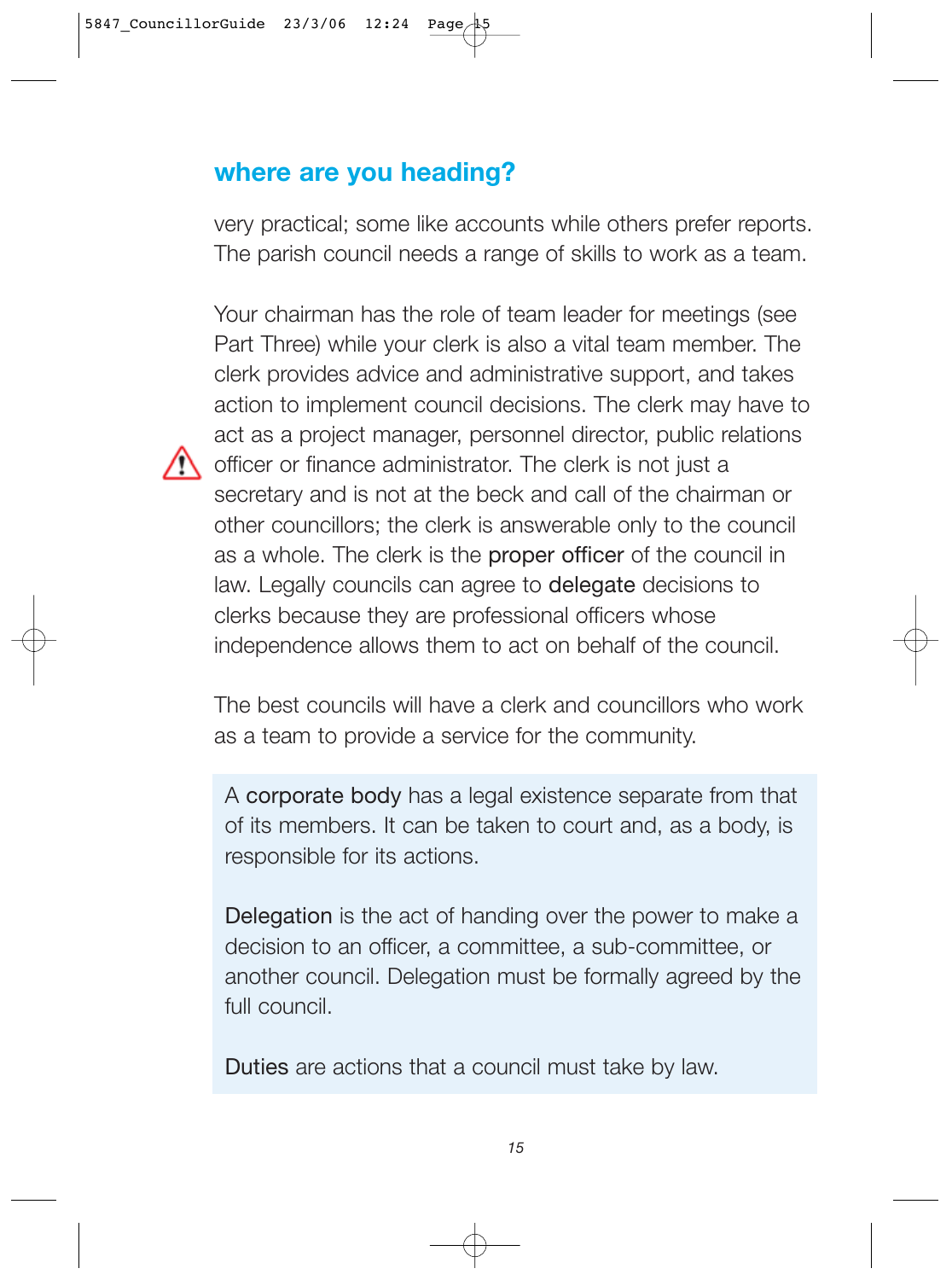# **part one**

Powers: this is shorthand for the power given by an Act of Parliament to a local authority to act and carry out its functions.

Principal authorities are other local government bodies, known variously as county councils, district, borough and city councils, metropolitan and unitary councils.

The precept is the parish council's share of the council tax. The precept demand goes to the billing authority (the district council or equivalent) which collects the tax for the parish council.

Proper officer is a term used in law to mean the officer appropriate to the task. In parish councils this officer is normally the clerk.

### **3. Your community**

The job of your council is to represent the interests of the whole community. Discovering the needs of different groups in the community (such as young and elderly people) is an important part of your role as councillor. Occasionally there will be a conflict of interest requiring sensitive judgement; for example, dog owners, parents of young children and walkers might disagree about use of the village green. Making difficult decisions, in an open and reasoned way, is something that parish councils need to do well.

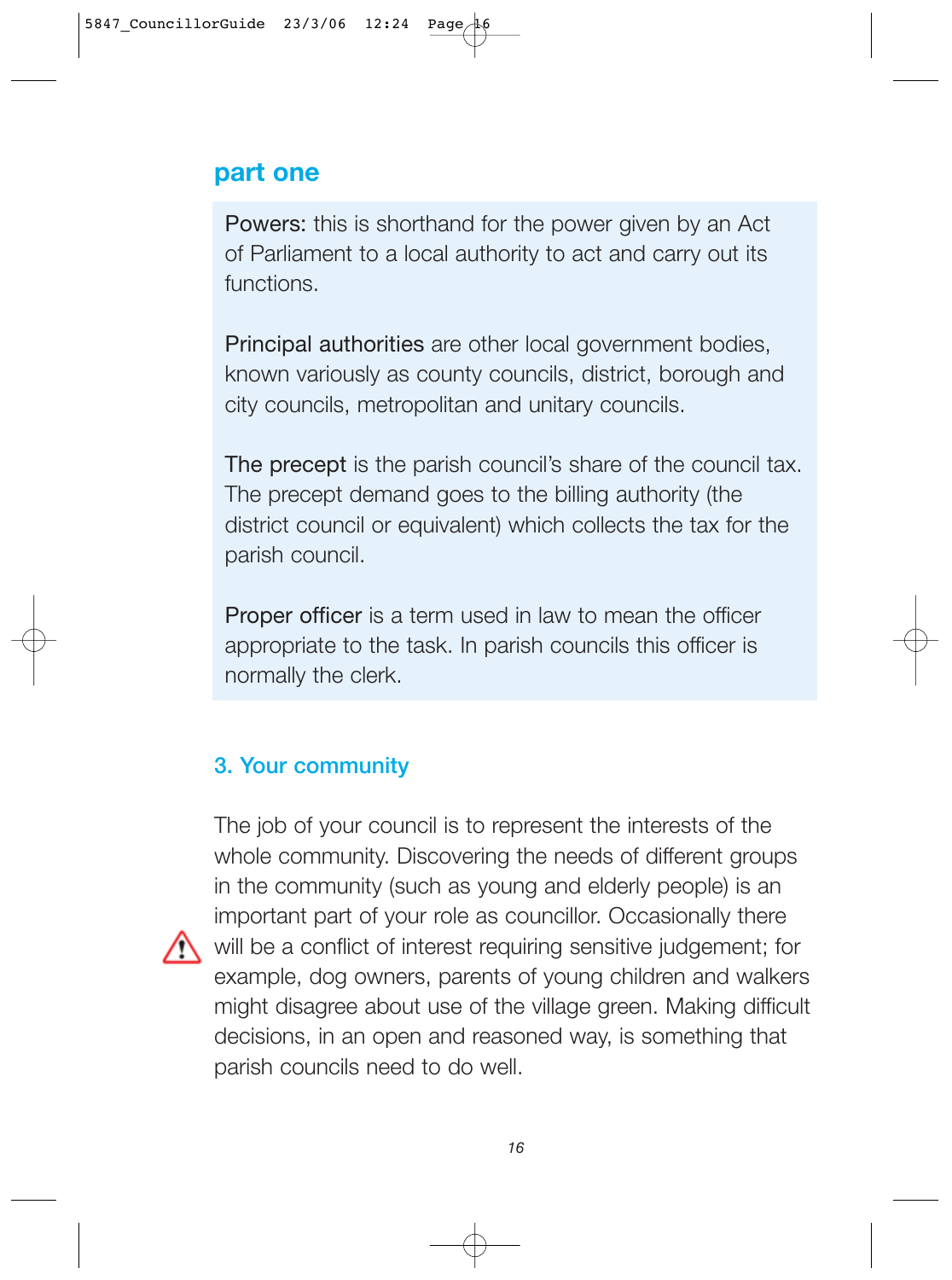# **where are you heading?**

As a councillor, you have a responsibility to be well-informed, especially about diverse local views. You cannot assume that you represent the interests of *all* your electors without consulting them.

The tried and tested tools noted below are just some ways in  $\mathcal{V}$  which people can express their hopes and wishes for the community. They provide valuable opportunities for local people to identify features of the parish that need improving or are worth protecting. They stimulate discussion; they inform the decision makers and usually lead to action.

- *Surveys* and questionnaires give residents, including young people, an opportunity to express their views about where they live. The response rate from households can be impressive - usually over 50% - and in smaller communities, with personal delivery and collection, it can reach 90%.
- *Design Statements* involve communities in a review of the built and natural environment of their area. The published results can be used by your principal authority to help make planning decisions (see Part Four).
- *A Parish Map* can be a creative exercise; for example, it might be a painting, tapestry or model of the parish. People identify local features that matter as they work on the map.
- *Planning for Real*® is a consultation exercise, championed by the Neighbourhood Initiatives Foundation. People create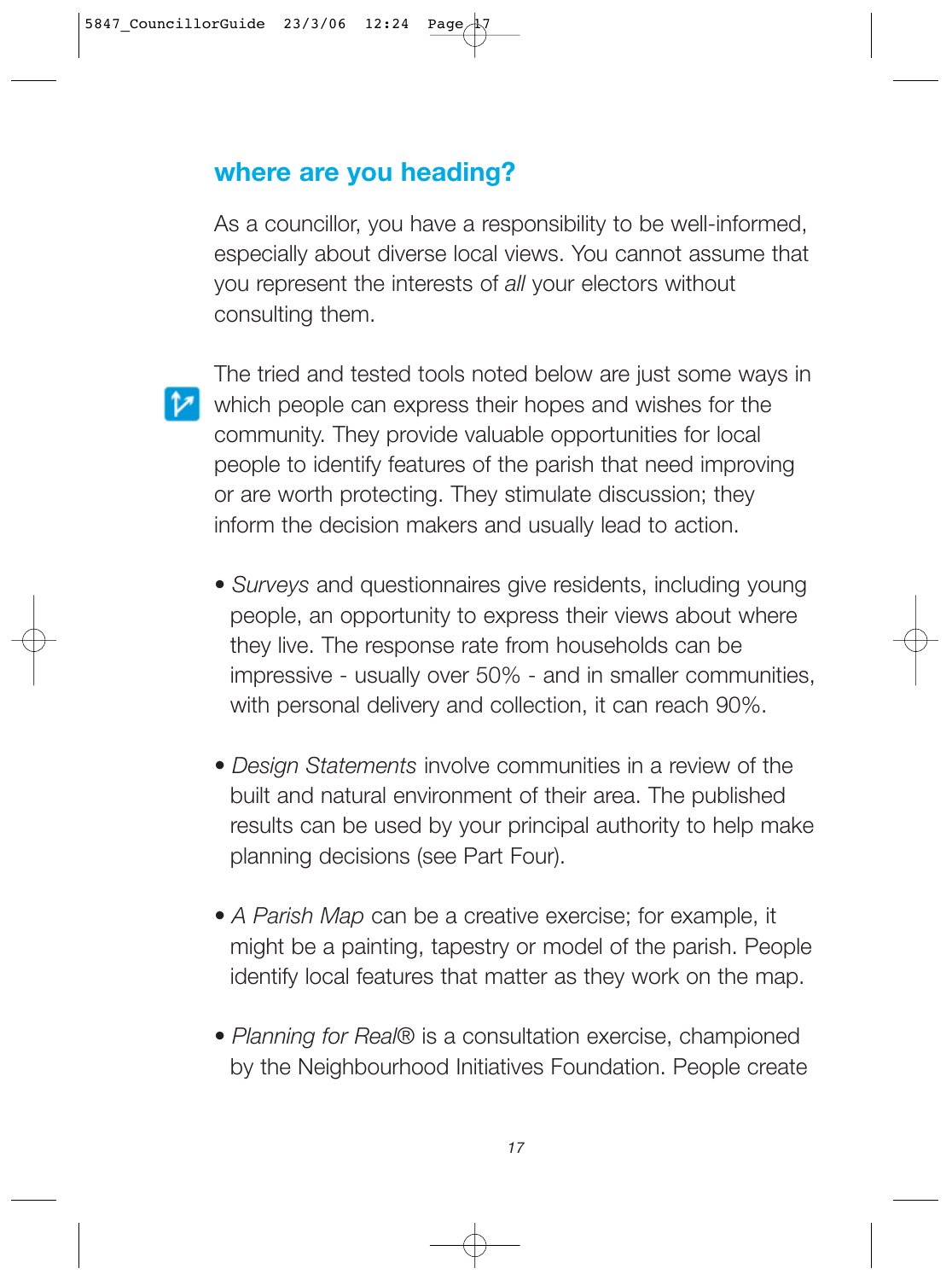# **part one**

a simple model of the parish (or part of it) and use it to generate discussion and set priorities.

- *Community conferences* or *workshops* provide more opportunities for bringing people together to talk about the future of the parish.
- *Parish plans* are led by the parish council; they draw in community groups and residents of villages, to produce an action plan for improving the quality of life and the environment. The parish plan can be based on the findings of a variety of consultation exercises; local people from all parts of the community should have their say. Grant funding for parish plans is available from the Rural Social and Community Programme through Rural Community Councils.
- *Market town health checks and town plans* are used in towns and are similar to parish plans. They often have a greater emphasis on the local economy.

In addition to helping your council identify *real* improvements, the process of using tools like these can strengthen people's sense of purpose and belonging. The process is as important as the product.

You should, of course, use the knowledge you have already as a basis for decisions on behalf of your community, but these tools help you to become even better informed and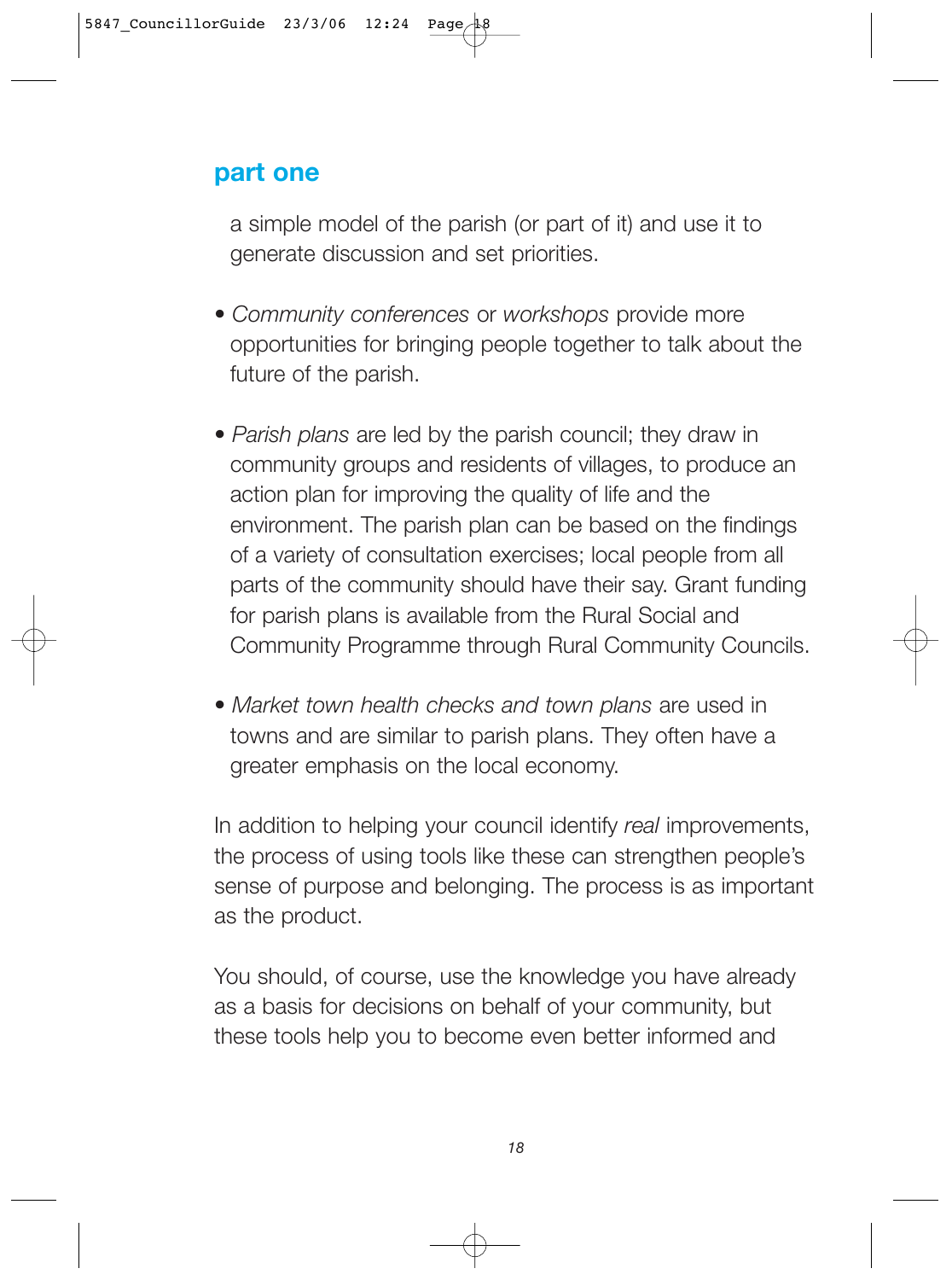# **where are you heading?**

give a stronger mandate for action. The results of community consultation help you to:

- speak on behalf of your community with greater confidence especially in discussions with principal authorities;
- provide services and facilities, especially where there is no other provider or the parish council can secure better value for money;
- support community action and services provided by others; the council can offer buildings, staff expertise and funding to get local projects off the ground;
- work in partnership with community groups, voluntary organisations and other local authorities, including neighbouring parish councils, to benefit the community.

For many people, it is the satisfaction of acting on behalf of their local community that encourages them to become councillors. The next challenge is to make sure that the council acts properly in achieving what it sets out to do. It must proceed with due care and attention to the law. Part Two introduces the rules that guide your council - not as glamorous as action, but vital to its success.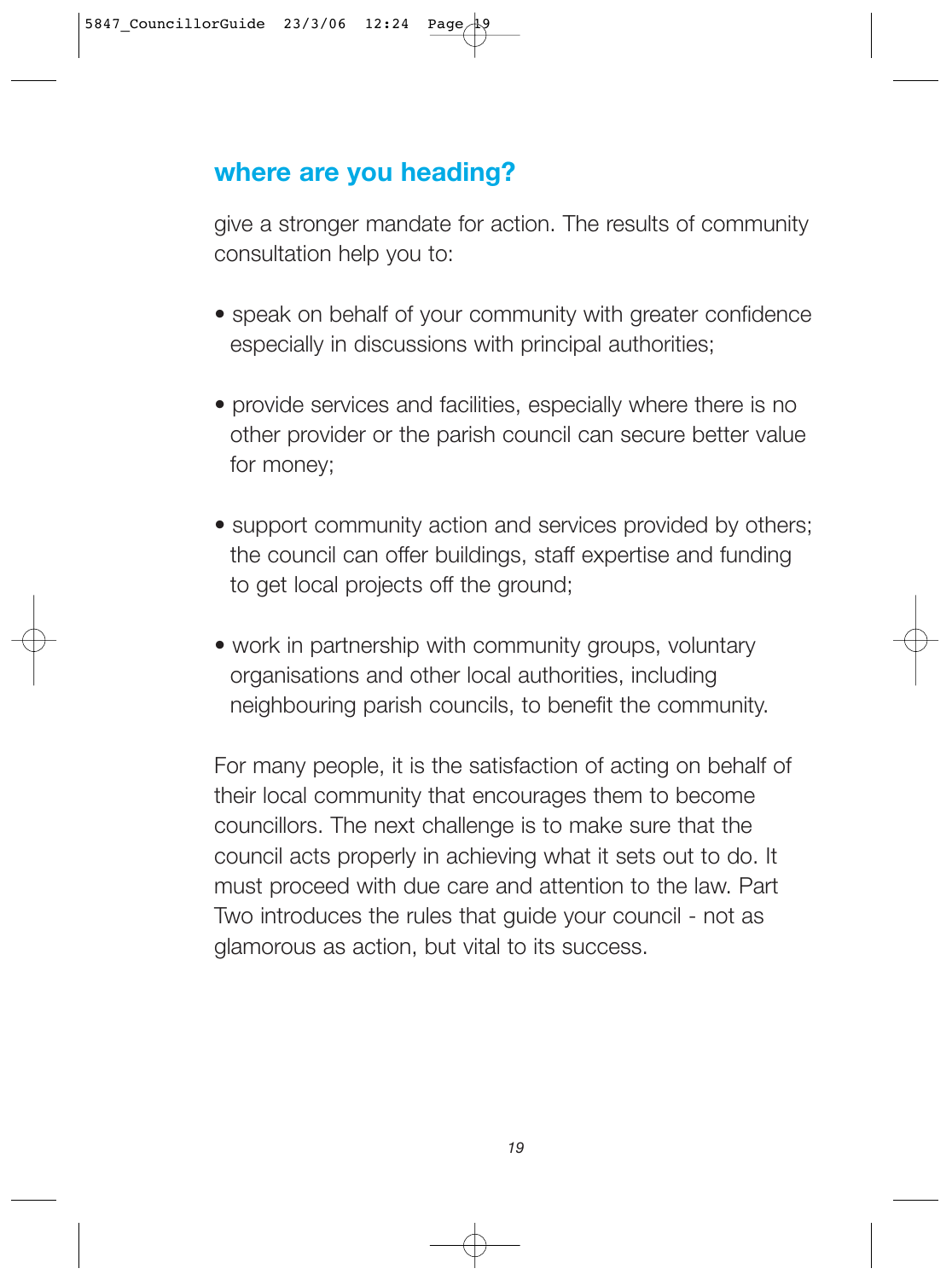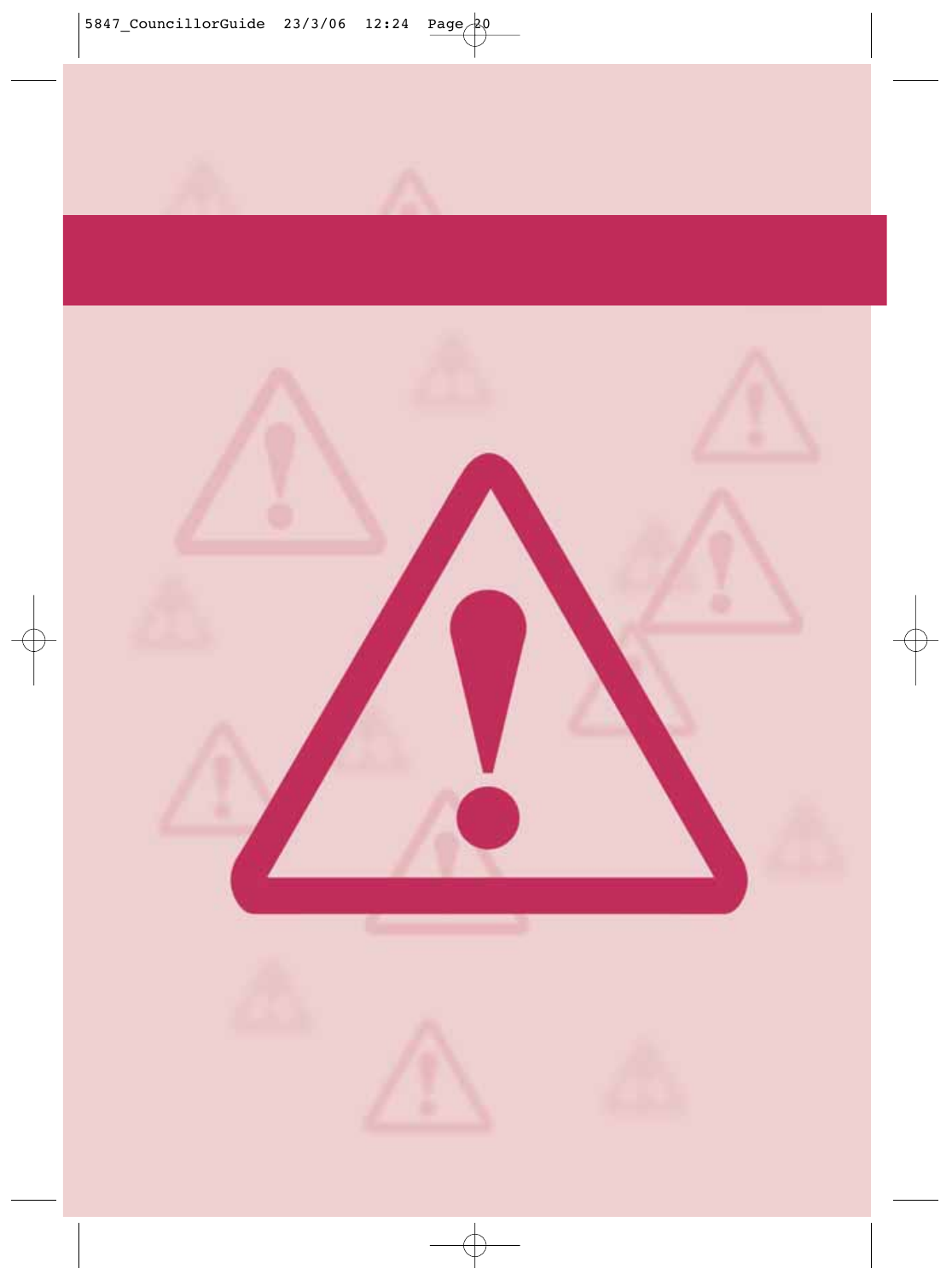# **part two - due care and attention**

### **4. The rules**

What *can* you do? What *must* you do? What must you *not* do? The rules may not be exciting, but without understanding them your council could run into trouble.

- 
- A council *must* do what the law requires it to do.
	- A council may do *only* what the law says it may do.



• A council must *not* do anything unless it has a legal power to act, granted by law.

The crucial question is - does the council have a legal power to act? A council must always ask this question when making a decision, especially if it involves spending public money. A parish council can undertake an activity only when a specific Act of Parliament allows it. For example, the Local Government (Miscellaneous Provisions) Act, 1976, section 19, gives parish councils the power to spend money on recreation. There is a useful list of activities and specific legal powers in Part Five.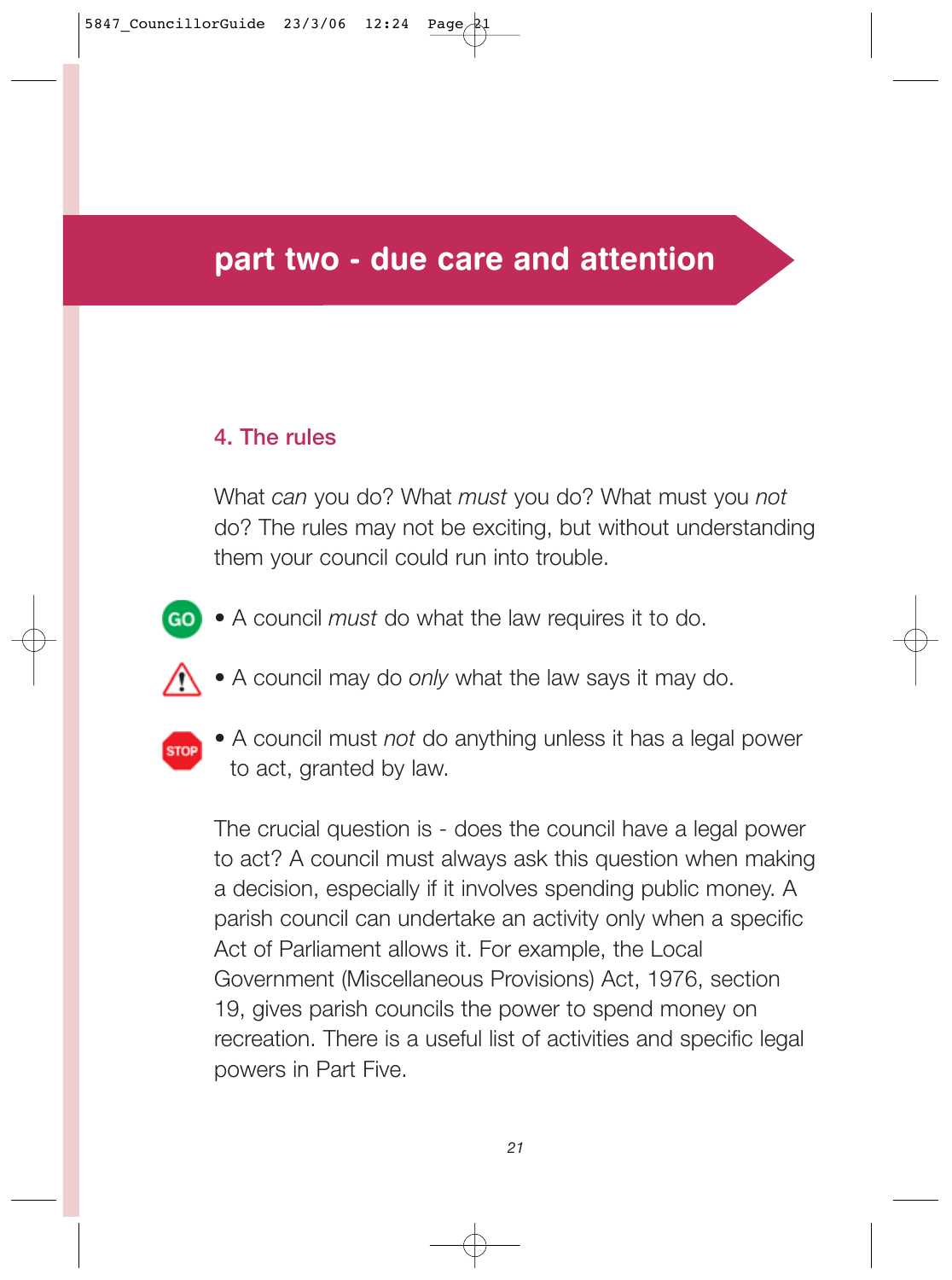- **STOP**
- 

If the council acts without a legal power (even if it would be popular with the community), or if it uses the wrong power to act, then the council could be charged with acting *beyond its powers.* Being caught 'powerless' is an uncomfortable experience. It is an unnecessary risk. The good news is that there are lots of sources of advice. Start by asking your clerk whose job includes giving legal advice to the parish council. Your clerk should have access to the county association (Association of Parish and Town, or Local, Councils) and the Society of Local Council Clerks for expert advice on legal matters.

 $\bullet$  There are very few activities that a parish council cannot undertake; the trick is to ensure that there is a legal power for every action of the council. If the council cannot find a specific power, then *section 137* (Local Government Act 1972) is a treasure. It gives a parish council the power to do anything that will benefit the community (or part of it) where there is no other specific power covering the action; it cannot be used retrospectively, that is after the spending has taken place. Under *section 137,* your council can spend up to £5.44 (2006/07) increasing annually with inflation per elector annually on anything it considers worthwhile if (and only if) no other power can be used. Following an amendment in 1989 the expenditure under this power must be commensurate with the benefit to the community; this means that there must be a match between the money spent and the benefit to local people.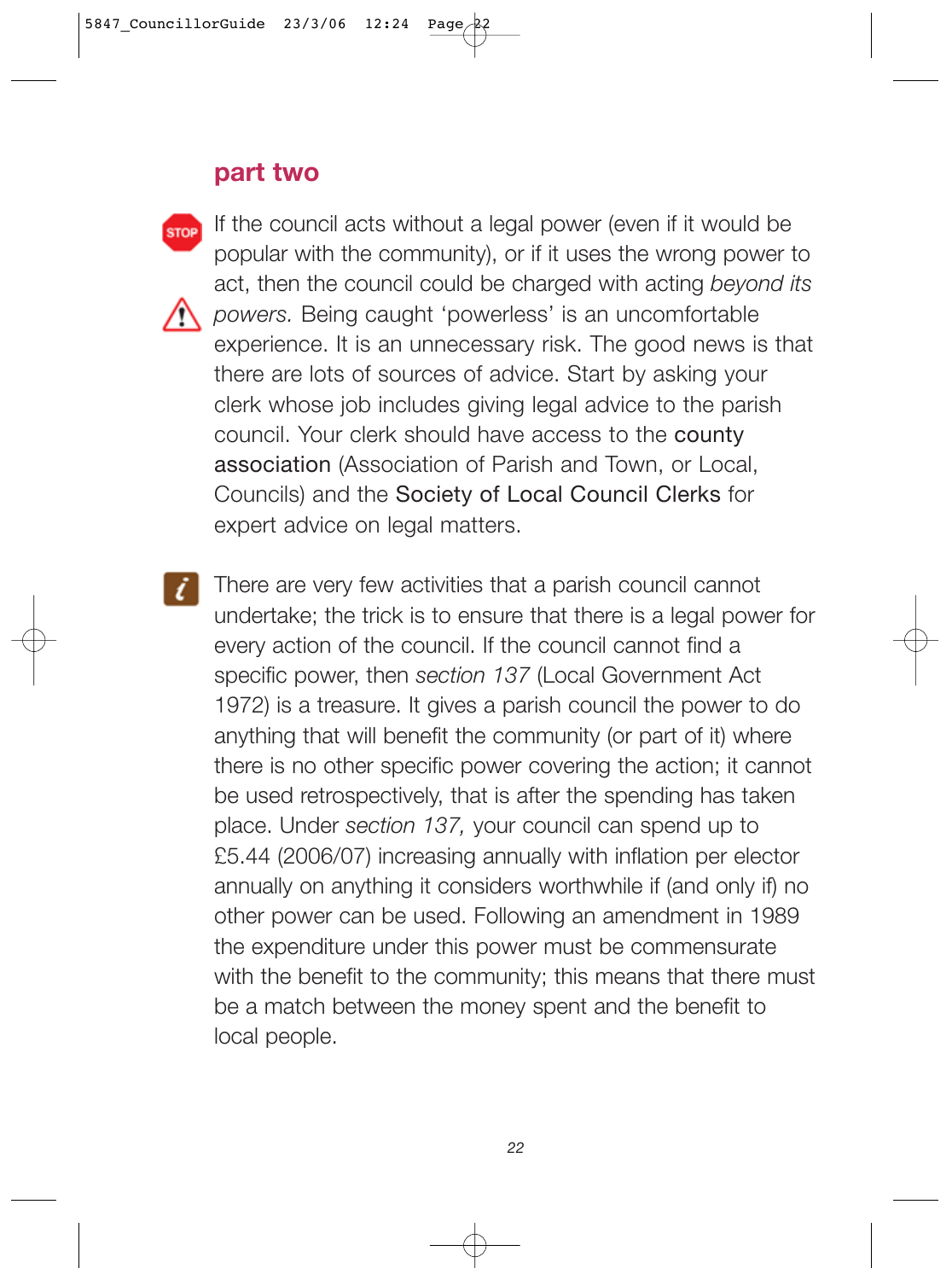# So what *must* you do as a council?

The law gives parish councils lots of choice in activities to undertake; but surprisingly there are very few *duties,* activities that they *must* carry out in delivering services to local people. Exceptions are that a council *must* consider:

- providing allotments if at least six electors want them;
- the impact of their decisions on reducing crime and disorder in their area;
- adopting a churchyard when it is closed, if asked to do so by the Parochial Church Council.

On the other hand your parish council does have a duty to ensure that all the rules for the administration of the council are followed. The council *must:*

- *appoint a chairman* responsible for the smooth running of meetings and for ensuring that all council decisions are lawful;
- *appoint a clerk* as the council's advisor and administrator;
- *appoint a responsible financial officer* to manage the finances in a sound and professional manner; the RFO is often the clerk, especially in smaller councils;
- *appoint an independent and competent internal auditor* (see below);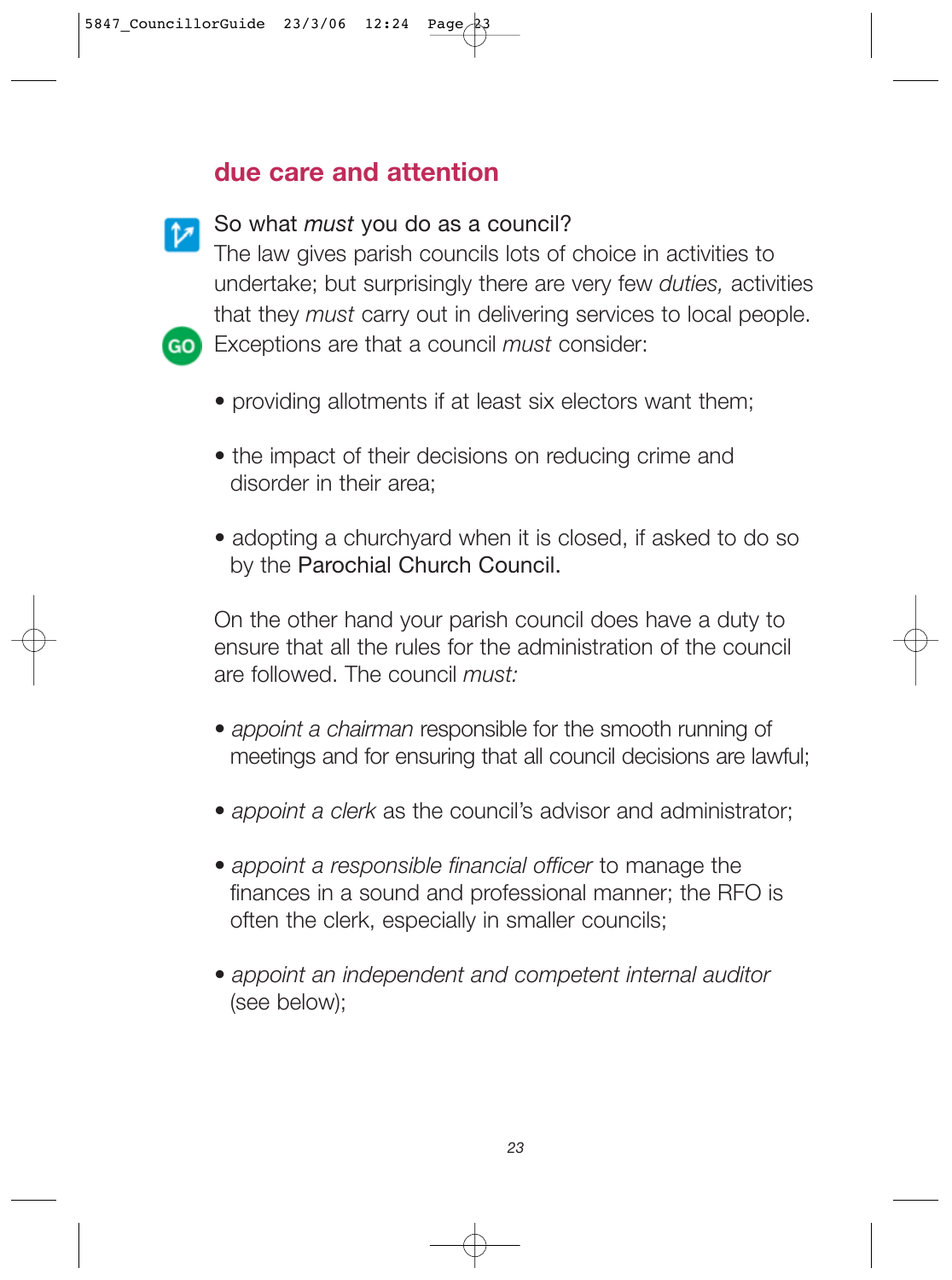- *comply with employment law*, equal opportunities and disability legislation, the Freedom of Information and Data Protection Acts;
- *hold a minimum number of four meetings per year,* one of which must be the Annual Meeting of the Council (see below).
- These rules are set out in law to guide the procedures of the council and your council can add its own regulations. **Together these rules make up standing orders as formally** agreed by your council (see Part Three). If you discover that your council does not have its own (non-financial) standing orders don't worry; it is not unlawful but it is unwise, and W. duties set out in statute, such as appointing a chairman and a proper officer, still apply. The National Association of Local Councils (see Part Five) provides model standing orders, available from your county association.



Council meetings must be open to the public, whilst disability legislation reminds the council that it must make its meetings accessible to anyone who wishes to attend. Similarly the Freedom of Information Act 2000 requires the council to make documents available to the public in the spirit of open government.

If you are beginning to think there are too many rules, then remember that they protect people's rights (including yours) and give confidence that the organisation is properly run.

Ĺ

A county association is shorthand for your county-based Association of Parish and Town (or Local) Councils.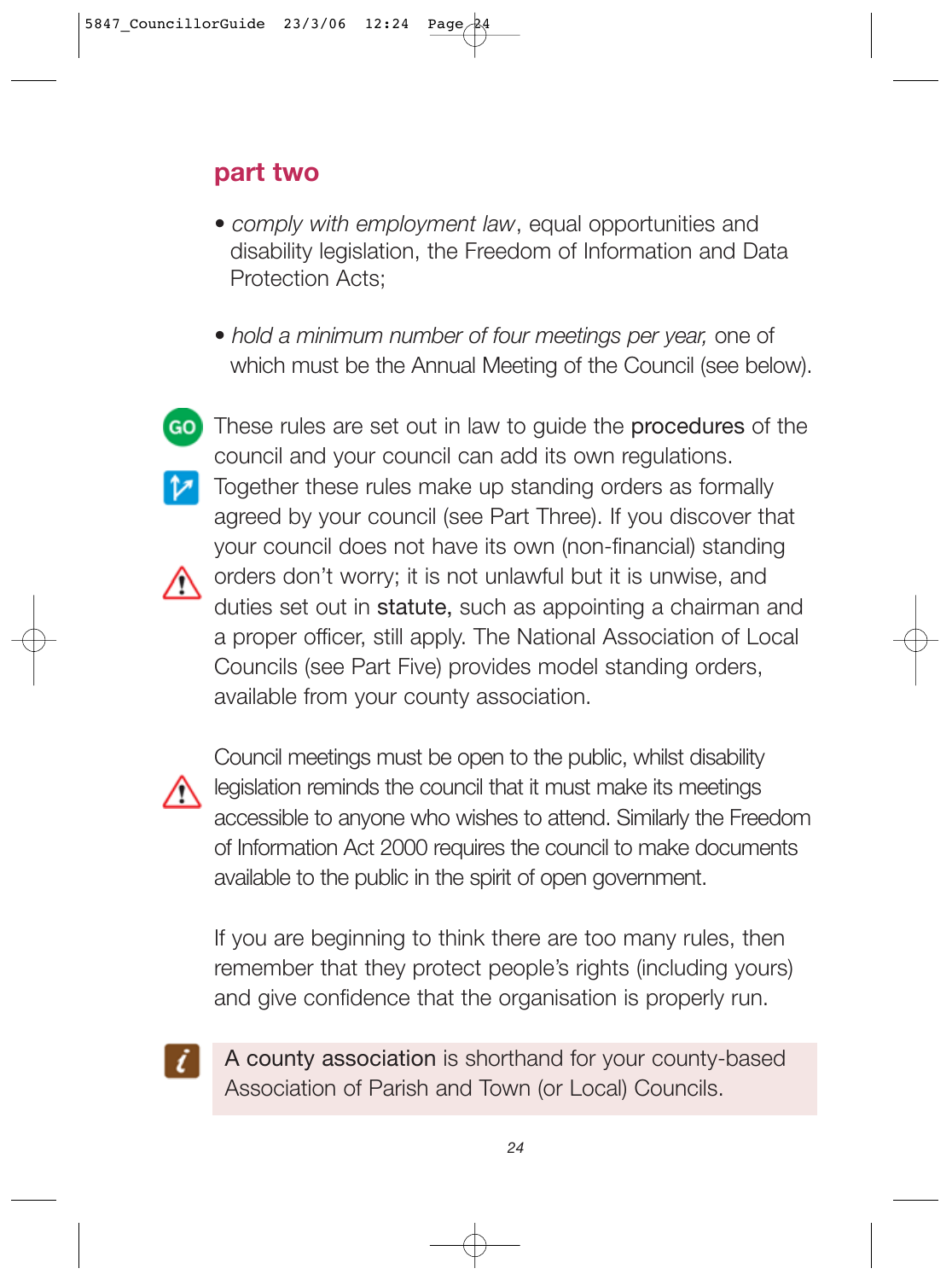The Parochial Church Council is sometimes confused with the Parish Council. The PCC is the organisation that manages the Church of England in your locality.

Procedures are the guidelines for operating a parish council within the law.

The Society of Local Council Clerks is the organisation that provides advice and support for clerks (see Part Five).

A statute is an Act of Parliament. It is the law and must be followed. It includes legal regulations to be observed in implementing the law. Parish councils are statutory bodies; this means they are established by statute. Acts of Parliament control the activities of parish councils.

### **5. Rules for councillors**

stop Even if you are qualified to stand as a councillor and the elections were properly held, you cannot act as a councillor until you have signed a formal declaration of acceptance of **GO** office. At the same time, you must sign an agreement to abide by the code of conduct adopted by your council (more later).

You have a duty to act properly as a councillor. In particular you have a responsibility to: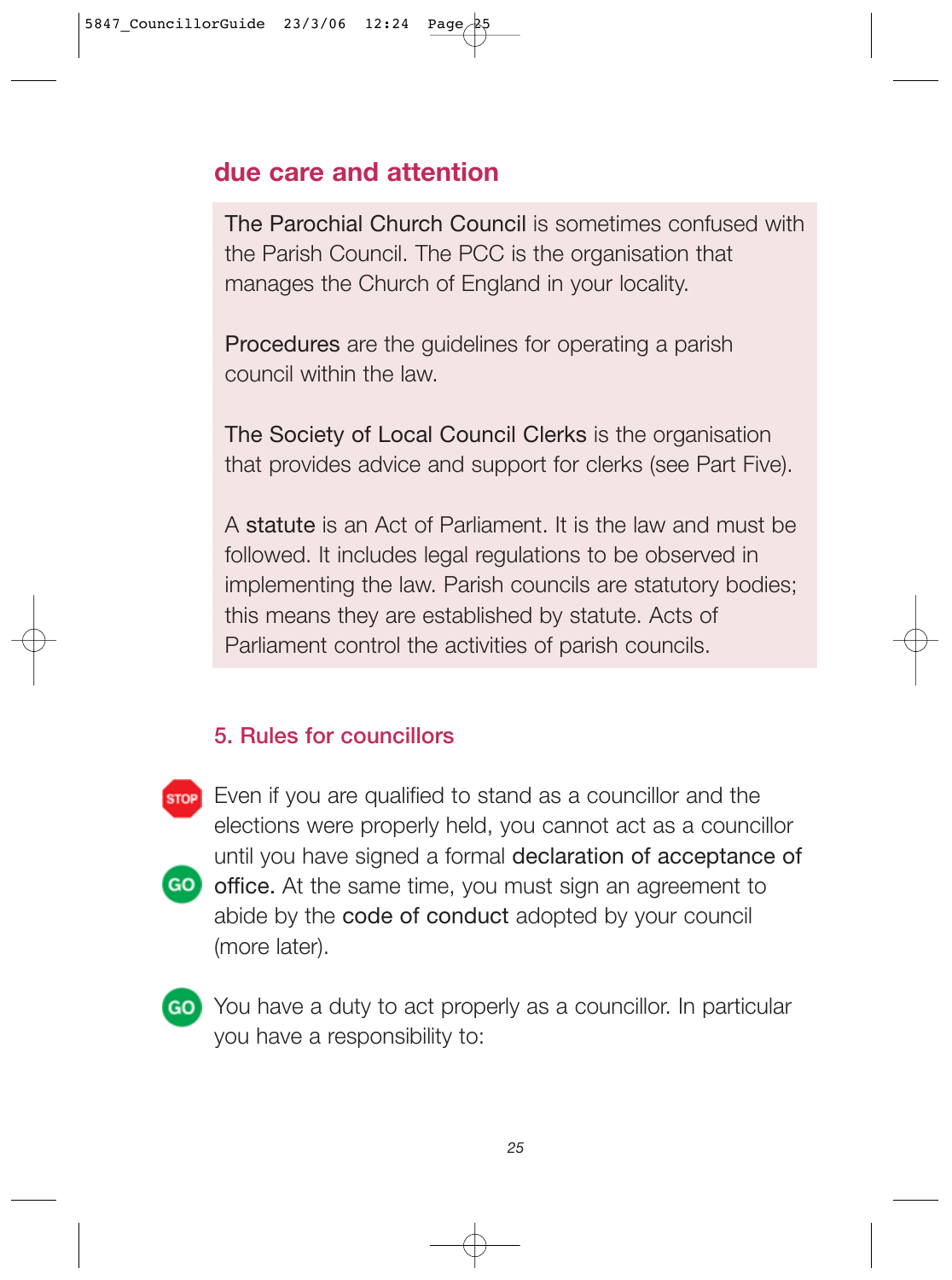- attend meetings when summoned to do so; the notice to attend a council meeting is, in law, a summons, because you have a duty to attend;
- prepare for meetings by studying the agenda and making sure you are properly informed about issues to be discussed;
- take part in meetings and form sound judgements based on what is best for the community – and then to abide by majority decisions;
- ensure, with other councillors, that the council is properly managed;
- represent the whole electorate, and not just those who voted for you; listen, and then represent the views of the community when discussing council business and working with outside bodies;
- maintain proper standards of behaviour as an elected representative of the people.

# The code of conduct

The code of conduct adopted by your council is a legal document that guides you, to make sure you maintain proper standards as a councillor. The essence of the code is that you agree to act openly and honourably in the public interest. stop You must never use your position to secure personal advantage for you, your family or friends. You must not do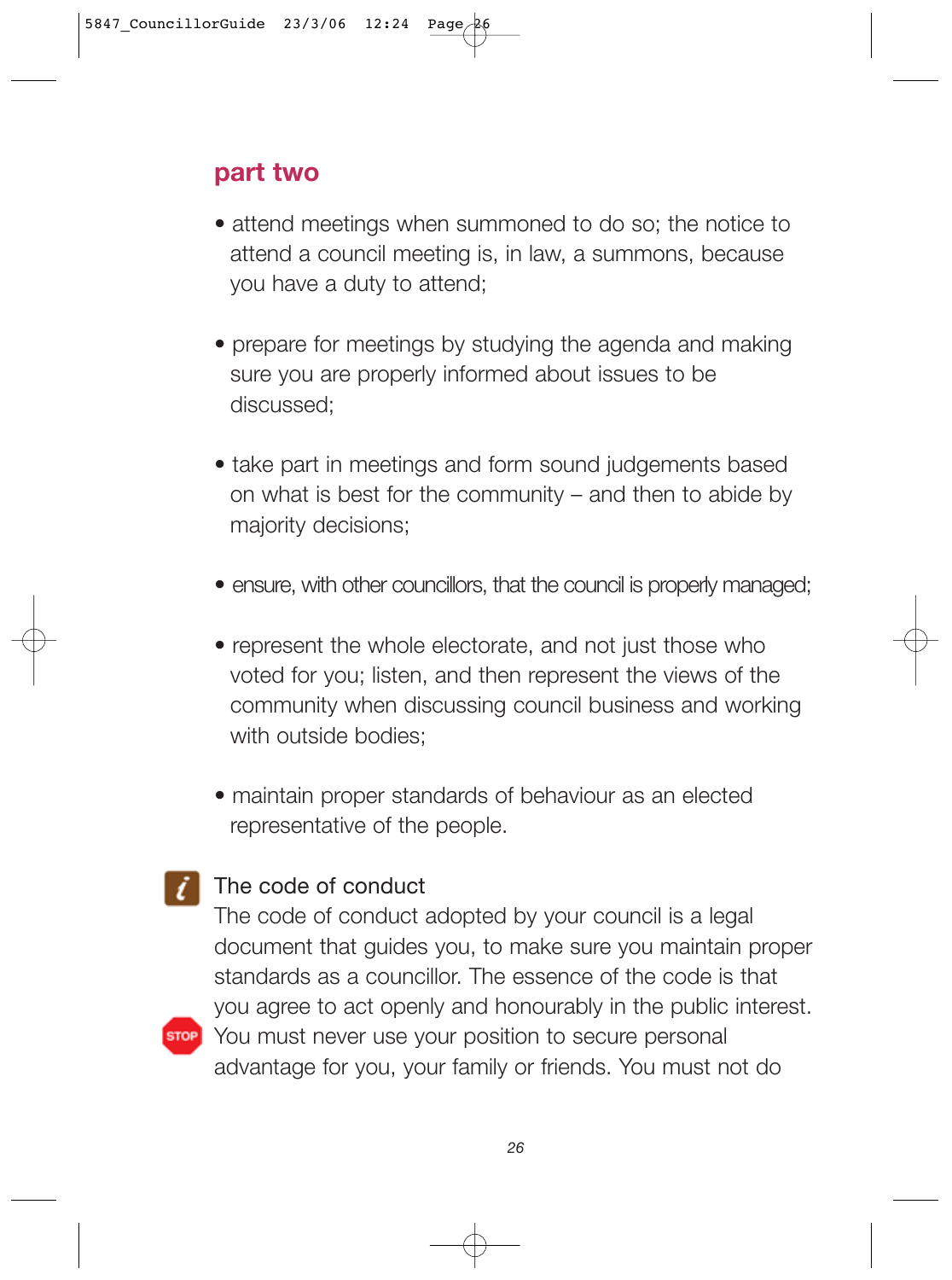anything that brings the council into disrepute. As a councillor, the code requires that you must:

- promote equality and not unlawfully discriminate;
	- treat others with respect:
	- provide access to information where appropriate;
	- not compromise the impartiality of your council staff;
	- not disclose confidential information:
	- not use council resources for (party) political purposes or for any other reason unless agreed by the council.
- You have a duty to register specific financial and other interests within 28 days of election or co-option to the council. You must register the name of your employer, landholdings in the parish and business interests; you also record your membership and positions of control (such as treasurer) in other organisations. If you are not sure what is meant by the register of interests, then ask your clerk. Your signed register of interests goes to the Monitoring Officer at the principal authority and the clerk keeps a copy of it. Monitoring Officers can also give advice as they oversee the framework for standards in local government called the ethical framework.
- GO I

**STOP** 

As a councillor, you must declare a personal interest as soon as you are aware that you might benefit, more than most other people in the parish, from the outcome of a discussion on the agenda. It helps if the agenda gives councillors an opportunity to declare an interest early in a meeting. In addition, if a member of the public (with knowledge of the relevant facts) might think that your judgement of the public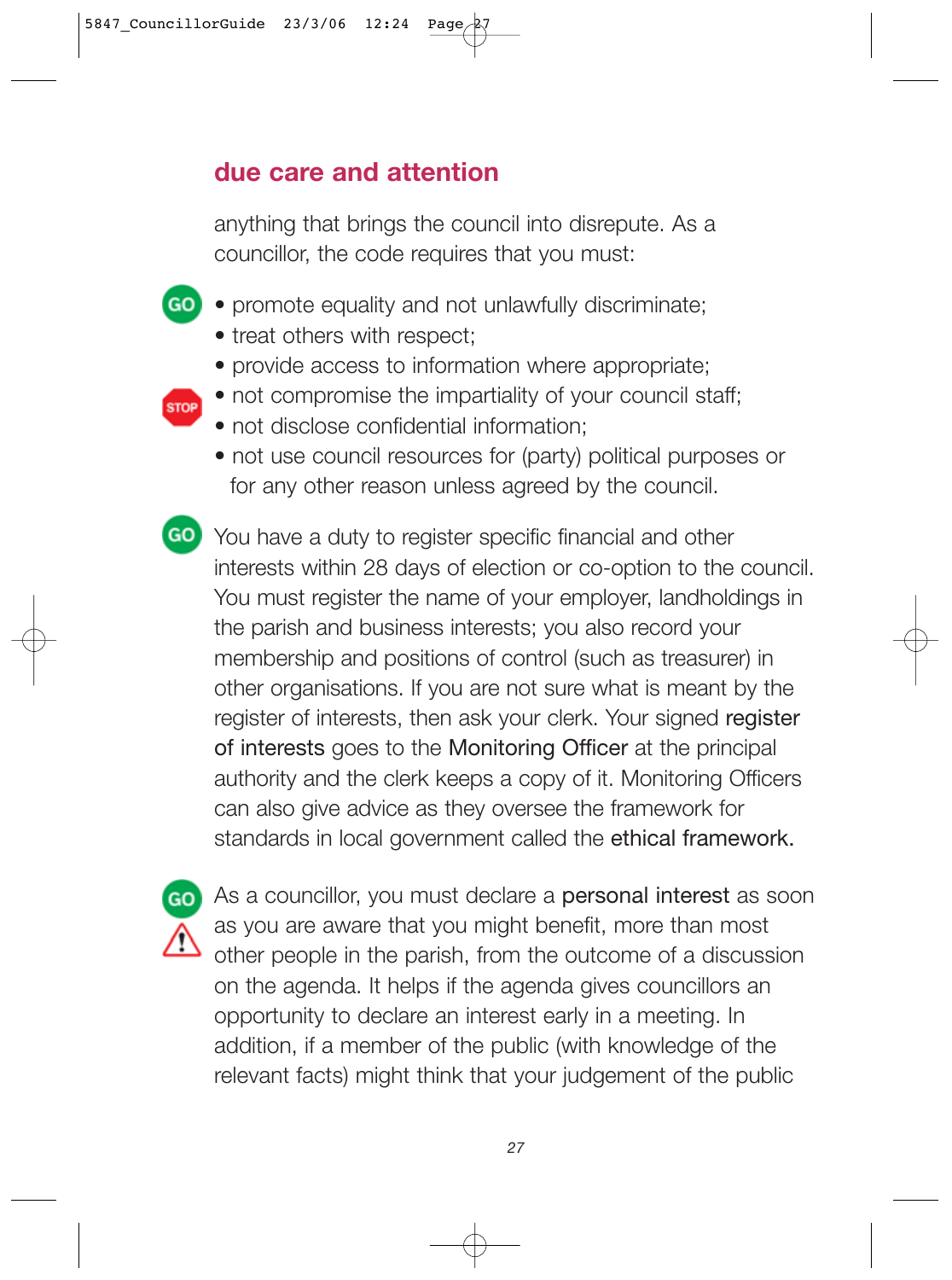$\mathcal{L}$ 

interest could be prejudiced, then your personal interest becomes a prejudicial interest and you must leave the meeting room for that agenda item; this must be minuted. However, if the interest is not prejudicial then you can stay in the meeting, contribute to discussions and vote.

Remember, the rules protect your electors, your council and you as a councillor.

The code of conduct is the formal code adopted by your council to guide the behaviour of councillors.

Declaration of acceptance of office is the formal procedure by which you accept the office of councillor. You should sign this declaration at or before your first meeting.

The ethical framework is the legislation and statutory guidance designed to maintain proper standards of behaviour for people serving in local government.

The Monitoring Officer is an officer at the principal authority who oversees the ethical framework.

Personal interests are where you might benefit, more than most other people in the parish, from a council decision.

Prejudicial interests: Personal interests become prejudicial interests if a member of the public (with knowledge of the relevant facts) might think that your judgement of the public interest could be prejudiced.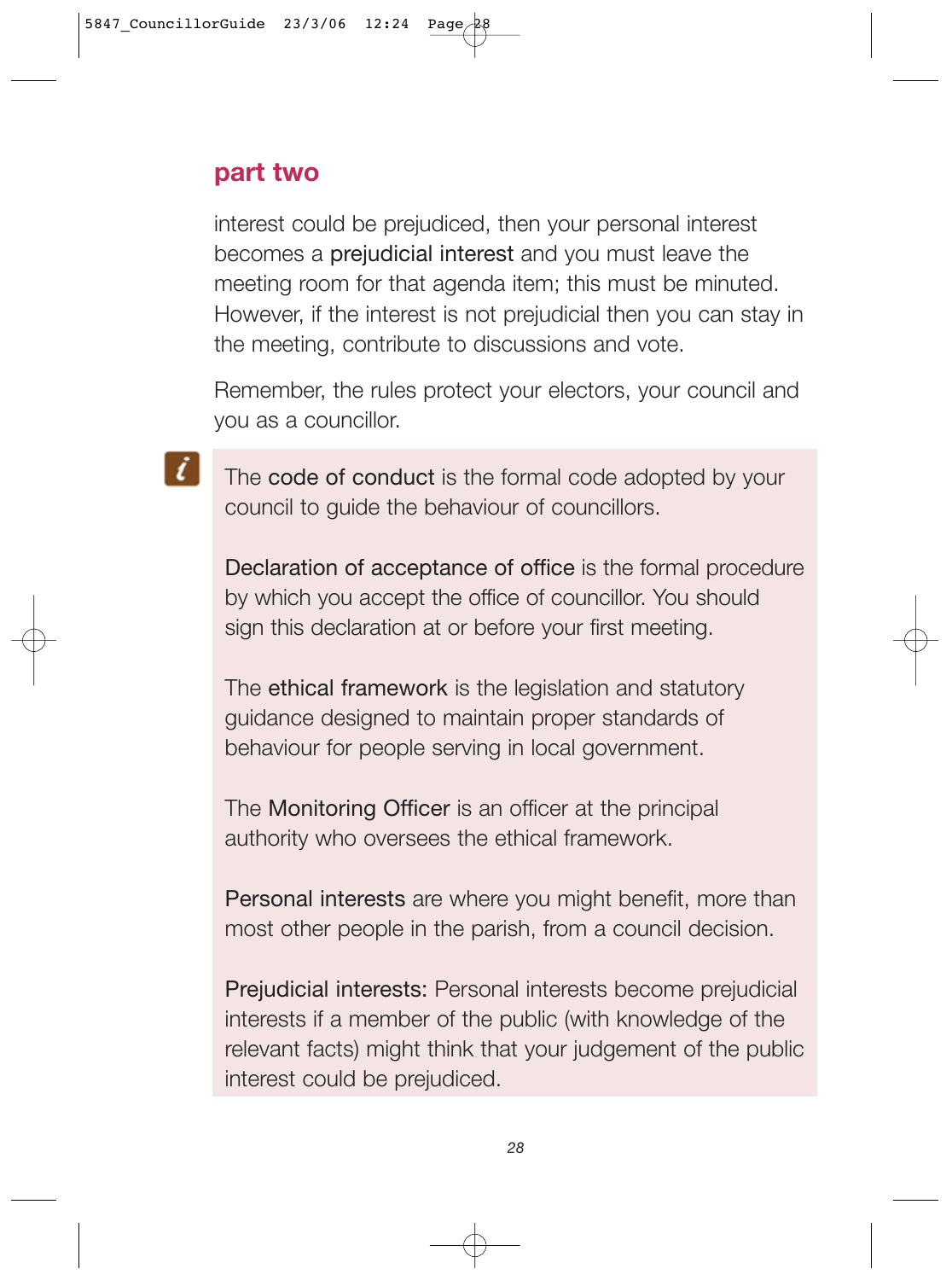The register of interests is the formal registration of your financial and other specific interests that might affect your decisions as a councillor. Your registration must be signed and lodged with the Monitoring Officer.

### **6. Rules for employers**

Rules also protect your employees and your council as an employer. Misunderstandings can sometimes arise between a council and its employees. The law requires that at all times the council must act as a responsible employer. It is most important for the council to ensure that all staff have a contract of employment. All clerks should be paid (as a minimum) according to the recommendations agreed by the National Association of Local Councils and the Society of stop Local Council Clerks. But note, when councillors occasionally act as clerk, they cannot be paid.

Council employees enjoy the full security of the law whether they are full-time or part-time workers. Employment law protects them in terms of pay, pension rights, annual leave and training for example. It protects them from bullying or harassment and discrimination. An agreed grievance procedure ensures that problems are handled properly if they occur. Health and Safety law also protects employees (and councillors and members of the public); your clerk should be able to advise on such matters.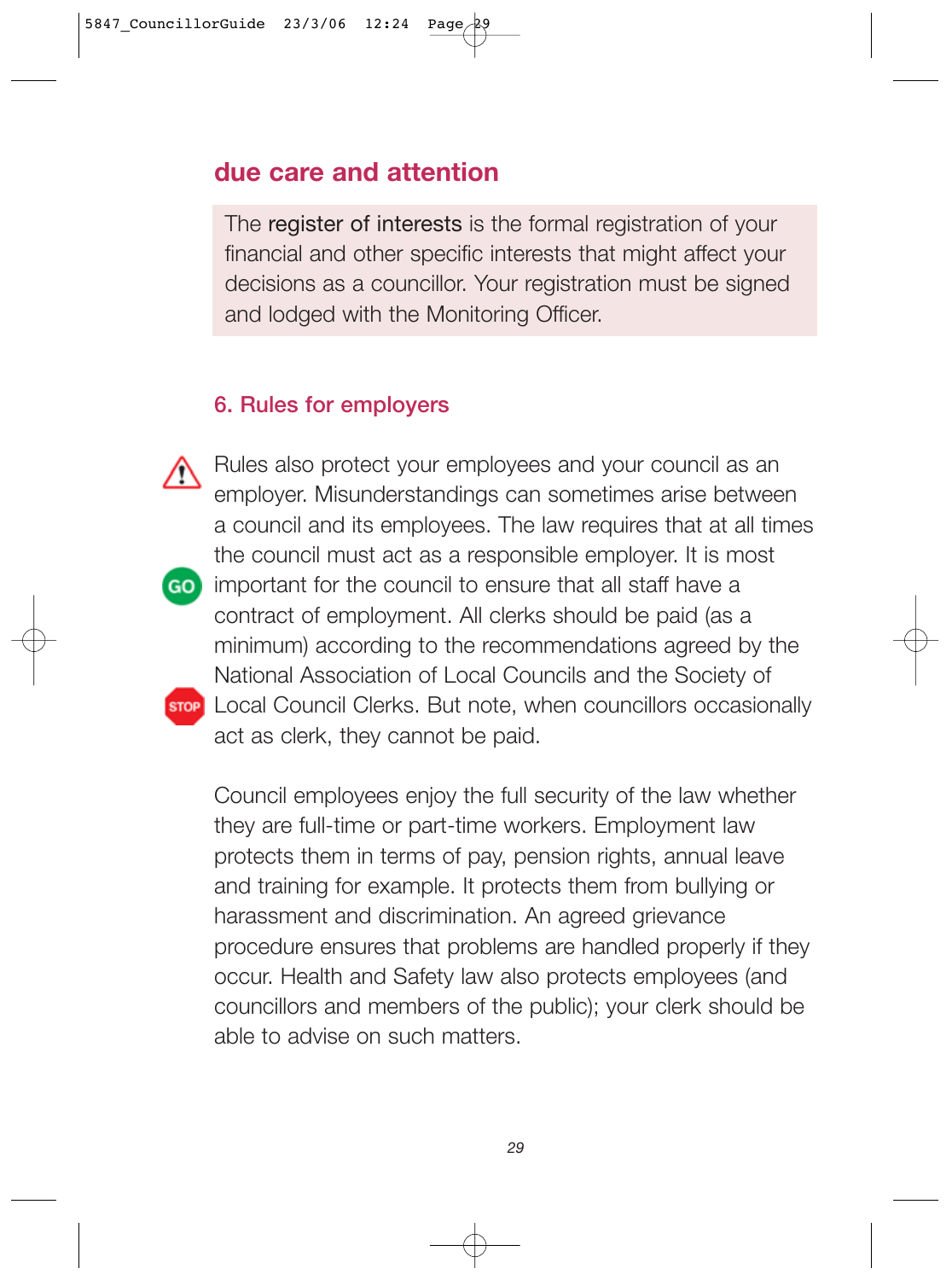Remember, the clerk is employed by the council and answers to the council as a whole. All other staff, although employed by the council, answer directly to the clerk who is their manager and responsible for their performance. These rules and principles should build on mutual respect and consideration between employee and employer.

### **7. Rules for dealing with public money**

- Being financially responsible for a public body can be W daunting. The rules set by Government are designed to make sure that the council takes no unacceptable risks with public money. The words *risk management* should be engraved upon every councillor's mind. The good news is that the rules protect you and your council from possible disaster. Your council should establish a risk management scheme which GO I highlights every significant risk in terms of the council's activities and makes clear how such risks will be managed. This includes investing in proper insurance to protect employees, buildings, cash and members of the public. For example, remember that playgrounds and sports facilities must be subject to regular checks that are properly recorded. It's not just about money, it's about taking care of people.
- As a councillor, you share responsibility for financial management of the council, but the finances are administered by an officer known, in law, as the responsible financial officer (RFO). Your role is to ensure that the RFO acts properly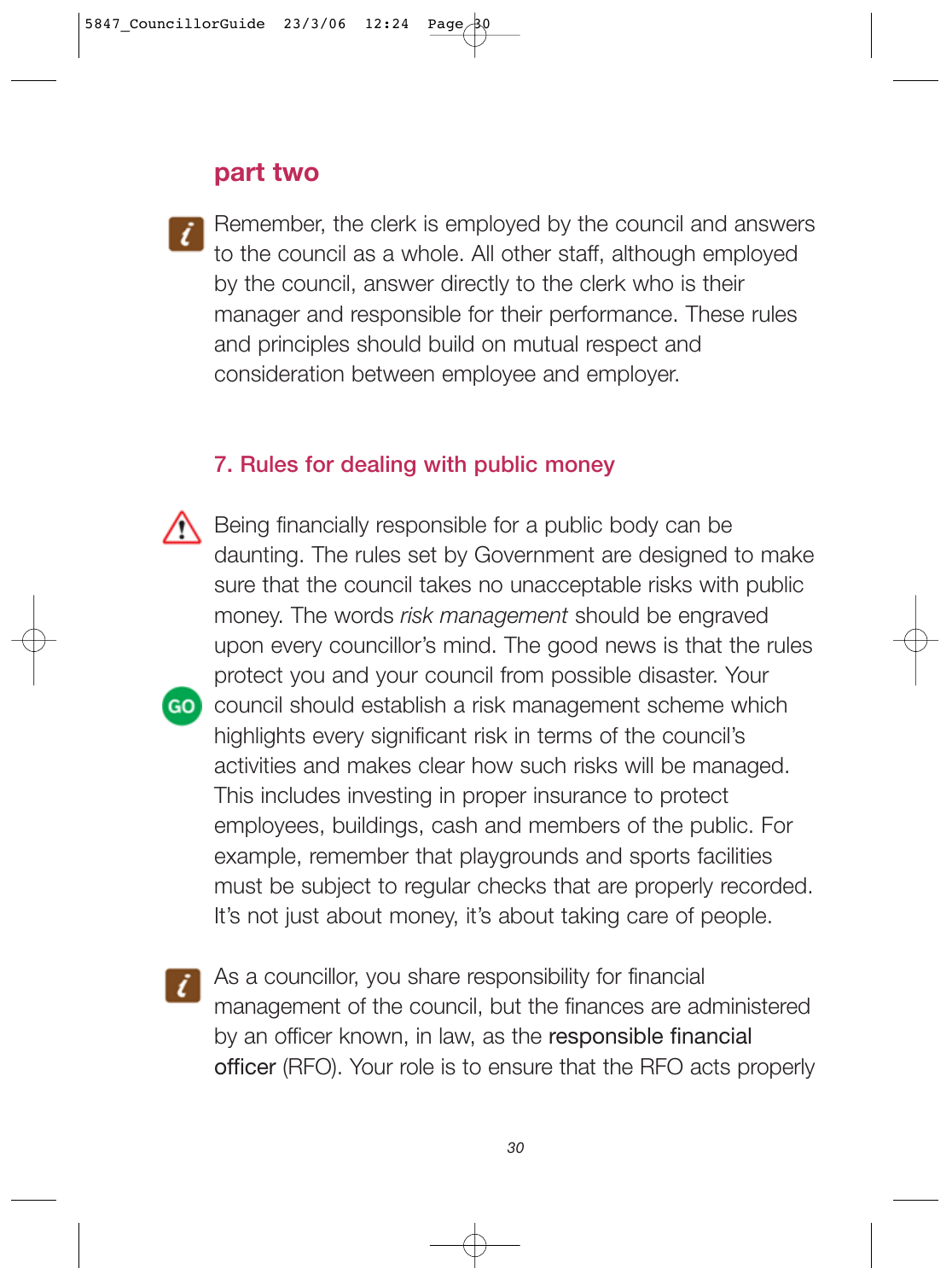

and that the council avoids the risk of fraud, bad debts or carelessness. In particular, as a minimum two councillors must sign every cheque; so, if you are asked to sign, always make sure the request is correct and *never* sign a blank cheque.



As an aid, required by law, your council *must* have its own financial regulations (similar to standing orders) giving details of how the council manages its finances. The National Association of Local Councils publishes model financial regulations available from your county association. If your council has *not* adopted  $\sum$  financial regulations then there could be trouble ahead and your council must take action as a matter of urgency.

GO So the council must have a system of internal control where someone, (other than the RFO), keeps an eye on the arrangements for financial management and checks financial documents selected at random. This process of internal control should be appropriate to your council's expenditure and activity. Findings are reported to the council, and together with regular feedback from the RFO on the accounts, all councillors will be aware of the council's financial position. This ensures everything is open and above board and you have what you need as a councillor accountable for the council's finances. This form of internal control by the council itself is separate from the audit process conducted by internal and external auditors.



The budget is an essential tool for controlling the council's finances. It demonstrates that your council has sufficient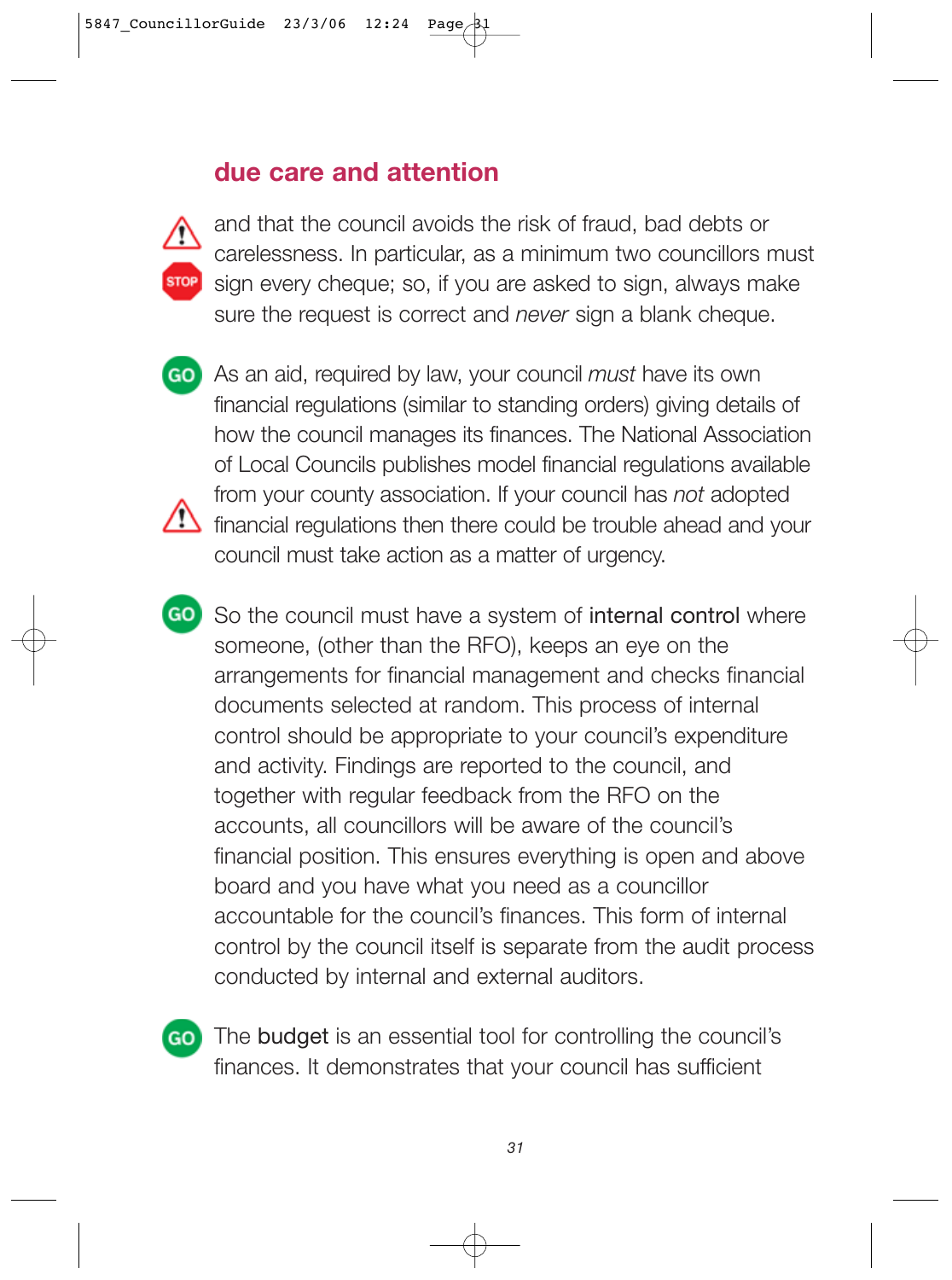income to carry out its activities and policies. By checking spending against budget plans on a regular basis at council meetings, the council controls its finances and monitors progress towards what it wants to achieve.

### Internal and External Audits

- The internal auditor is an independent and competent person appointed and paid by the council to carry out checks on the stop system of control mentioned above. The independent internal auditor cannot be involved in any other way in the business of the council and cannot, therefore, be a serving member of the council; another clerk or an accountant could be suitable (but reciprocal arrangements between councils are not acceptable). The internal auditor looks for areas of financial risk and signs a report on the annual return (required by law) to confirm that the system of controls is working.
- The Government requires yet another audit to be carried out before it is confident that the risk to public money has been avoided. The Audit Commission appoints auditors for all parishes in the county (known as external auditors) to carry out the final check.
- All but the largest councils with an annual turnover of over £1,000,000, must complete a document called the annual return to confirm that everything is in order. Different signed statements included in the annual return reassure the external auditor that: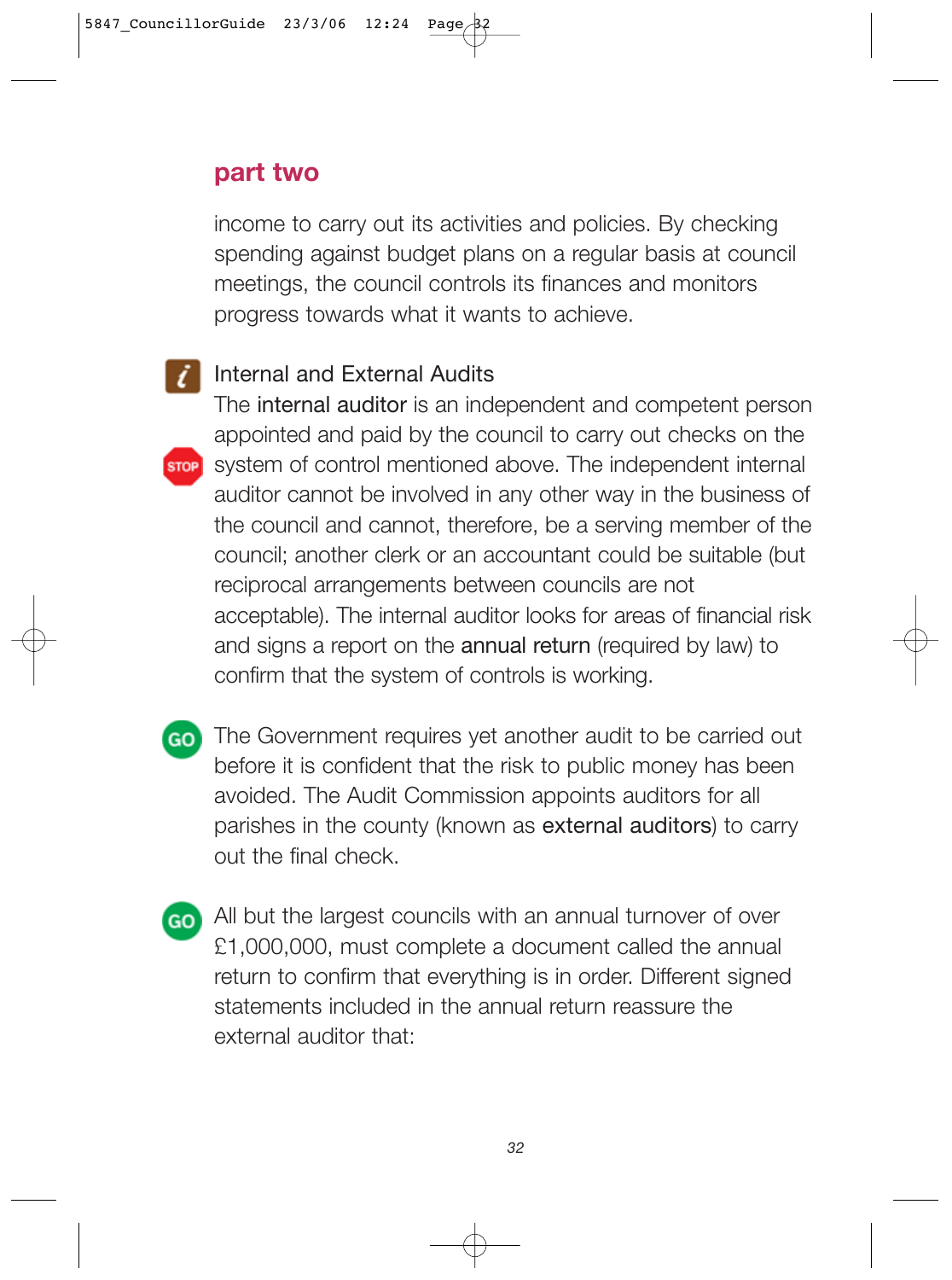- the accounts have been properly prepared and approved;
- an effective system of internal control is in place;
- the council has taken reasonable steps to comply with the law;
- the council has assessed all possible risks to public money;
- a competent and independent internal auditor has been appointed;
- the accounts have been publicised for general inspection;
- there are no potentially damaging or hidden issues such as an impending claim against the council;
- significant differences in the figures from the previous year have been explained.

As a member of the council, you have responsibility for making sure that the annual return accurately represents the financial management of the council. Your clerk will advise.

If you and your fellow councillors have acted properly leading up to the external audit then you will receive the external auditor's certificate and statement of *limited assurance,* which means that nothing in the accounts and documents viewed gives cause for concern.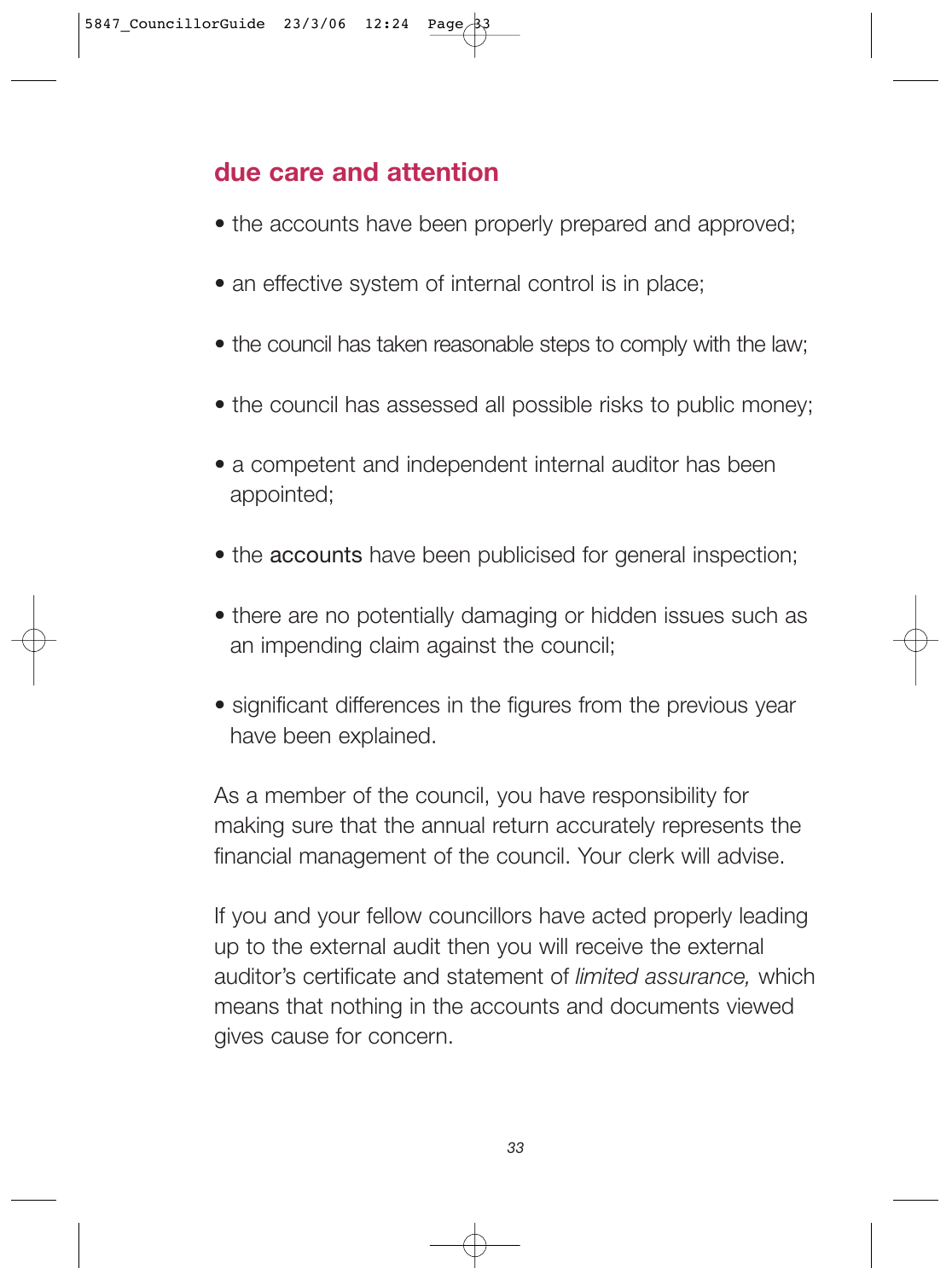### Value for money

 $\overline{I}$  It is essential that the council is seen to provide value for money. If your council is one of the original 41 parish councils with an income of over £500,000 then it must comply with the legal requirements known as Best Value. This is a rigorous (and inspected) process by which the council reviews its performance in terms of service delivery and cost to the public. If your council is not one of the 41, then the principles of Best Value, known as the four Cs, still apply.

- Challenge existing services and expenditure (Should we be doing it? Can we do it better?);
- Compete with other providers (Could they do it better?);
- Compare with other councils (How do they do it?);
- Consult the users of parish council services and the wider community (How do they want us to do it?).

The financial rules, the variety of statutes and rules of procedure protect the council. Most important the rules give your council the tools it needs to achieve its goals and make best use of public money.

Rules also guide the parish council as it makes decisions in the proper manner. Part Three looks at how you make decisions on behalf of local people – at meetings.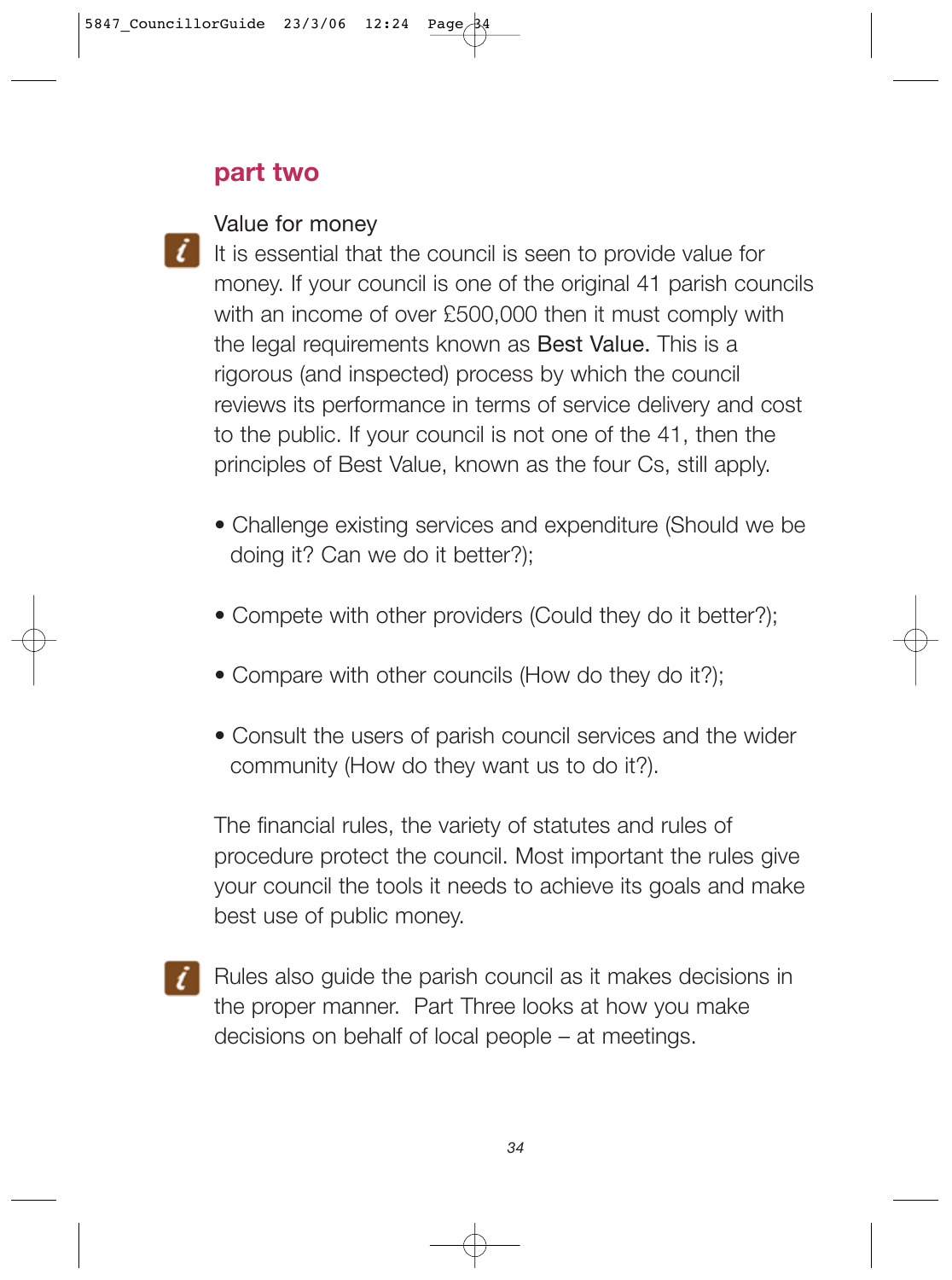The accounts are financial papers including receipts and payments records, statements of income and expenditure and the balance sheet.

Best Value is Government shorthand for a policy designed to ensure that principal authorities and the largest town councils give value for money in service delivery. It operates through a process of performance indicators, performance plans and inspections.

The budget is the plan for income and expenditure over the next year. Working papers are designed to help you decide what the budget will be for the next financial year; they should include comparisons with the previous and current financial years.

Internal control is the system by which the council checks the work of the RFO at regular intervals during the year. Internal audit is the appointment of an independent internal auditor who is competent to review the system of internal control. The external audit is where the Government's appointed auditor makes the final check using the annual return, a form to be completed and signed by the RFO, the chairman and the internal auditor.

The responsible financial officer (RFO) is the officer responsible for administering the council's finances. The RFO is often the clerk.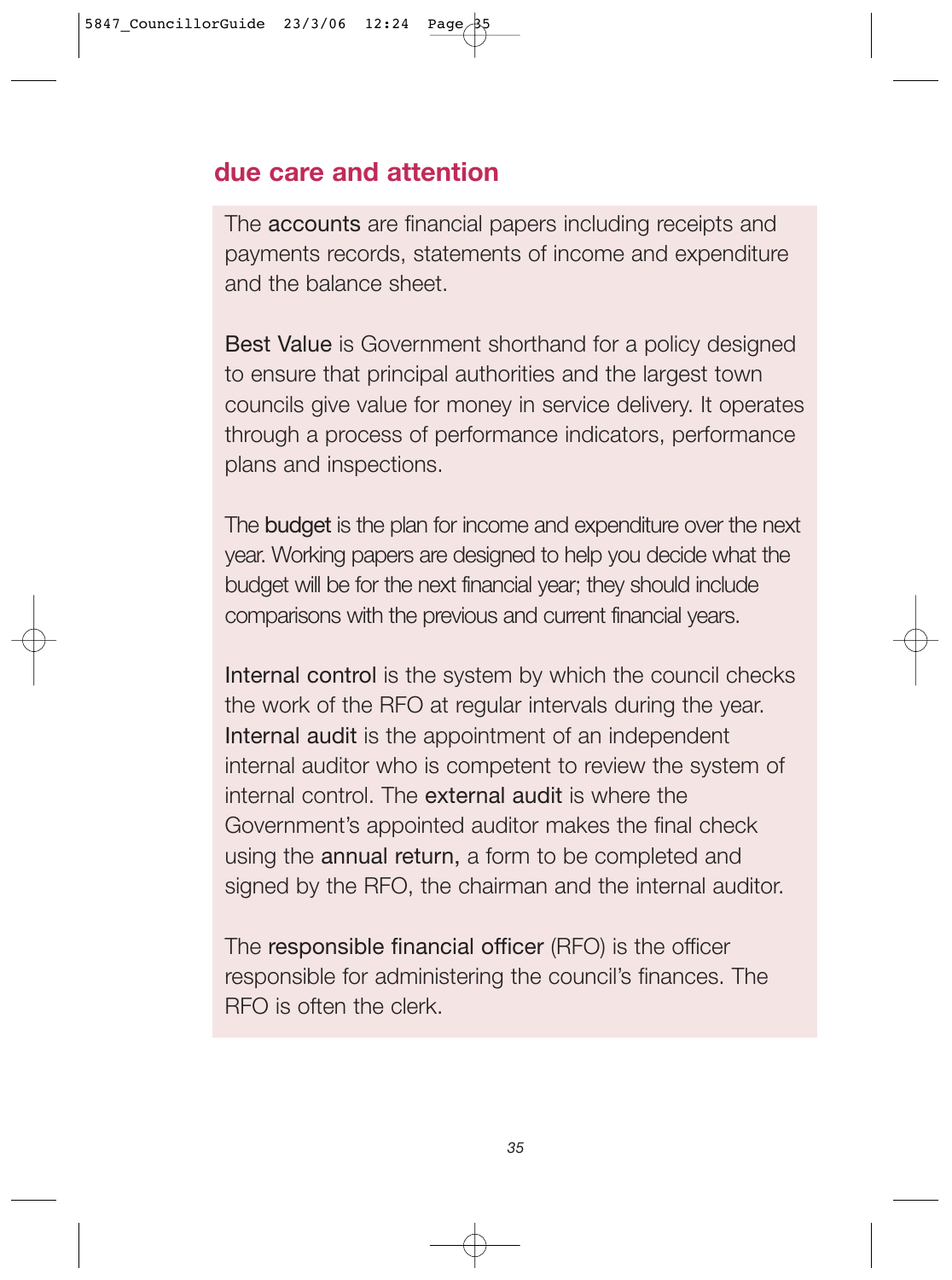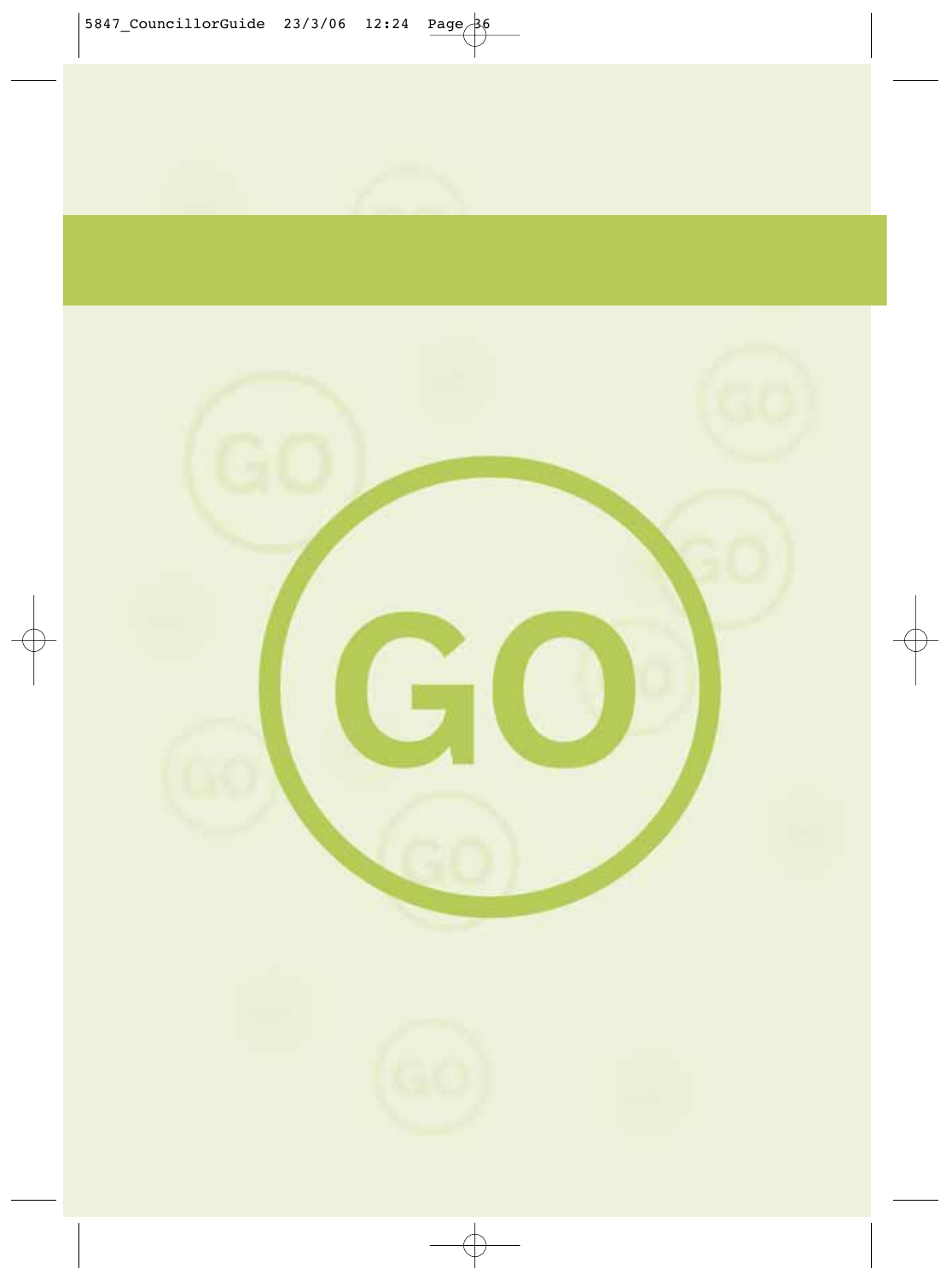# **part three - getting under way**

#### **8. Meetings**

Councils thrive on meetings. This is where you play your part as a decision maker. The chairman is in charge, and the clerk (or perhaps a deputy) supports the council as it discusses business. The meeting is the council team in action.

Council meetings are formal events, not social occasions. They have a clear purpose - to make decisions – and are not just talking shops. Furthermore, they are public events; the press and public have a right to observe how the council operates. Exceptions are when sensitive issues are discussed (such as legal, contractual or personnel matters) and then the council can agree to exclude the press and public for just that item.

The council usually makes its decisions in council, committee and sub-committee meetings. Council and committee meetings (and sub-committee meetings) must all be advertised and open to the press and public. The council should decide on a schedule of meetings for the year.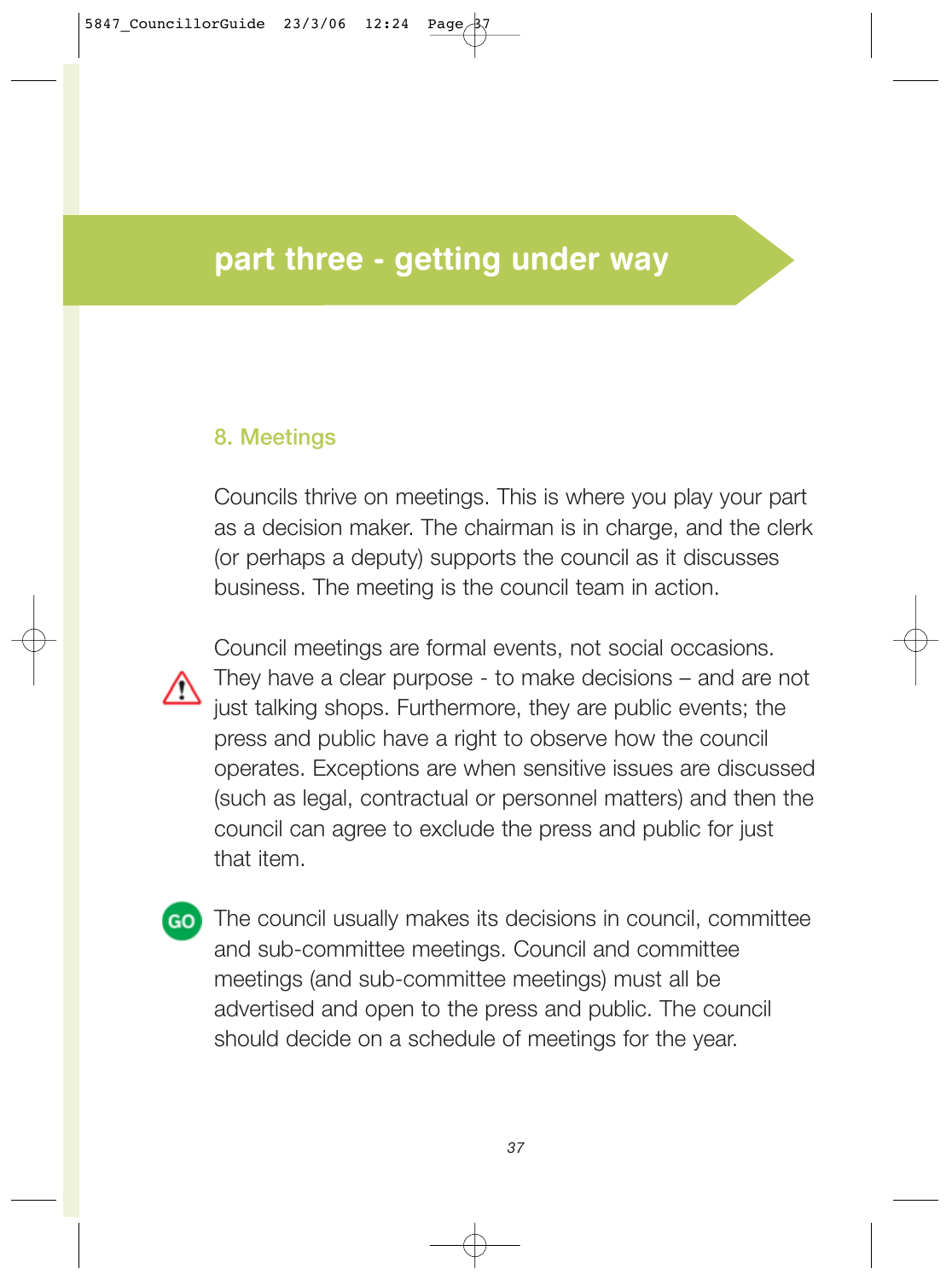### **part three**

- Council meetings are meetings of the full council. All councillors are expected to attend.
- Committee meetings bring together a smaller number of councillors to concentrate on a specific function of the council and share the workload.

Some committees are permanent or standing committees, but others are set up for a short-term project. Many councils have a permanent Planning Committee allowing them to comment on planning applications once a fortnight without convening a full council meeting.

Some committees are advisory; they make recommendations to the full council, which then makes the decisions. There are also executive committees where the full council delegates (or hands over) responsibility for certain decisions to the committee. The committee then reports its decisions to the full council. This helps the Planning Committee to make decisions without referring to the full council.

- Sub-committees are appointed by a committee to focus discussion on a specific topic among an even smaller group of councillors. Otherwise, they operate like committees.
- Working parties are occasionally set up for a short term purpose. They are not subject to the strict rules that apply to formal council meetings and do not need to be held in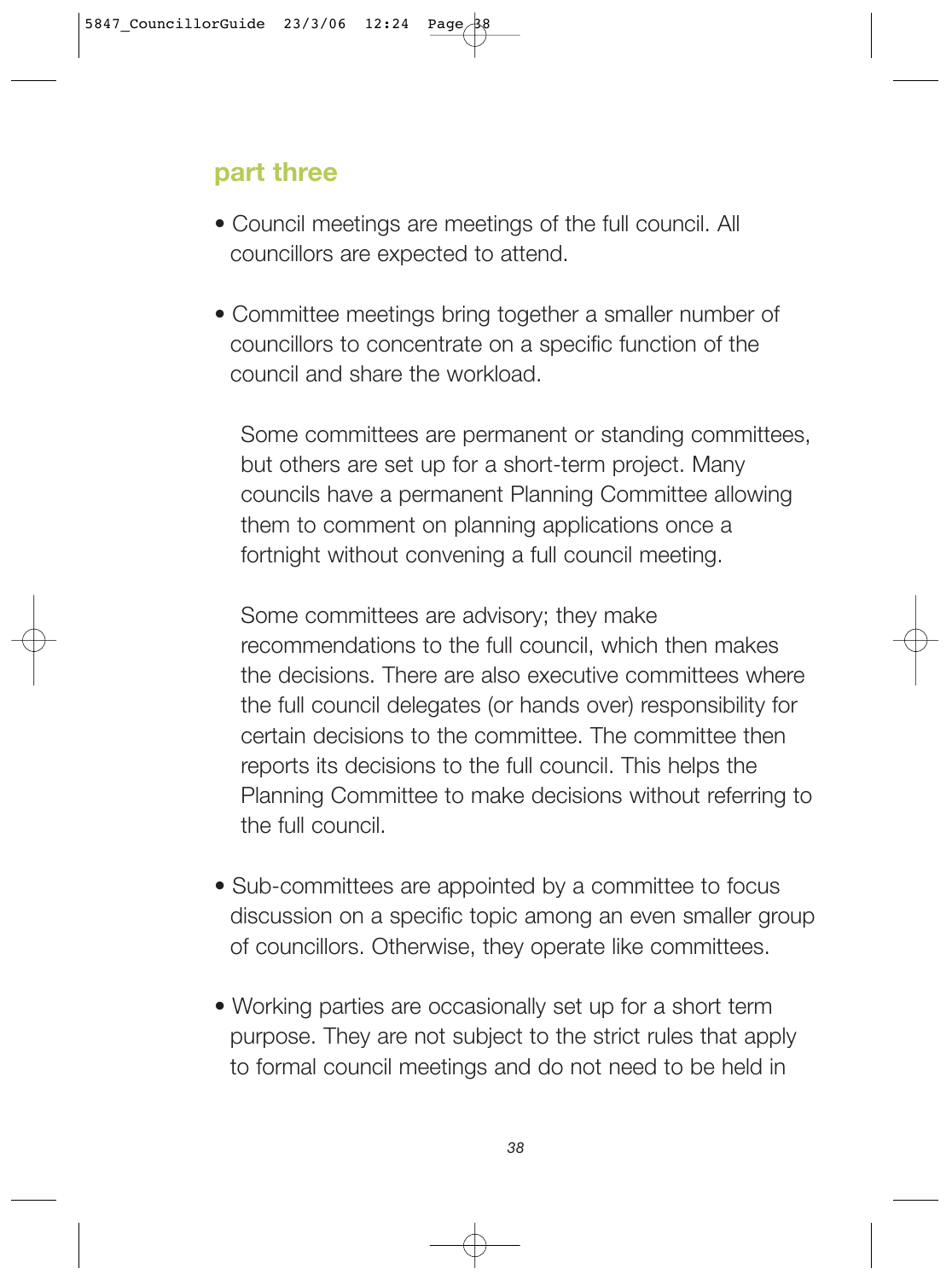## **getting under way**

public. A working party cannot make a decision on behalf of the council.

- - There are rules about who is permitted to join a committee or sub-committee. Sometimes non-councillors can be included (although with a few exceptions, they cannot vote). This is an excellent means of involving others, particularly young people, in council work.

#### Two annual meetings!



The Annual Parish or Town Meeting is not a council meeting. It is a meeting of the parish or town electors and could involve local organisations such as the Womens Institute and the drama group. Strictly speaking electors can set the agenda, and in practice these meetings often celebrate local activities and debate current issues in the community. The chairman of the council calls the Annual Parish or Town Meeting and, if present, will chair it. It is best practice to hold the Annual Meeting of the Council and the Annual Parish Meeting on different occasions to avoid confusion.

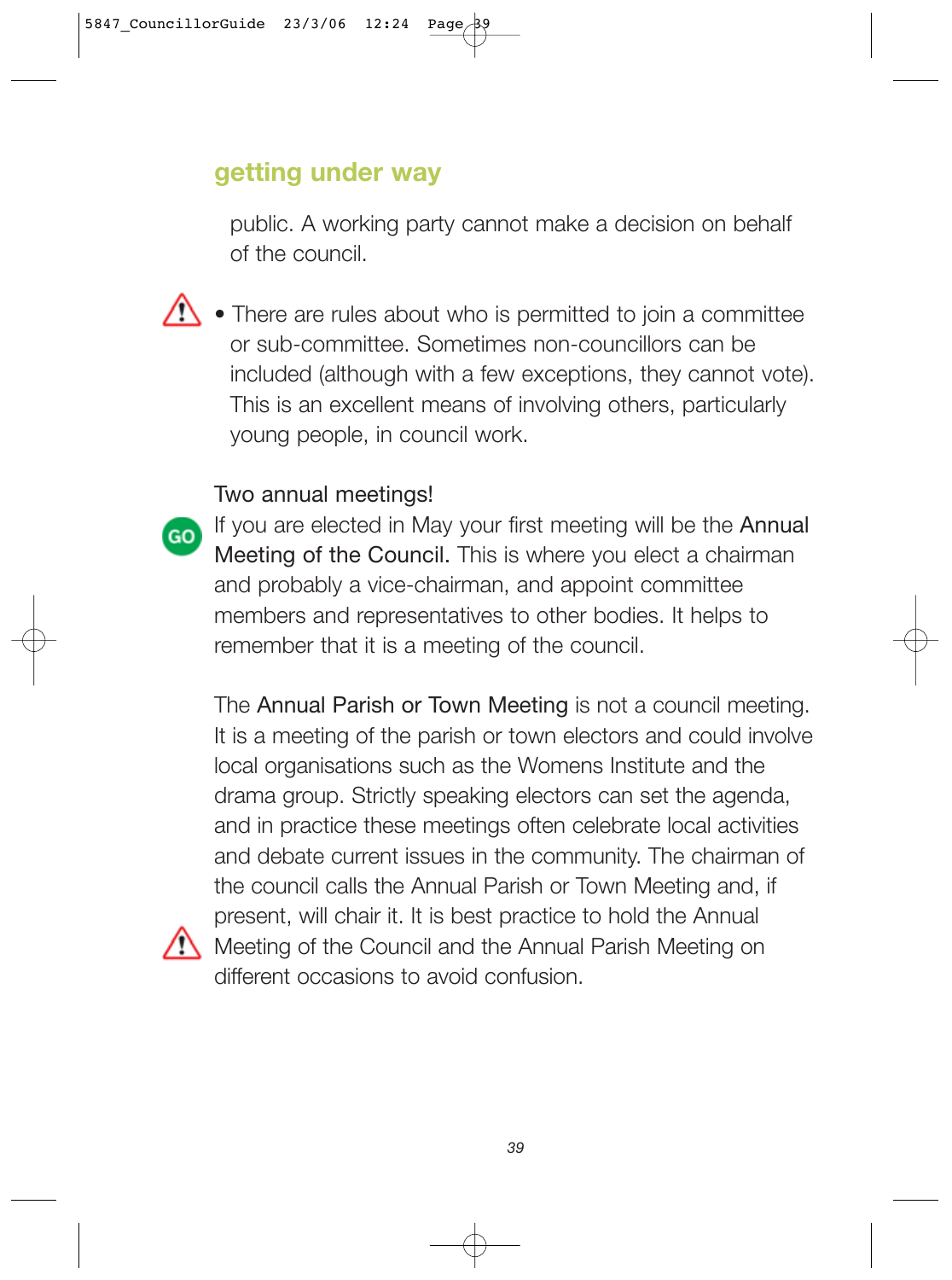### **part three**

#### Standing orders

The rules for the Annual Meeting of the Council will be contained in the council's standing orders. Remember, these include rules of procedure laid down in law and additional regulations chosen by your council. Standing orders help the council to operate smoothly. For example, a third of the councillors (or three, whichever is the greater) must be present for the meeting to go ahead; this is known as the quorum. The council can set a higher quorum for committees through standing orders if it wishes. Other standing orders will determine, for example:

- the order of business
- the length of meetings and the duration of speaking time
- the schedule of meetings for the year
- delegation (handing over tasks) to committees and officers
- voting requirements
- procedures for public participation.

#### Respecting the chairman

The chairman is in charge during council meetings; this is a post recognised in law and must command respect. Remember, the chairman is elected at the Annual Meeting of the Council for one year. Chairmen have a duty to ensure that all decisions are lawful and should take steps to involve all councillors in discussion. It is good practice for the chairman to refer to the clerk for advice.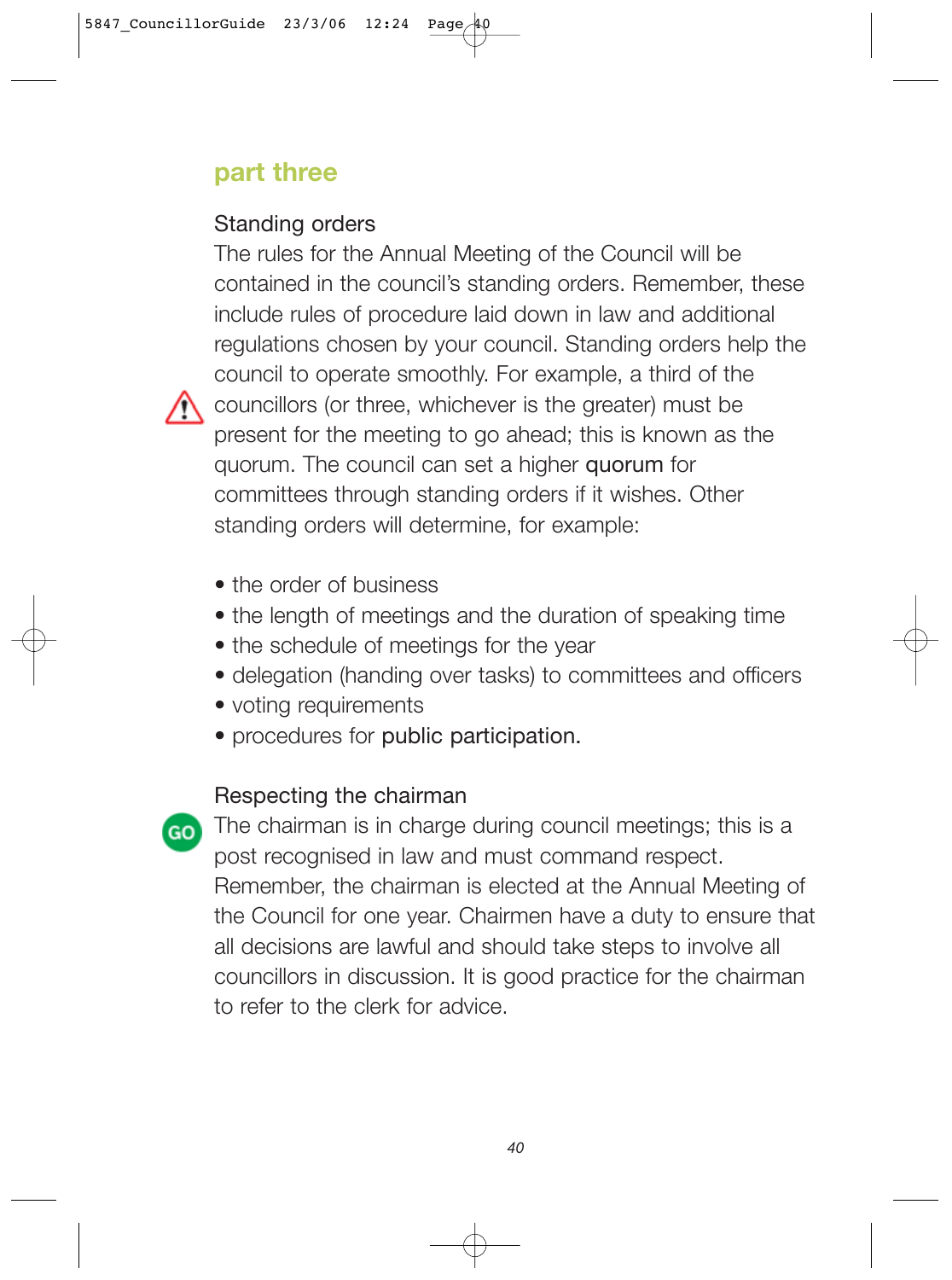#### **getting under way**



In law, the chairman has few special powers. For instance, it stop is unlawful for a council to delegate decision making to any individual councillor and the chairman is no different. However, when a vote is tied, the chairman has a second, or casting vote, ensuring that a decision can be made.

The chairman often enjoys a special relationship with the public, especially in a town where the chairman is also the mayor. It is the chairman who leads the Annual Town or Parish Meeting (remember, this is not a council meeting) and opens the fete, or welcomes official visitors from abroad. This is one reason why the chairman can receive an allowance to support this important public role. If a parish council resolves to do so councillors can also claim an allowance in accordance with the recommendations of principal councils.

Where councillors, clerk and chairman work together as a team they combine energies and skills to deliver real benefits to the community they serve. Good working relationships, mutual respect and an understanding of their different roles are vital. Conflict between these key players, especially during meetings in front of the press or public can damage the council. "Parish pump strikes again…shock horror!" You can imagine the headline.

 $\mathcal{L}$ The chairman's allowance is a small sum that can be allocated to the chairman to help pay for activities undertaken in the role of chairman such as attendance at civic events and gifts for visitors.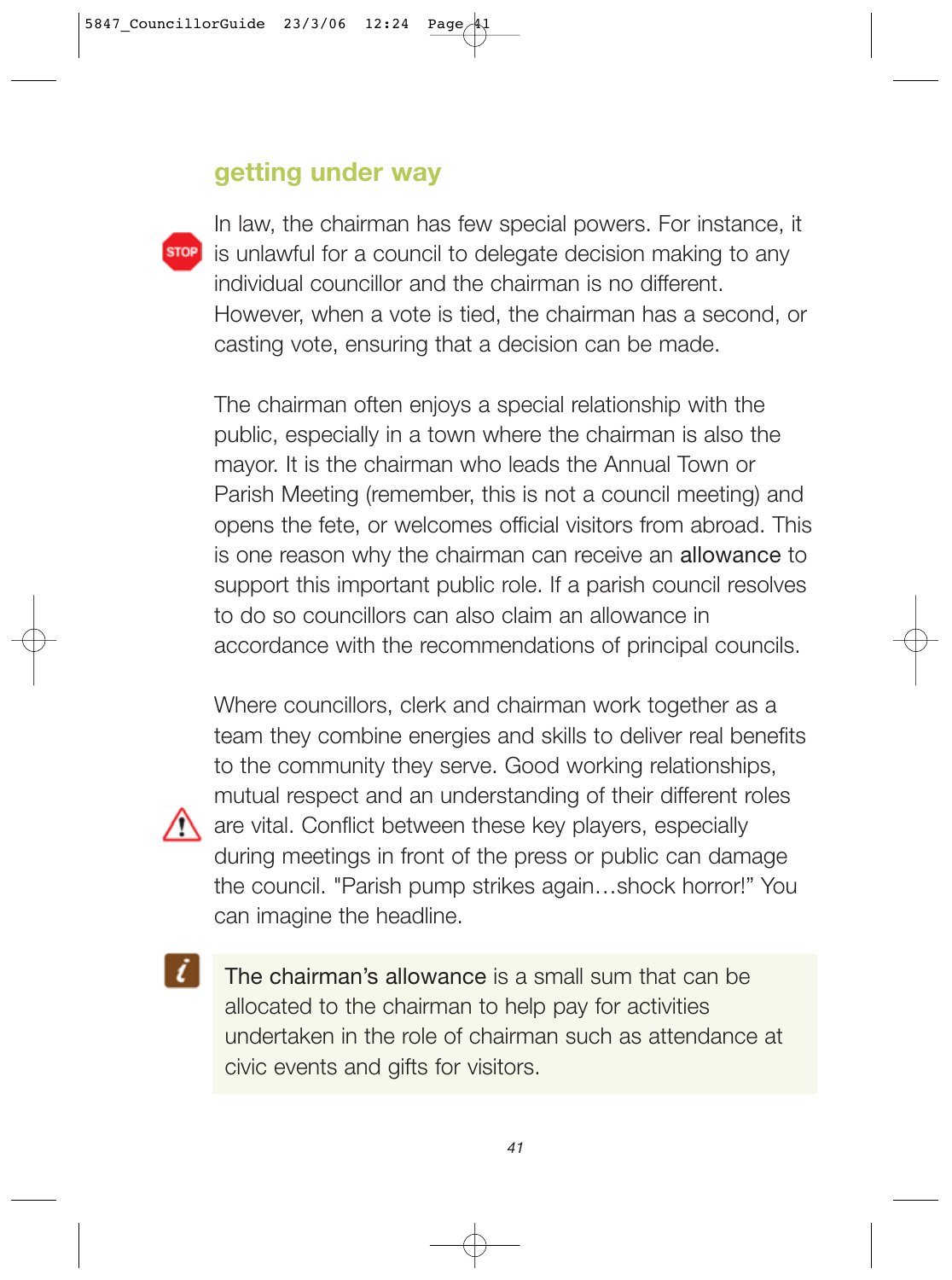### **part three**

Public participation is encouraged. It means that members of the public can express their views or ask questions before or during a meeting. It is not part of the meeting itself, however, and the council must agree to adjourn the meeting for that purpose.

The quorum is the number of people who must be present before decisions can be taken. If enough people are present then the meeting is said to be quorate.

#### **9. Being prepared**

Your first meeting as a councillor can be daunting as you wonder what will happen and where to sit. Hopefully other councillors will be welcoming.

- At, or before, your first meeting you must sign the declaration of acceptance of office. In law, you are not a councillor until you sign. At the same time you make a written undertaking to observe your council's code of conduct. Before you sign, the clerk must give you a copy of this important document which you must read.
- 

At least three clear days before each council or committee meeting, you should receive a summons and agenda. The three clear days is established in law because it is important to be stop notified of issues to be discussed. Topics requiring a decision cannot be added to the agenda after the deadline of three clear days has passed; they must wait for another meeting.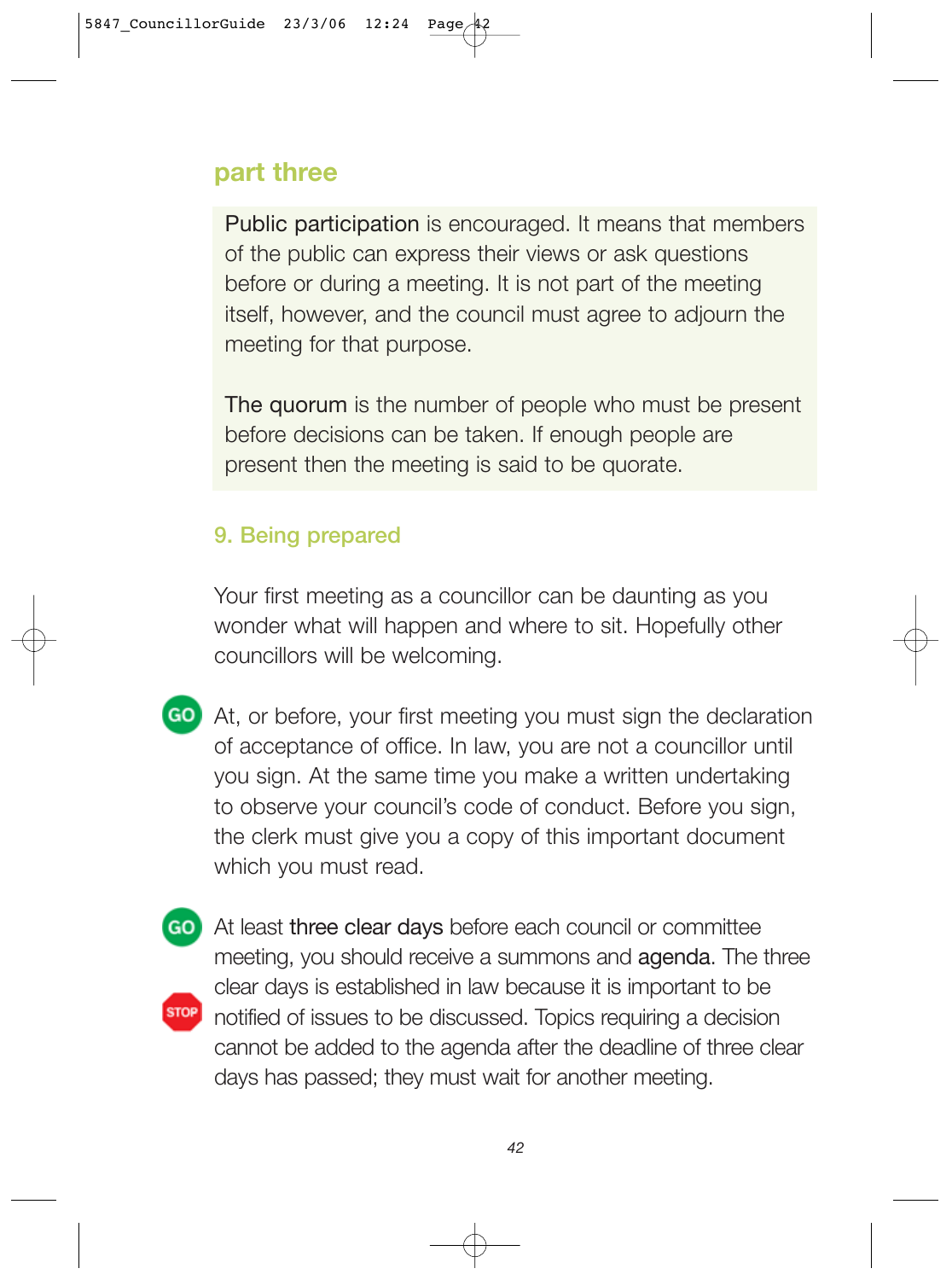### **getting under way**

Each agenda item should make it very clear what you as a councillor are expected to do and be precise about the subject under discussion. For example, an agenda item saying "stiles" gives you no idea what to expect. It is more helpful to know that your task at the meeting is:

*To receive a report from Cllr Smith on the condition of stiles in the parish and to agree action in response to proposals (copy of report attached).*



stop It is actually unlawful to make a decision, especially a decision to spend money, without sufficient (three clear days) warning. Vague agenda items that don't specify exact business (such as Matters Arising, Correspondence and Any Other Business) can be dangerous and should be avoided, because you never know what decisions might crop up under these headings.

 $\mathcal{T}$  The agenda is the clerk's responsibility. The clerk must sign the agenda and can decide how it will be set out. This process is often undertaken in consultation with the chairman. You may ask the clerk to add items to the agenda if you feel a relevant subject should be discussed.

**The 5 Ws help councillors prepare for a meeting.** 

- What is the meeting for?
- What part should I play?
- What papers must I read?
- Which people do I need to consult?
- What did I promise to do before this meeting?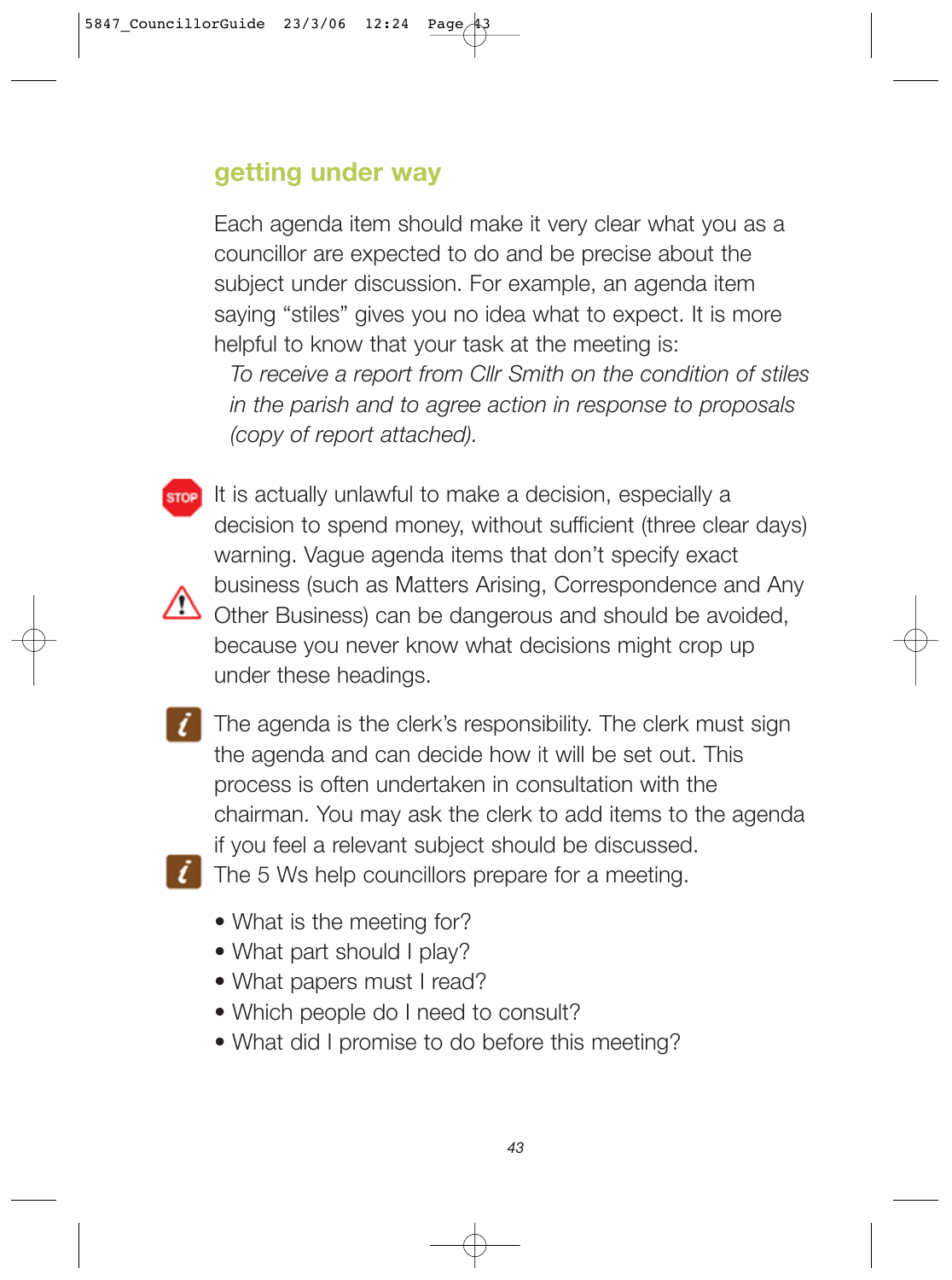### **part three**

The agenda is the list of items to be covered during a meeting. In law it identifies the "business to be transacted".

Three clear days is a term in law. It does not include the day on which the agenda was sent out, nor the day of the meeting; it also excludes bank holidays. It is good practice to exclude weekends.

#### **10. At the meeting**



What if you cannot attend? Remember, you have a duty to attend but sometimes things crop up and you are unable to make it. You must contact the clerk with an apology and explanation. A darts match is not an adequate excuse and should not be accepted. Illness or work commitments are acceptable reasons. If you fail to attend any meetings for six months before the end of this period you must ask the council to accept your reason for continued non-attendance. Without formal council approval, you are disqualified: you cease to be a councillor. That is the law.



Λ

Remember, if you might gain personal advantage from a council decision, you have a personal interest in the matter. You must admit that personal interest as soon as you are aware of it. If you declare a personal interest, it will be recorded in the minutes.

 $\overline{GO}$ 

The big question, if you have declared a personal interest, is whether it is a *prejudicial* interest (and will prejudice your judgement of the public interest). If so, you must leave the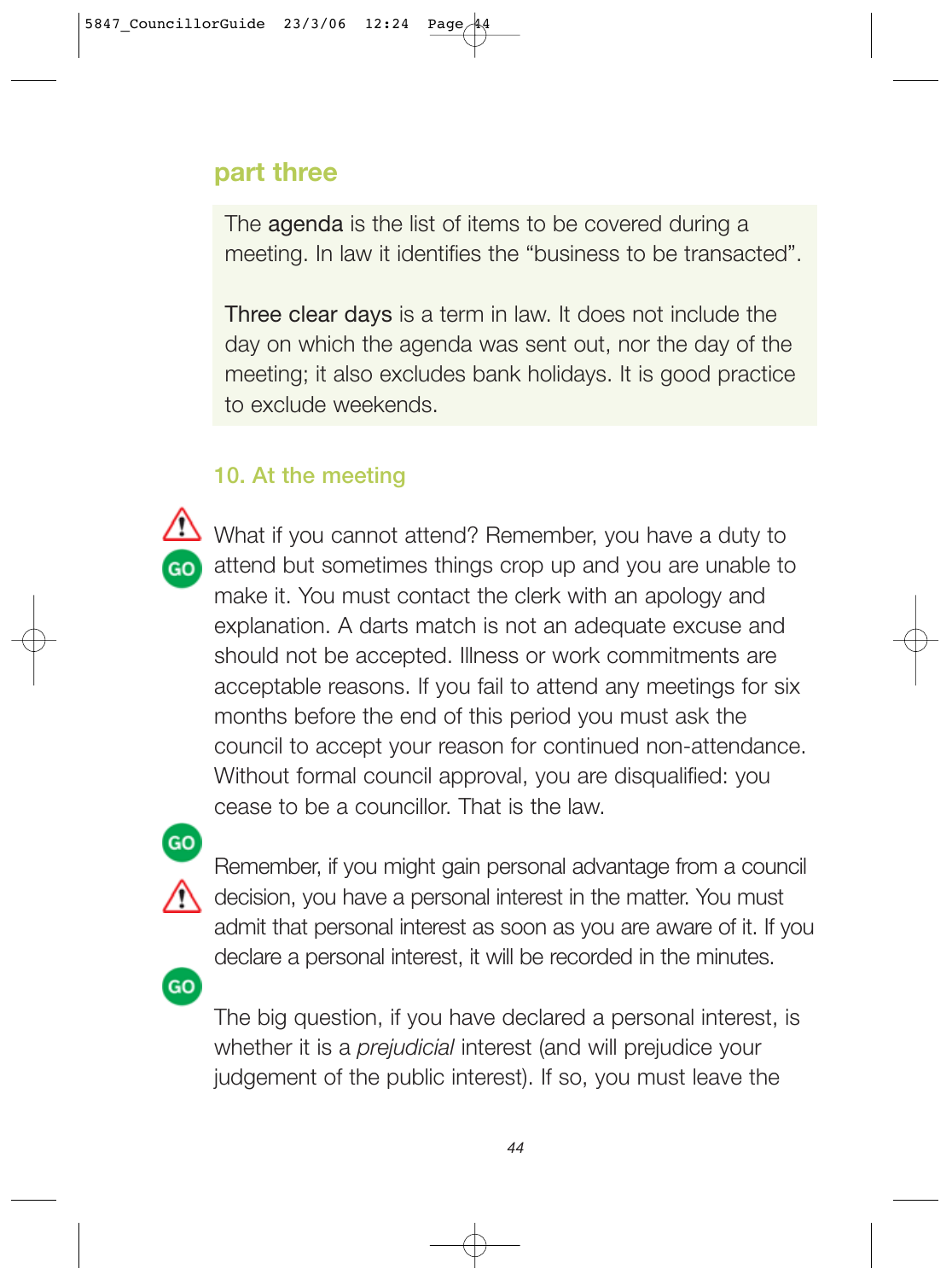### **getting under way**

meeting for that item. Do be careful - councillors must report fellow councillors to the Standards Board for England if they breach the code of conduct.

It is, of course, the chairman's job to manage the meeting by introducing agenda items, inviting members to speak, focusing discussion and clarifying matters for decision. Councillors, having engaged in discussion, vote for or against the proposal by a show of hands. Matters to be decided are called proposals or motions and are recorded in the minutes as, for example, *"It was resolved that the council will contribute £2000 to the community bus scheme."* If you have no view on a proposal, or cannot decide, you can abstain, but you shouldn't do this too frequently. Normally voters' names are not minuted but if necessary, you can ask for names to be recorded.

Remember that council decisions are corporate decisions. It is good practice to search for constructive solutions and as much common ground as possible.



 $\mathcal{V}$ 

You should keep contributions short and to the point; you probably don't enjoy listening to others who speak for too long. Always work through the chairman and try not to score points off fellow councillors. Never engage in personal attacks on others – however tempting. If you can add a dash of humour and common sense to the proceedings then you will be a pleasure to work with!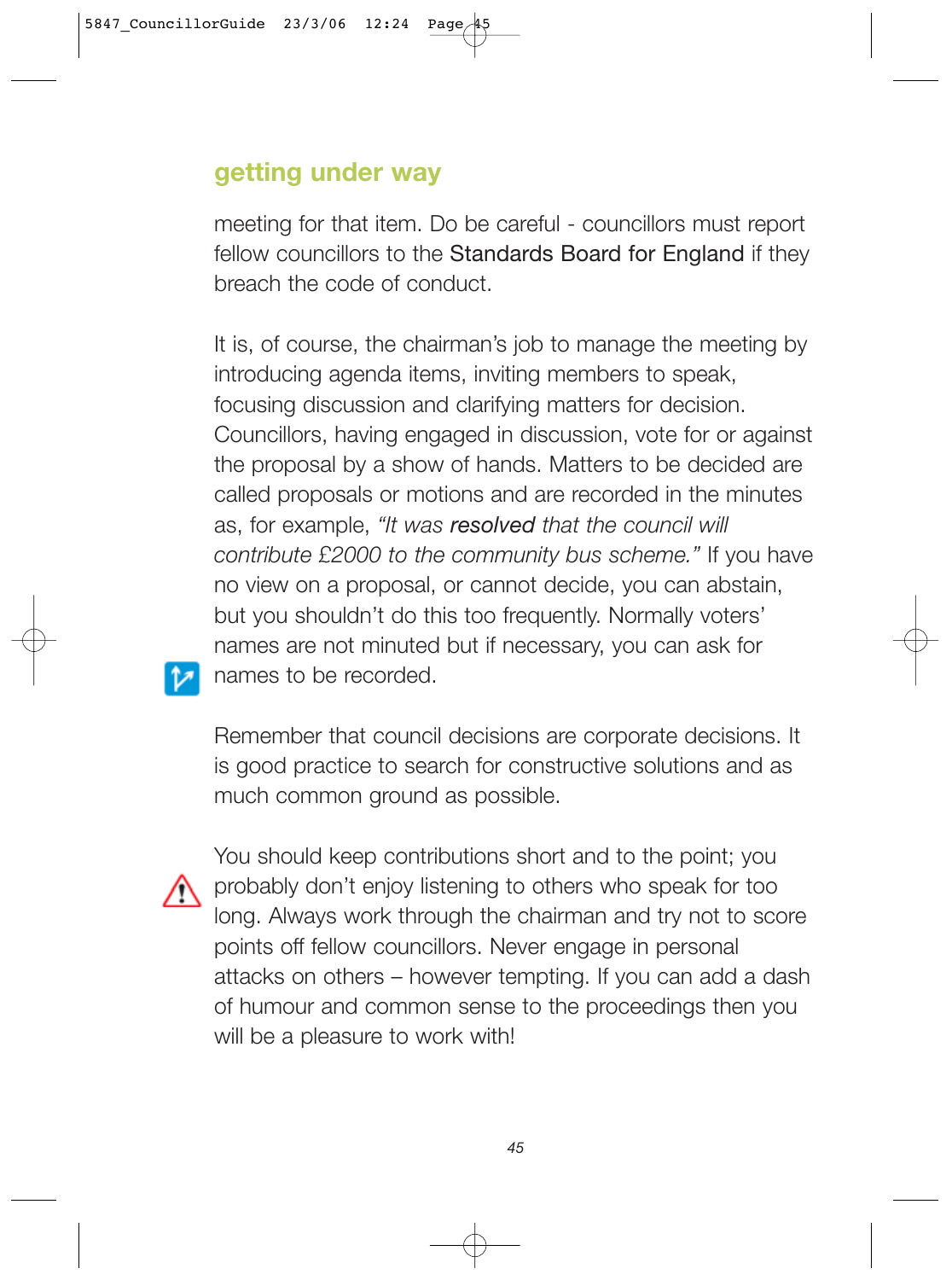### **part three**

The council must advertise the meetings by putting up public  $Go)$ notices; electors have a right to attend. You may be wondering when they have their say. They don't – not during the meeting because it is a meeting of the council where councillors make decisions. However, many councils encourage members of the public to speak and ask questions **in** a short period, (sometimes known as a democratic halfhour) usually before the council meeting starts. Some councils adjourn the meeting (put it on hold) at an early stage instead. In addition, any principal authority councillors and police officers attending would normally contribute while the meeting is adjourned, although the chairman can also invite them to present a report under an agenda item at the meeting.

The meeting must remain quorate at all times, so if you need to leave during a council meeting always warn your clerk and chairman beforehand.



Ĺ

As a rule, meetings should not last more than two hours otherwise concentration begins to lapse. A well-crafted agenda with precise topics for discussion is a valuable tool to help the chairman bring the meeting to a close on time.

### Resolutions: when a proposal has been agreed, it becomes a resolution.

The Standards Board for England is the Government agency that administers and oversees the framework for standards of behaviour in local government. The principal authority's Standards Committee has an increasingly significant role.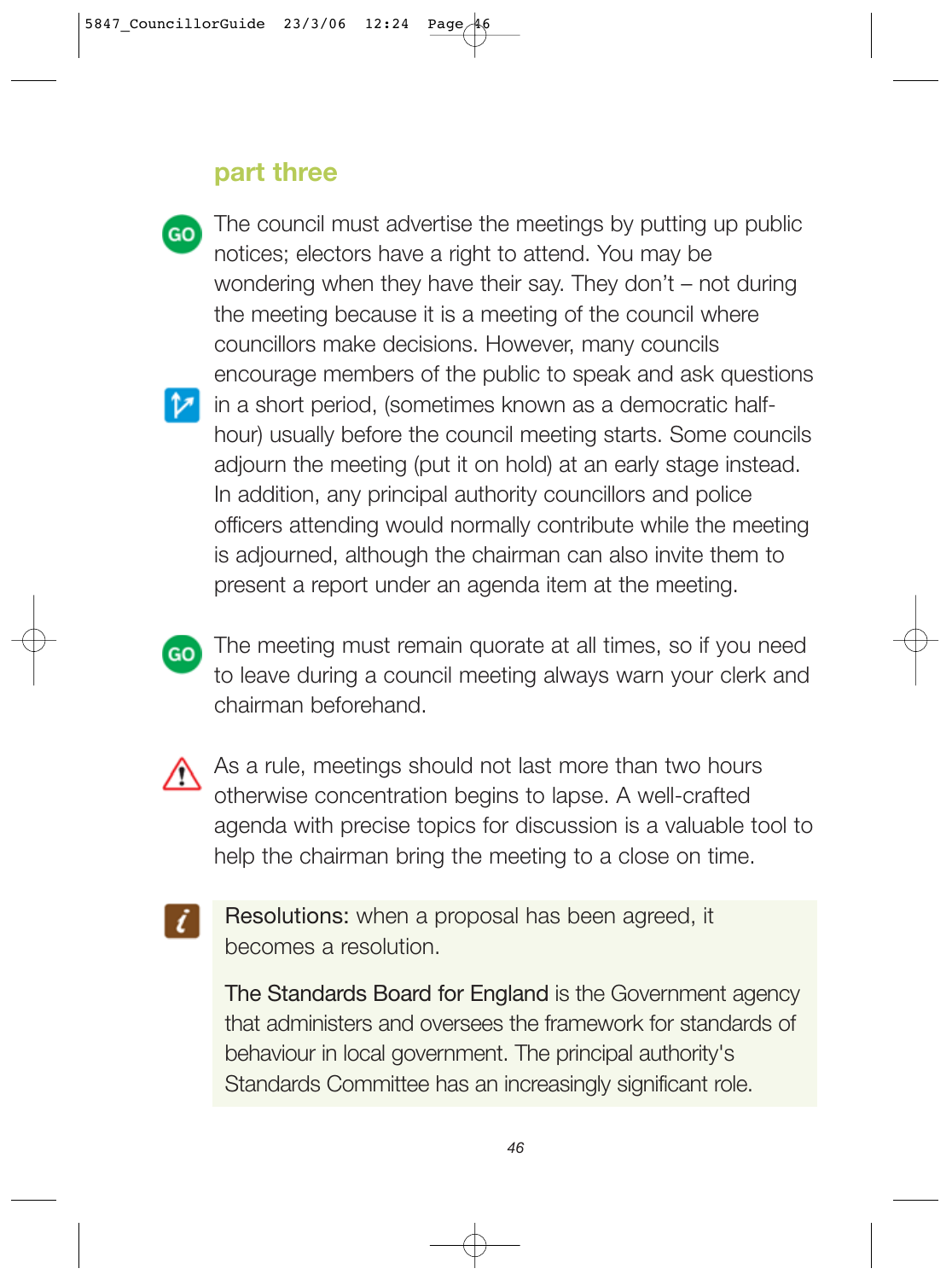## **getting under way**

#### **11. After the meeting**

Decisions have been taken and these need to be implemented. If councils just listen to information and talk, taxpayers might ask "what's the point?"

 $\wedge$ 

The clerk or the minuting secretary writes the minutes as a legal record of what was decided at the meeting. It is important that the minutes are accurate and therefore the minutes of the last meeting are confirmed and signed at the start of the next meeting. It is a good idea if the minutes record clearly the actions to be taken following the meeting.

What happens if a decision needs to be taken between meetings? Where the matter needs full discussion then the chairman might call an extraordinary meeting, but delegation is a useful tool. Section 101 (of the Local Government Act 1972) allows a council to delegate the power to make decisions to an officer, a committee, a sub-committee or another council. It is good practice to specify in standing orders the kind of decisions that the clerk can make such as routine decisions, dealing with emergencies or spending small sums of money. Standing orders may require decisions to be taken after consultation with two councillors (including the chairman) but the decision remains with the officer. Most important, the council must not allow delegation to a **STOP** councillor – not even to the chairman.

So councils exist to make and implement decisions. Part Four looks at how councils can be active on behalf of local people.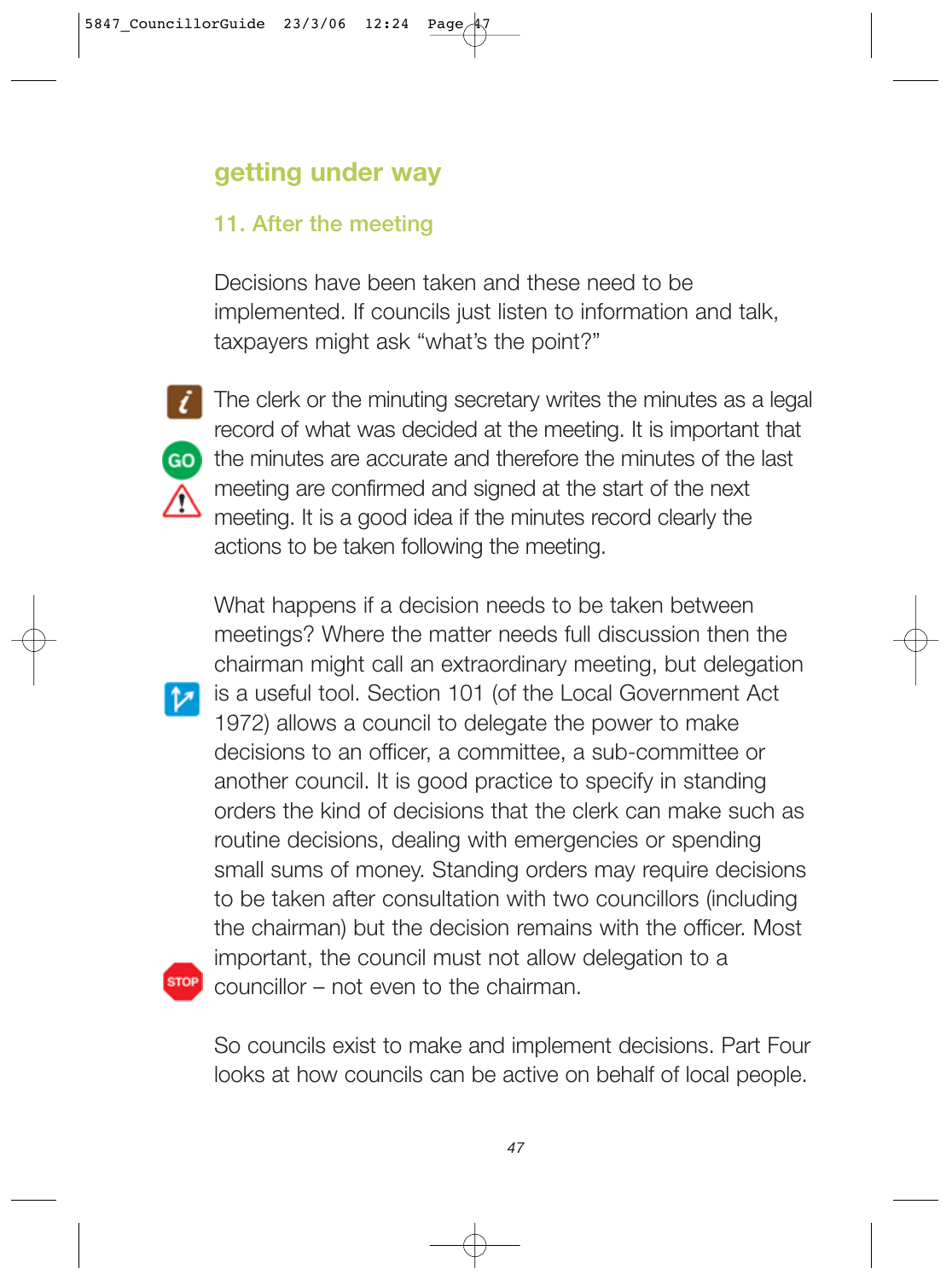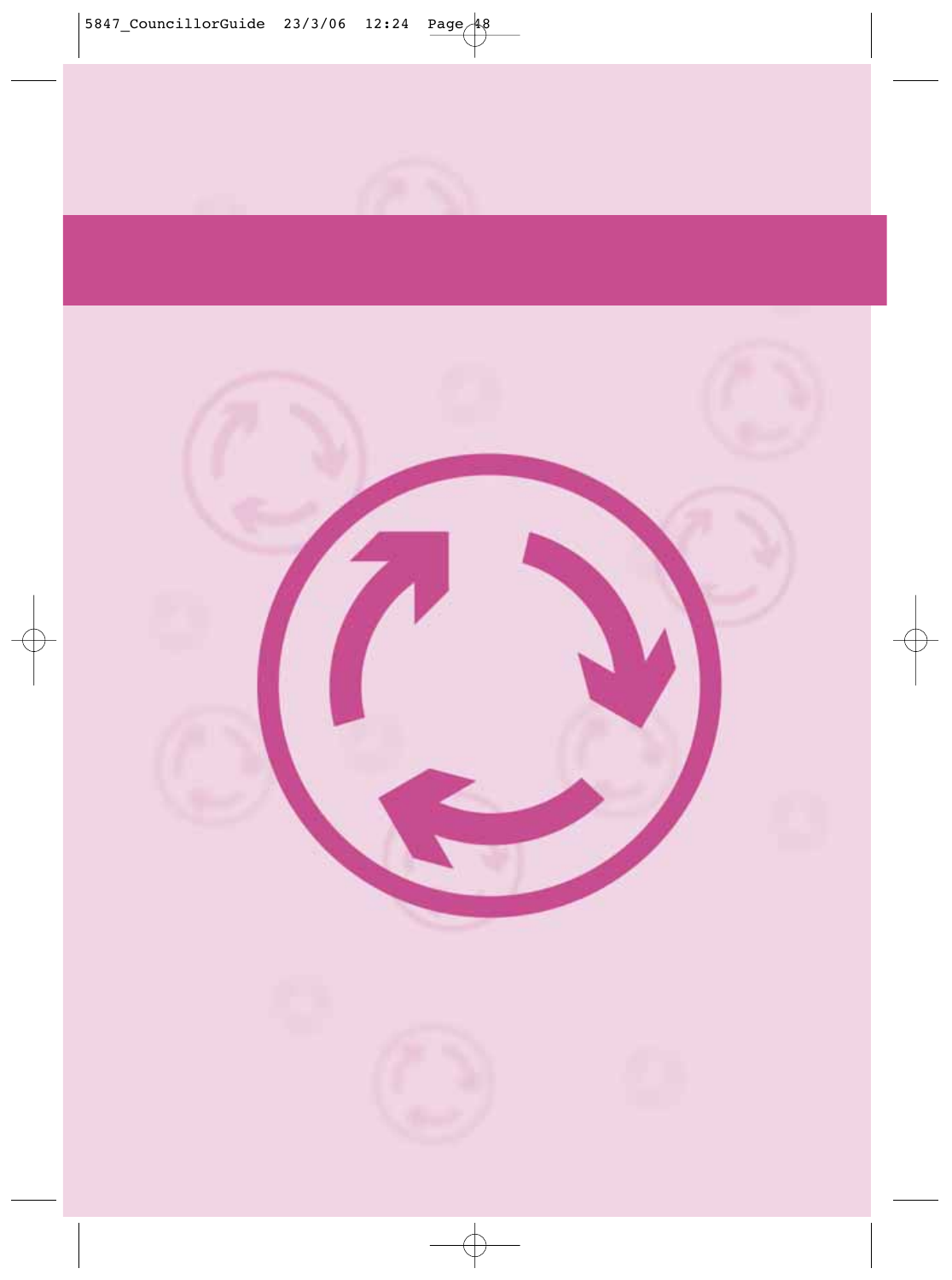# **part four - delivering the goods**

#### **12. Services**

We have come full circle and return to the issues raised in Part One. The best parish councils want to improve the quality of life and the environment for people on their patch. The Government's Rural White Paper for England *(Our Countryside: the future, 2000)* encouraged parish councils to become more active in service delivery. This section shows how your council can be dynamic and professional in delivering the goods. To achieve these aims, the parish council needs policies. The idea that parish councils have policies no longer raises eyebrows; it is expected.

**Parish councils can provide many services using their legal** powers, from community centres to festivals, allotments to buses. Councils may do almost anything provided they act lawfully (see Part Five for a list of powers).

Parish councils can also provide services in partnership with other bodies, or as their agent. They might manage library services for the principal authority or work with the village hall committee to help local teenagers. Parish councils can offer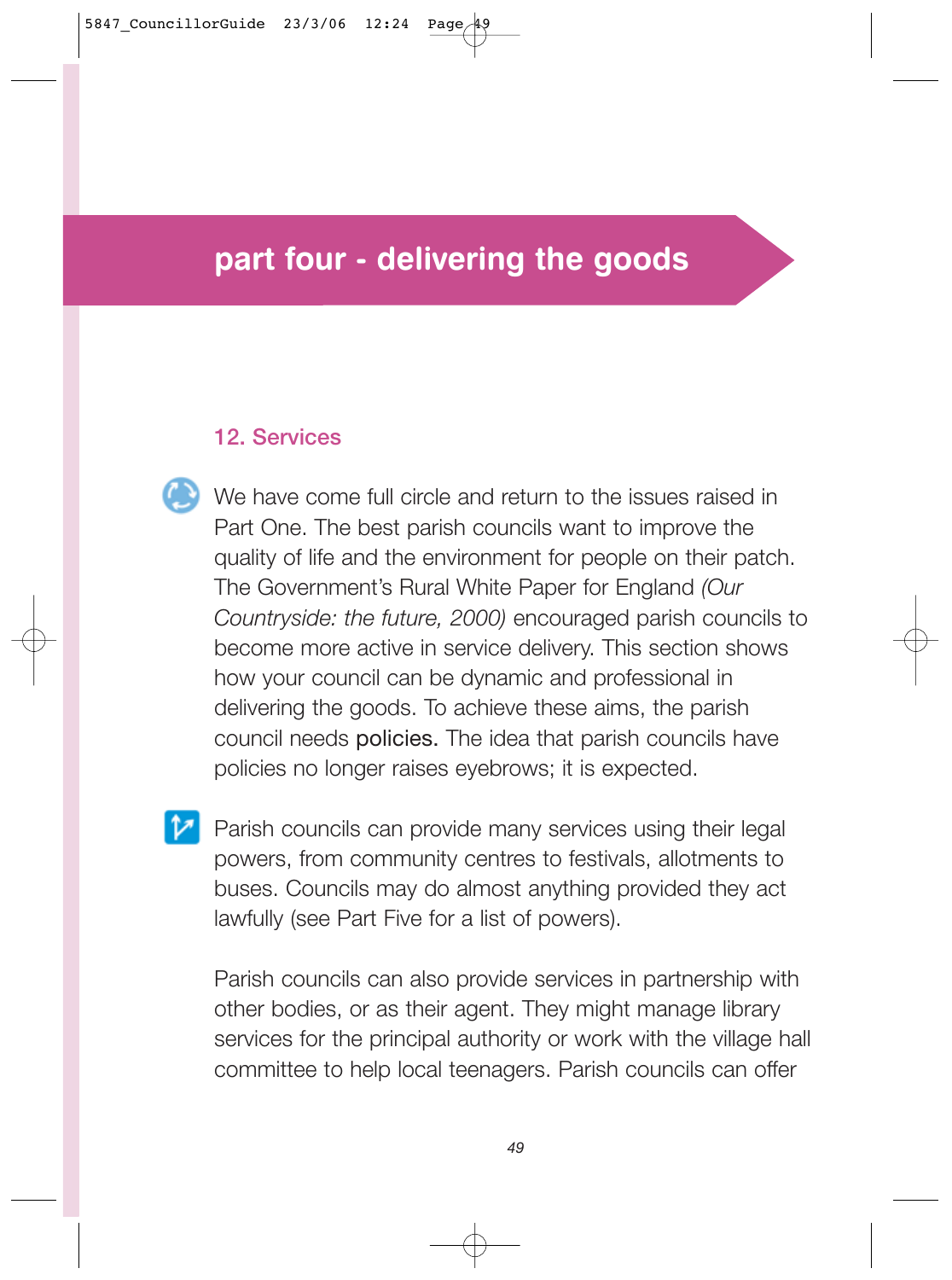### **part four**

funding, equipment and premises, to help *others* provide services. Giving grants to organisations that run child care, services for the elderly, arts activities, pond clearance or  $\mathcal{V}$  sport can improve the quality of parish life. A modest grant often helps another body to secure further finance from other sources, such as the lottery or the European Union.

The parish council can act as the first port of call (or information point) for all local services. Access to services delivered by other organisations including principal authorities and voluntary bodies could be available through an Internet connected computer located with the parish council. If you think your council couldn't possibly afford it, then ask yourself whether local people would pay a little more in council tax, if they could see real benefits.

How does your council know which services to deliver or what activities to support? It consults, listens and identifies what is missing; it then agrees priorities for action and its policies begin to take shape.

A policy is a guide to action. It is a statement (or two) explaining what the council wants to achieve. Sometimes it includes proposals and may also be called a plan.

A voluntary body is an organisation established by volunteers; but it may raise money and employ staff to do its work. Your county's local charities and the Rural Community Council are examples.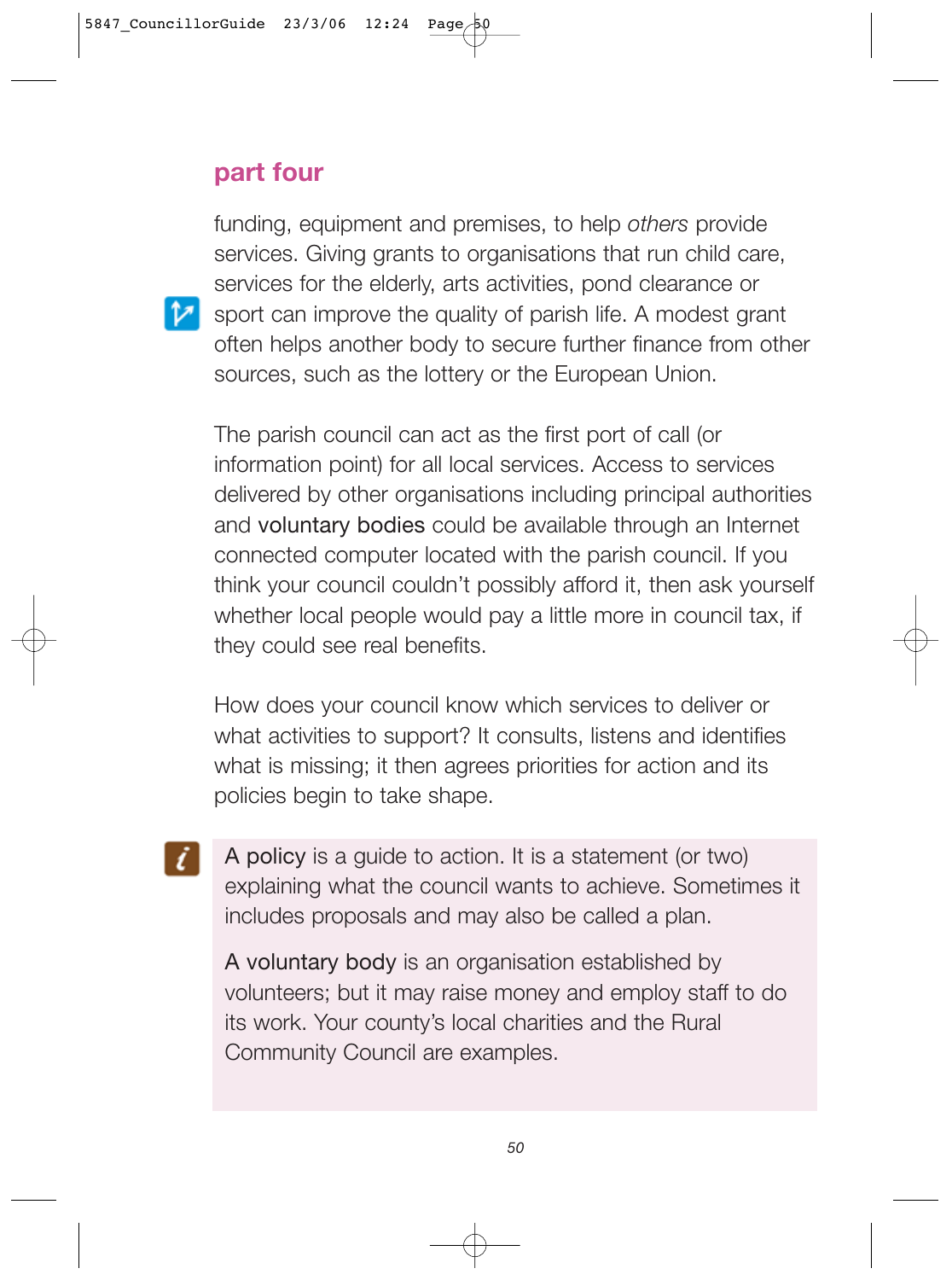# **delivering the goods**

#### **13. Town and country planning**

Your council's policies help to manage change but the wider planning system deeply affects life in the community and is a vital tool for delivering benefits. Being involved in town and country (land use or spatial) planning is, for many councils, their single most important activity. Surprisingly therefore, many councils have no policies to guide responses to planning applications. This is a pity; a lack of policies on how to develop and protect the area can result in inconsistent and off-the-cuff recommendations being made to the planning authority.

So what part does your parish council play in the planning system? Parish councils have a legal right to ask for copies of planning applications and to express their views to the authority. Most parish councils spend time and energy at full council or planning committee meetings, deciding what recommendations to make. While the planning authority doesn't have to agree, it must consider the parish view.

Your council's recommendations on a planning application must fit with the local development framework (LDF), otherwise they will be ignored. The planning authority must, by law, be guided by the statutory documents in the LDF.

The parish council needs to understand the procedures by which the planning authority makes decisions. Some decisions are made by the authority's planning committee, while many are delegated to officers. Central to the decision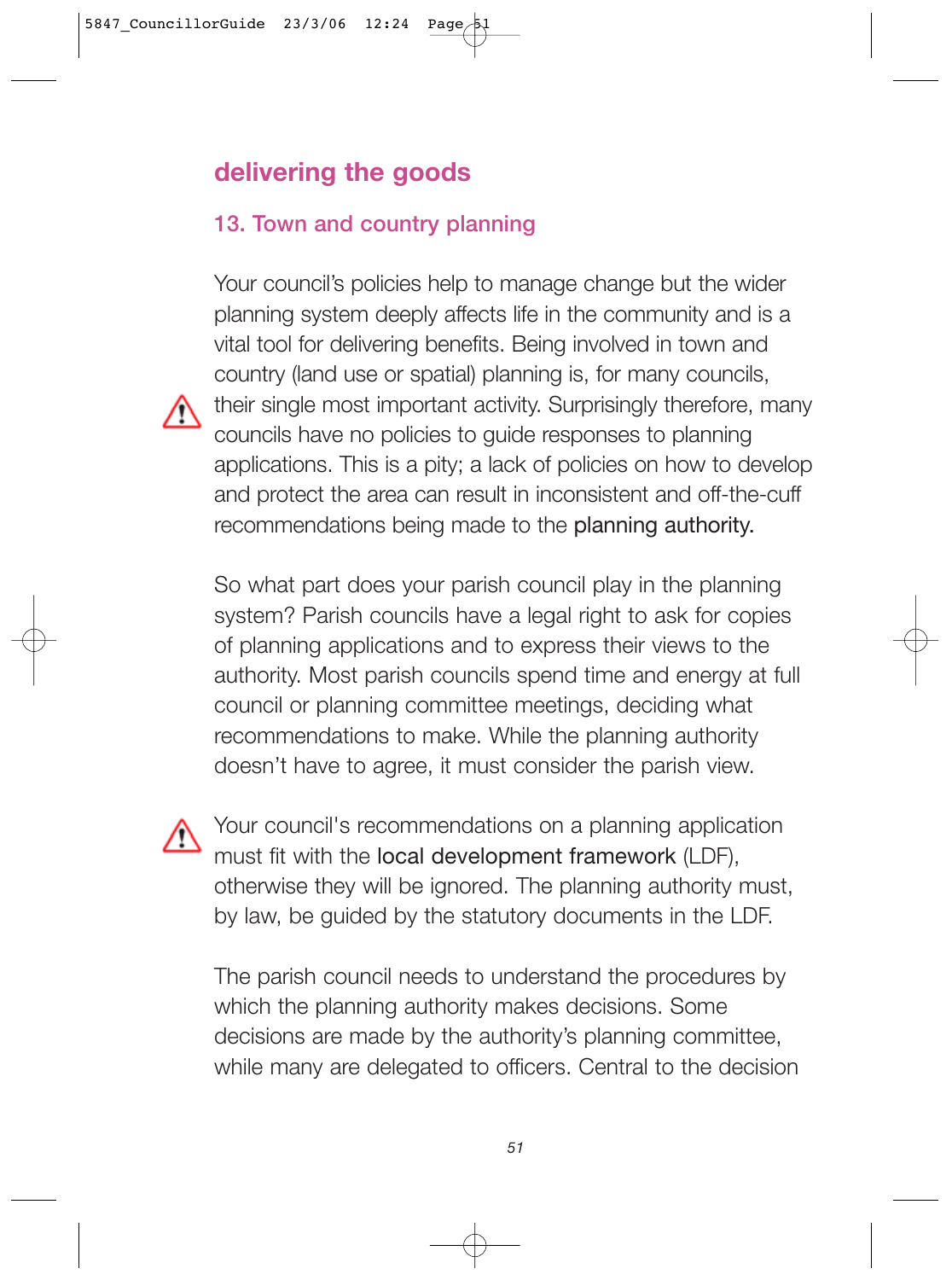## **part four**



making process are material considerations - issues that are, in law, *material* or relevant to a planning application. **GO** Such matters must be taken into account when making a recommendation on a planning application. Material considerations include:

- development plan documents in the LDF
- a site's planning history (including earlier applications)
- accessibility
- traffic
- roads and parking
- archaeology
- a town and parish plan or design statement (see Part One).
- 

stop Your personal feelings about the application, or the applicant, are not relevant.

The planning authority is responsible for development control, where development is managed through planning applications. The parish council's local knowledge, combined with a sound understanding of the planning process, means that its views are more likely to be heard by the planning authority. As one planning officer observed; *"there are those parish councils who understand the system and have influence…and there are those that don't."*

Parish councils can spend hours on development control and forget that it is equally important to influence the policies of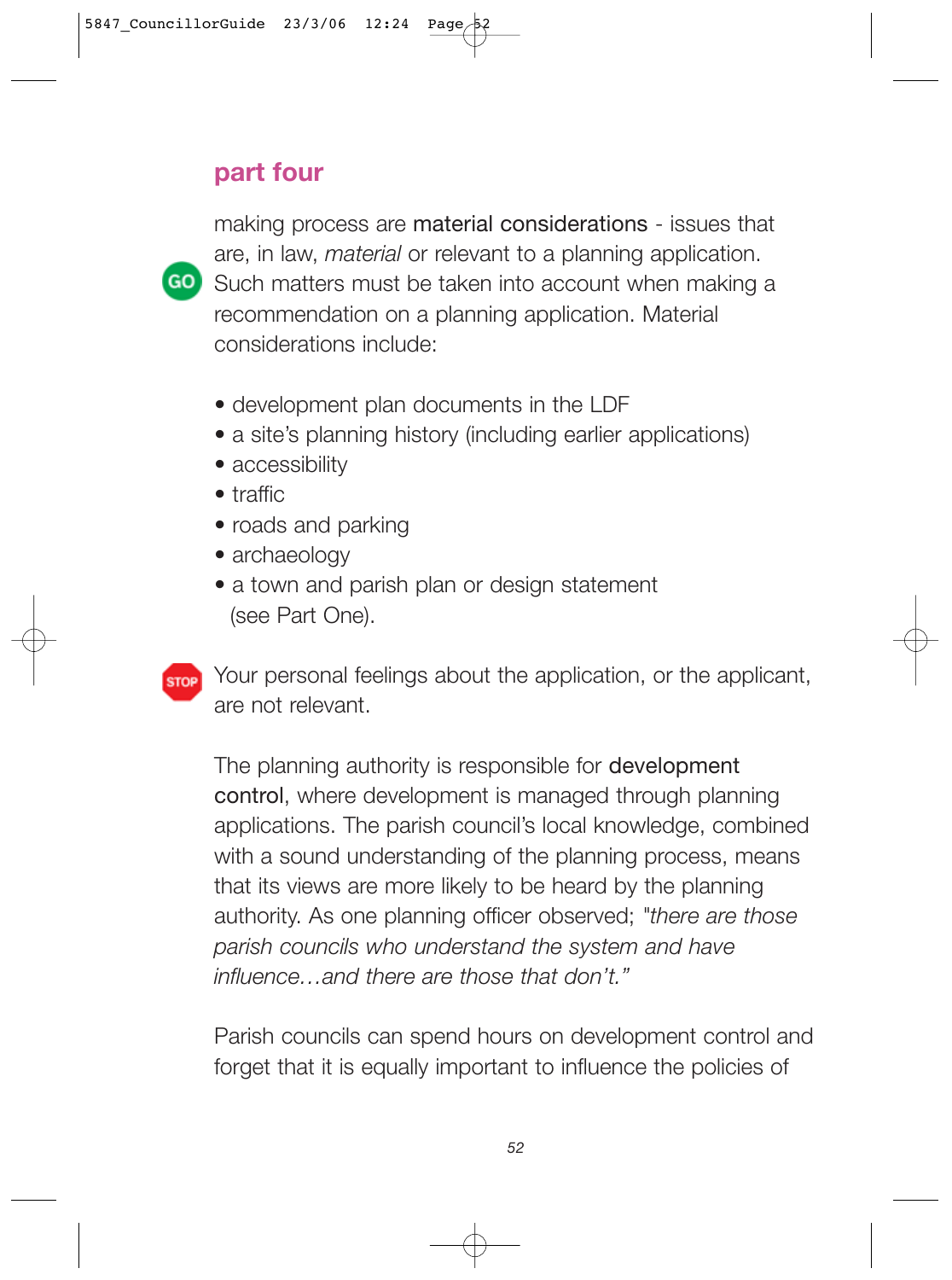# **delivering the goods**

the planning authority. The most important policies are contained in the planning authority's development plan. If your council didn't participate the development plan was discussed, then they may be unpleasantly surprised by the proposals.

- $\overline{A}$  A design statement can be a supplement to the planning authority's local plan and can influence development control. Once accepted by the planning authority it becomes supplementary planning document (SPD). The beauty of a design statement adopted as an SPD is that the planning authority must take it into account as a material consideration when making decisions. This gives the council and its community considerable power.
- Planning can get people very agitated and the council has a responsibility to represent the whole community – not just people with the loudest voices. Planning, like finance, often spells trouble for the council. The council must ensure that proper procedures are in place. You must have lawful, wellmanaged, meetings and councillors must stick to the code of  $GO$ conduct – remember those prejudicial interests.
- İ.

Development control is the formal name for the control of development through the planning permission process.

Material considerations are matters that are material (or relevant) in planning law to an application.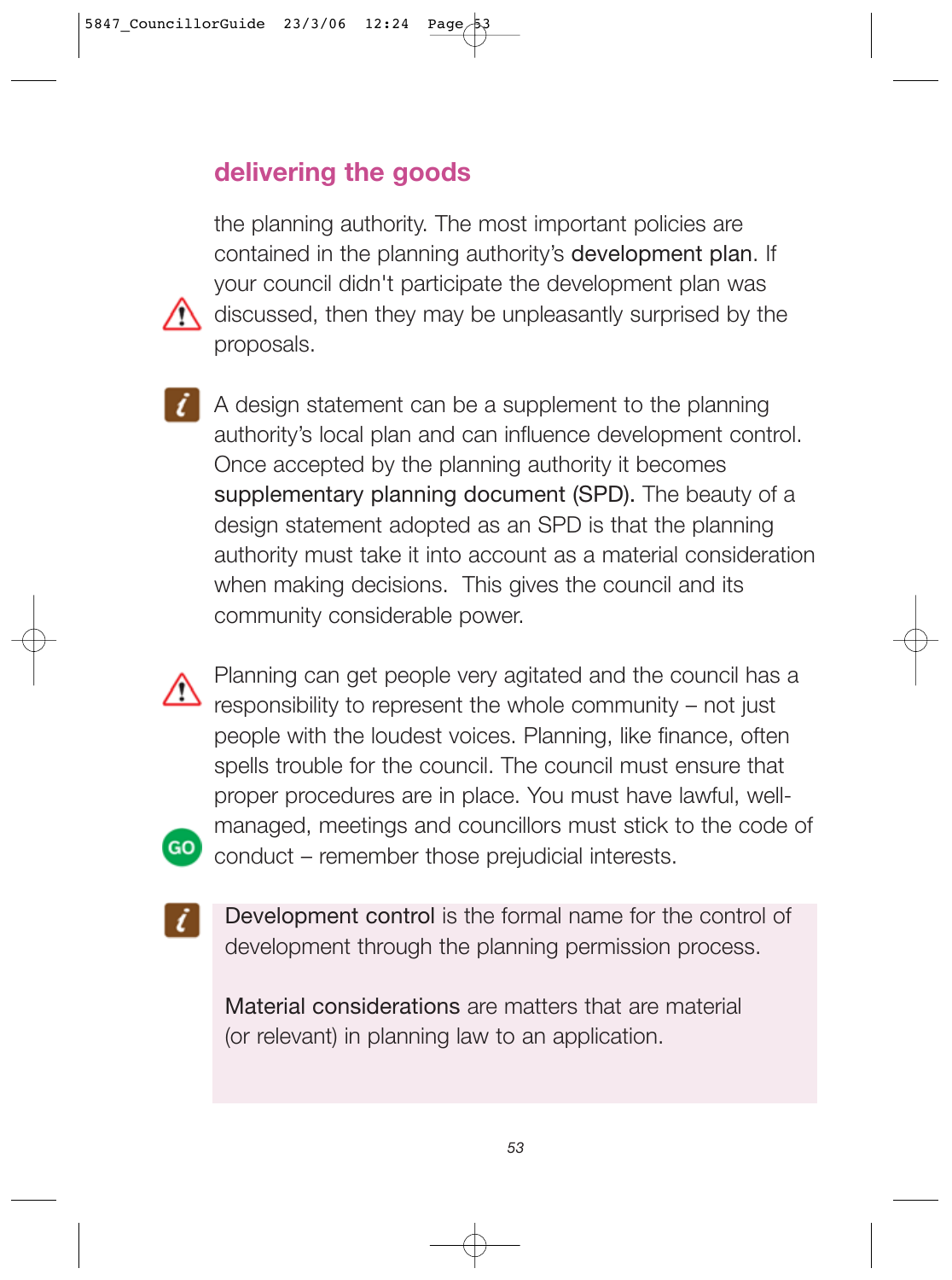### **part four**

The local development framework was established by the Planning and Compulsory Purchase Act 2004. It is a package of statutory documents containing policies for developing an area.

The development plan is part of the LDF. It includes the regional spatial strategy and plan documents drawn up by the local planning authorities.

The (local) planning authority is normally the district council (or equivalent). The county council is the planning authority for some issues such as minerals extraction and waste disposal. If you work with a single (unitary) authority, it's much simpler. Planning in a National Park is the responsibility of the National Park Authority.

Supplementary planning documents have been adopted by the local planning authority to inform decisions on planning applications.

#### **14. The parish plan**

A parish plan is not a land use plan, it is a set of policies and an action plan for the next few years covering a much wider range of issues such as housing, the local economy and transport. Parish and town plans can be funded through the Rural Social and Community Programme via Rural Community Councils. It is a good idea to draw up a plan, whatever the size of your community.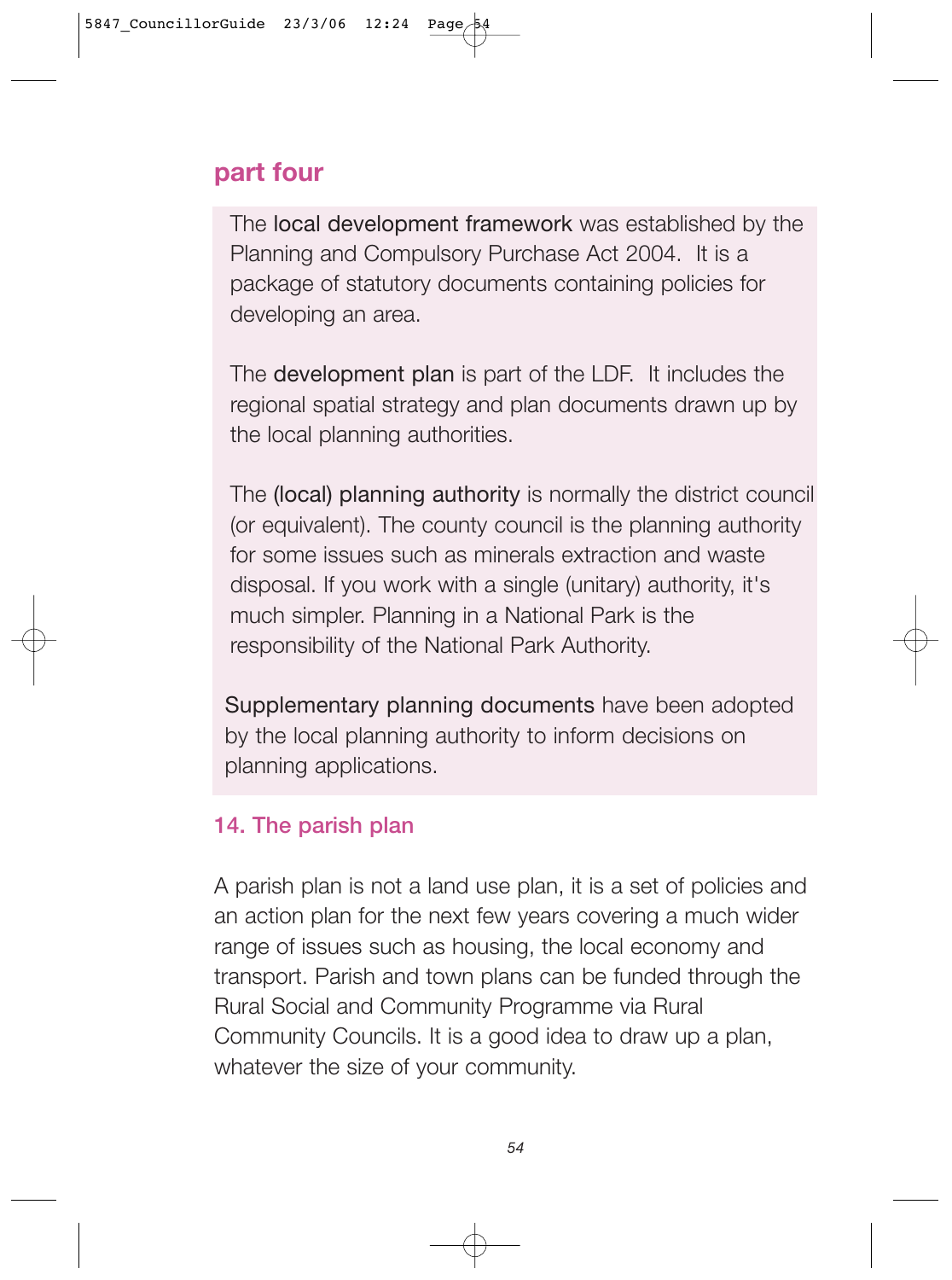### **delivering the goods**

 $\mathcal{V}$ 

A parish or town plan must be developed in consultation with the local community. Remember in Part One we suggested that parish surveys, parish maps, community conferences, design statements and Planning for Real®, are ways in which your council can establish the needs and wishes of local people. Tools like these strengthen community spirit, especially if they involve all parts of the community. A council that listens knows that it has local support for actions it may take.

Once you know what you (and local people) want, you can decide how you are going to pay for it. Many councils start with the money and then decide how far it will stretch. Some councils claim that they have so little money that they can do almost nothing. Evidence clearly suggests that local taxpayers would be willing to pay more if they could see the results in terms of better local services. Ask first, and then set the budget accordingly.

Whatever your council's approach to policy making, financial regulations say it must have a budget. Policy creates the Budget that determines the Precept; it is good advice to follow this PBP principle. Remember, the precept is taken from the council tax. Your council should investigate other sources of funding such as grants and sponsorship to help implement its policies; on average, non-precept funding makes up one third of parish council income.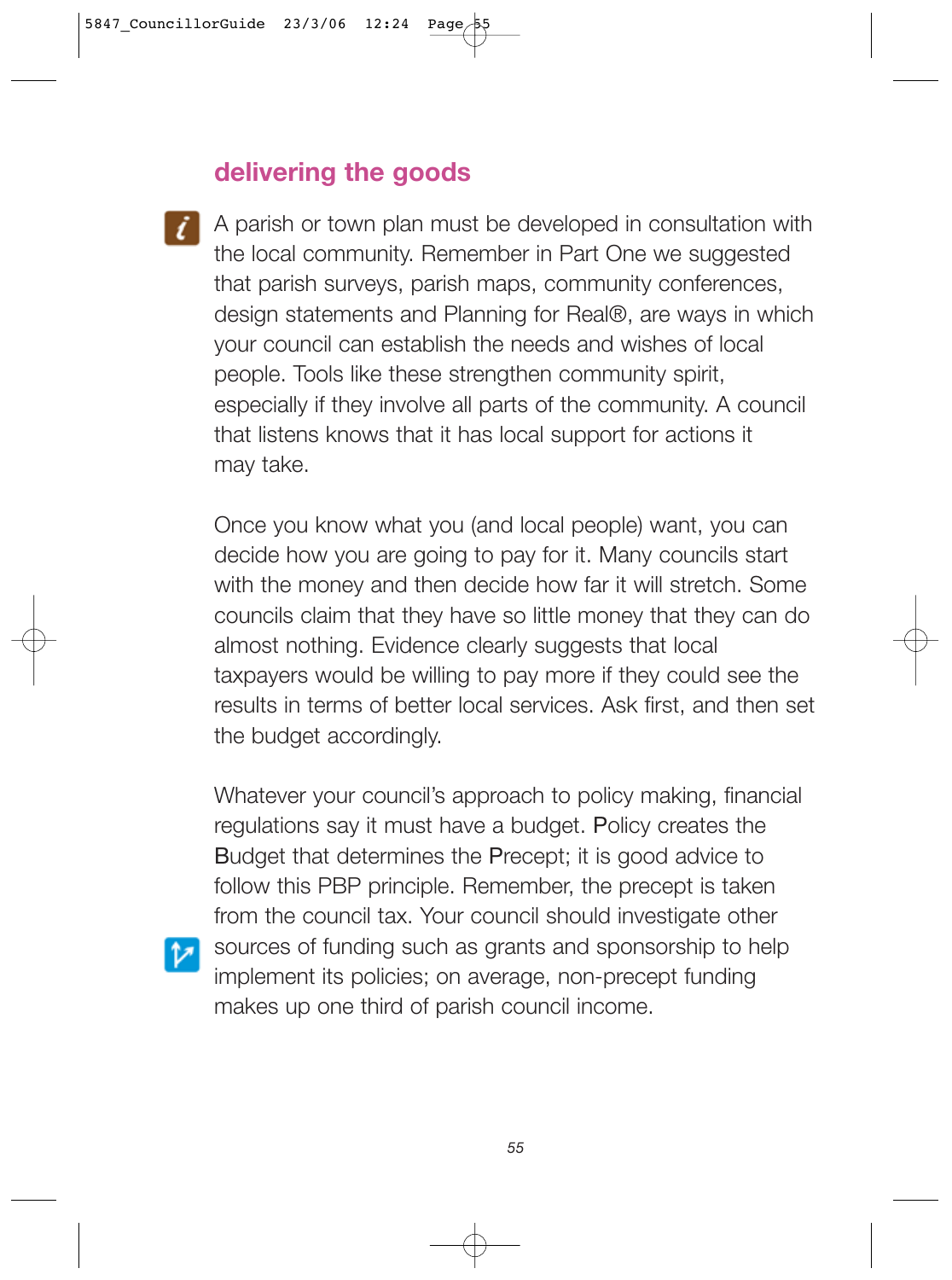### **part four**

This is an exciting time to be a parish councillor. Plans and policies will guide you as you seek to improve the quality of parish life.

#### **15. The Quality Parish Council**

The Quality Parishes Scheme was launched in 2003 with the aim of providing a benchmark for all parish councils, and as such reinforced the government's support and recognition of the role of parish councils as the first tier of local government closest to the people.

The scheme is open to all parish councils, irrespective of size and all councils are encouraged to attain quality status. By passing several tests the council shows its residents, its principal authorities and other organisations that it meets the minimum standards set out below. A Quality Council is in a better position to influence local decision making processes and take on additional responsibilities from a principal authority if it so chooses. It may also help the council to attract additional funding.

- A Quality Council represents all parts of its community and creates a sense of belonging.
- It provides community leadership and a vision for the future.
- It listens to local people and articulates their needs.
- It works closely with community groups.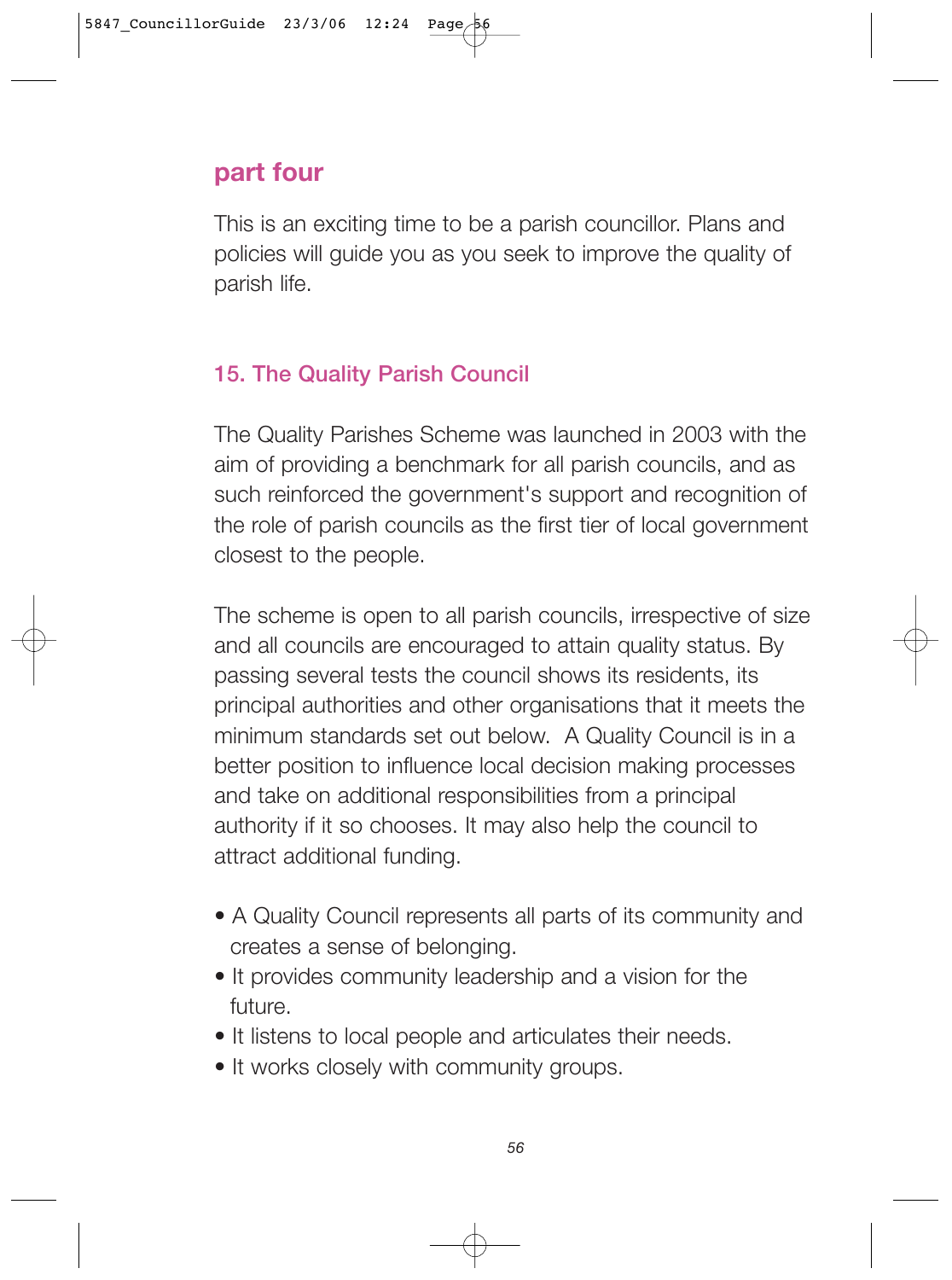# **delivering the goods**

 $\overline{GO}$ 

- It keeps them informed of what it does and why.
- It performs in a professional manner; this means that its finances are properly managed; it conforms to high standards of behaviour; and it is served by a qualified clerk.
- It works in partnership with other organisations especially principal authorities and other parish councils.
- It is committed to ongoing training and development, not only for its staff but
- most important, it is active and elected by its community.

The central idea is that the council has a close relationship with its community and is so active that people want to serve as councillors - hence the elections. It is a vision of democracy at its best; local votes for local people for local action.

The next and final part contains advice, contacts and other information to keep you on course as a parish councillor.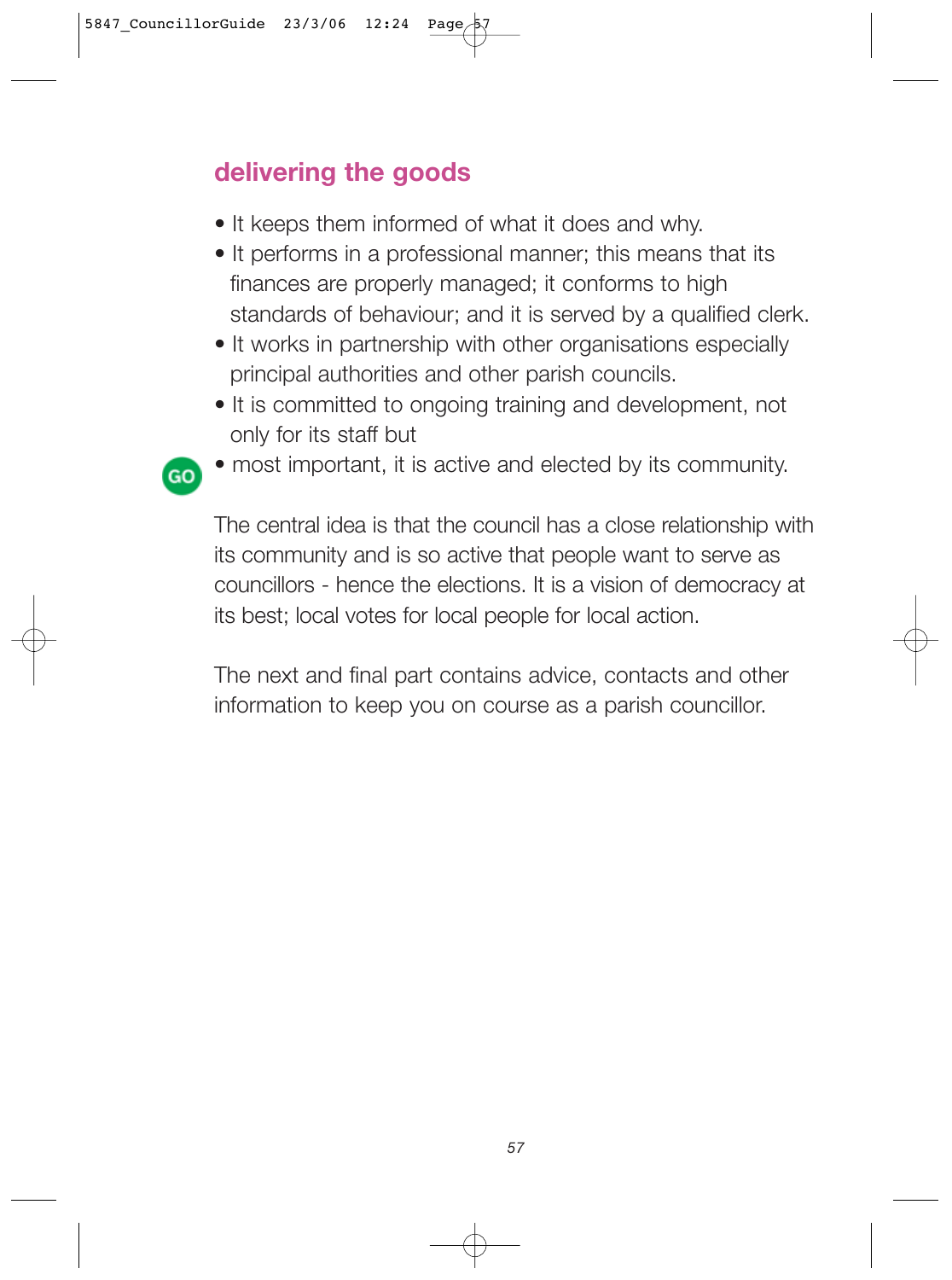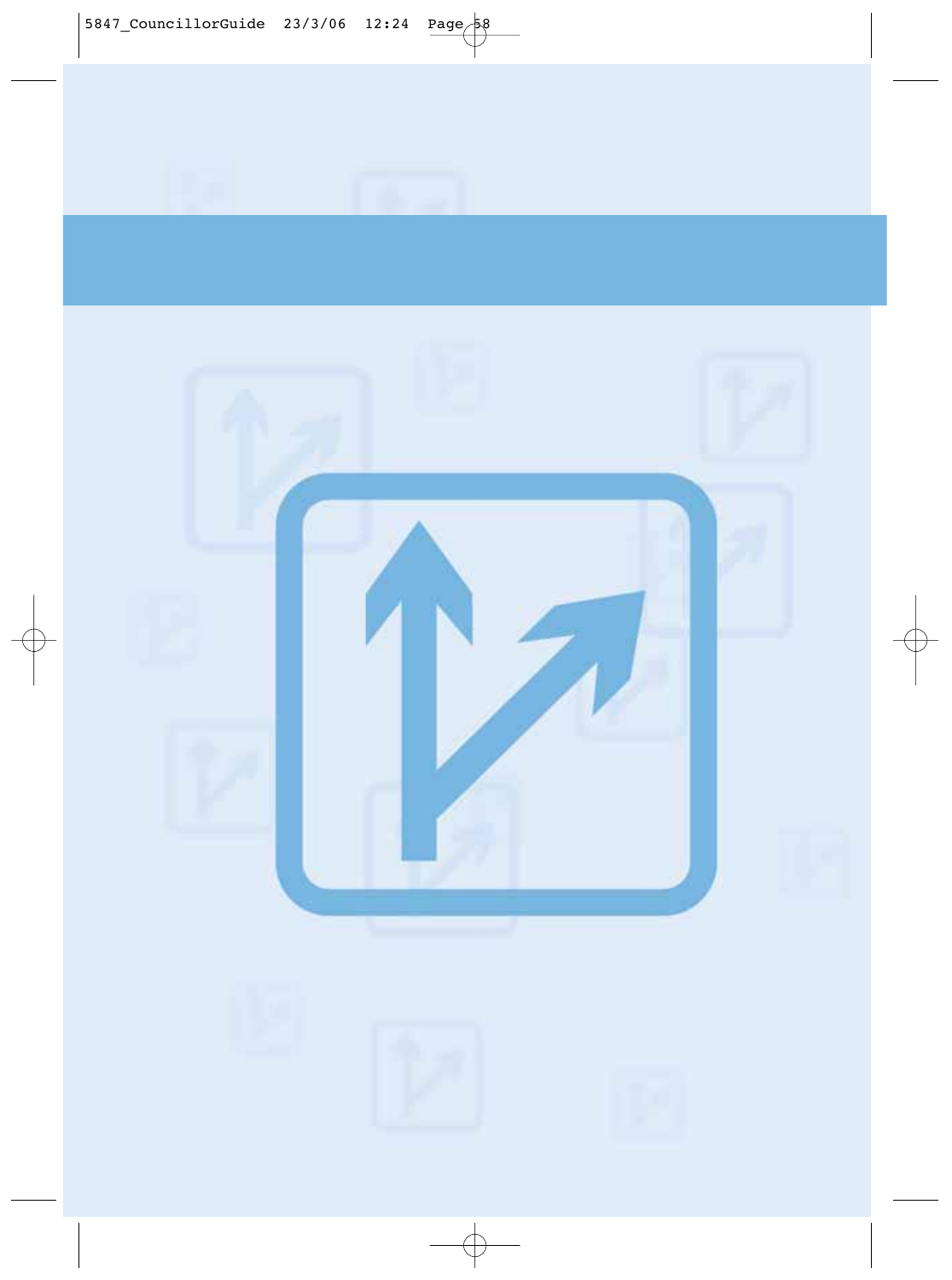# **part five - the toolbox**

#### **16. Hazards**



Even in the best councils, things go wrong so one of the most useful resources is the council's clerk. Trained and experienced clerks can recognise when something needs attention and if they cannot fix the problem, they will know someone who can.

Risk management allows your council to anticipate where breakdowns and accidents might occur. For example, it is hazardous if councillors, clerk and chairman:

- are unsure of their respective roles, duties and responsibilities;
- don't work as a team or respect each other's roles;
- don't communicate with each other:
- concentrate on scoring points.

Furthermore, the council will have difficulty if it:

- allows one person or a small group of councillors to dominate its work;
- allows a councillor (including the chairman) to make decisions on its behalf;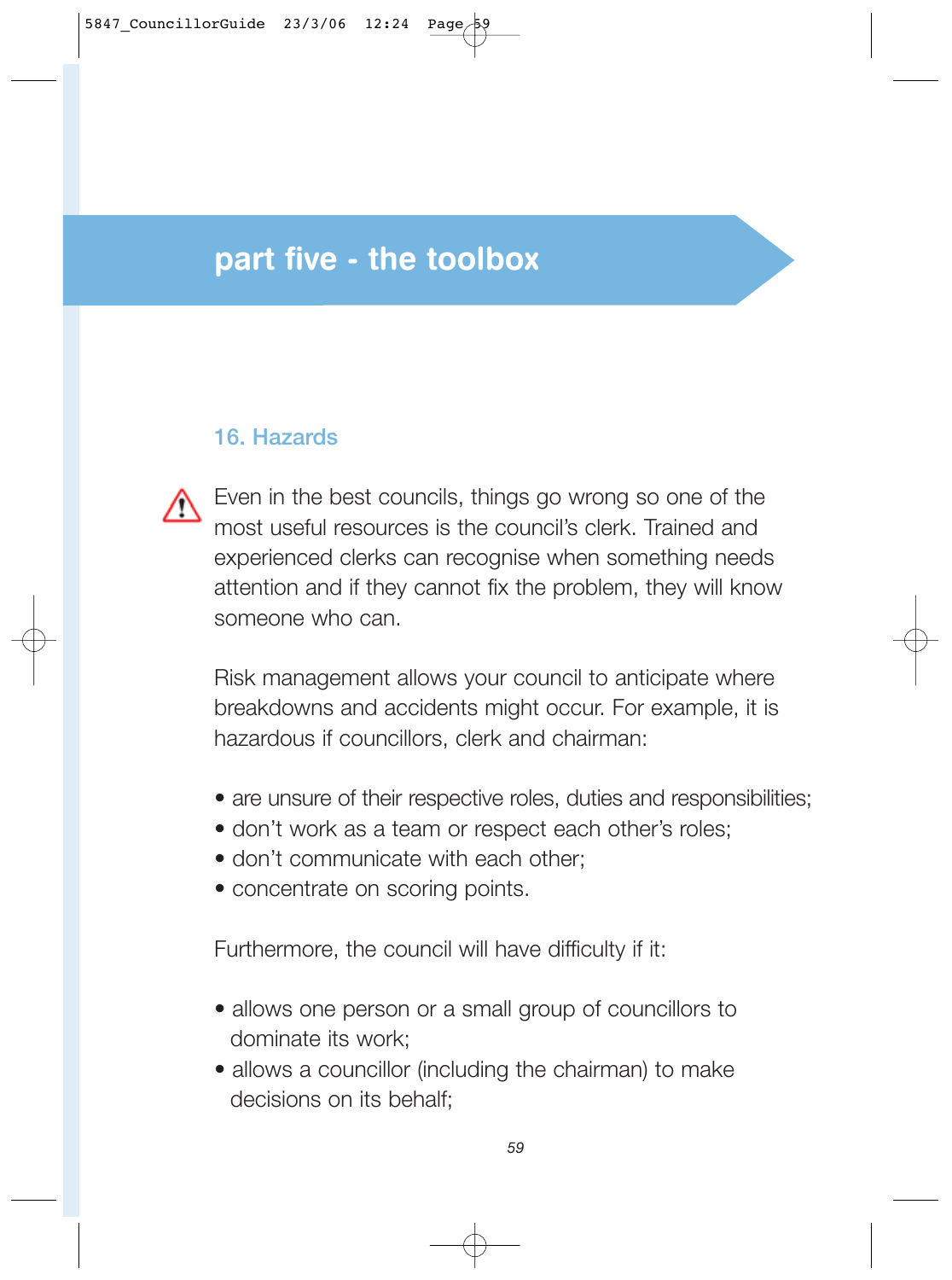- doesn't listen to and communicate with its community, other parish councils, principal authorities, outside bodies;
- ignores or antagonises the press;
- doesn't have contracts of employment for staff and doesn't pay staff for the hours they work at recommended rates of pay;
- doesn't keep its records in order and lacks a robust system of financial control;
- doesn't manage meetings effectively;
- is not well-informed on topics to be discussed.

Everyone in the team is responsible for checking that the council avoids these dangers; ultimately the council is liable. By contrast, well-prepared and well-informed councillors avoid difficulties and spend their energies on serving their communities.

#### **17. Important documents**

Always know where your important documents are kept so you can refer to them when necessary.

You are advised to have your own copy of:

- a schedule of meetings for the coming year;
- the council's standing orders;
- the council's financial regulations;
- the code of conduct adopted by your council;
- contact details of councillors and the clerk (but note, only contact the clerk during working hours);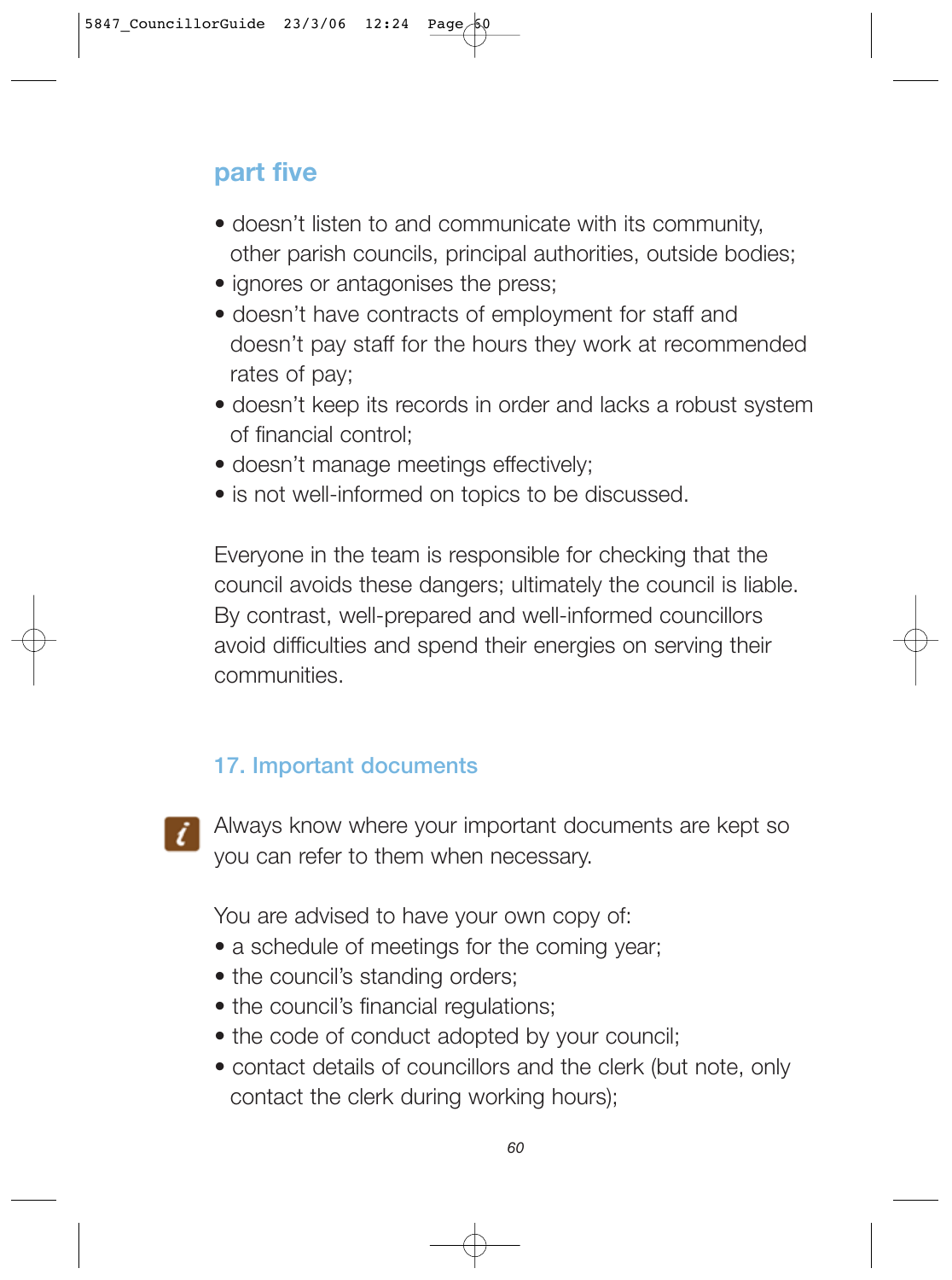### **the toolbox**

- the budget for the current year;
- the minutes of meetings that took place during the previous year.

You will also find it useful to refer to the following (if they exist).

- A map of the parish;
- The parish appraisal or survey;
- The parish plan:
- The design statement;
- Your parish council's development control policy;
- Policies for equal opportunities and health and safety;
- Your council's publication scheme for the Freedom of Information Act;
- Procedures for emergencies and working with the media;
- Grievance procedures.

The clerk will keep the following documents; we suggest you ask to read them.

- Risk assessment policy;
- Assets register (list of property);
- Lease agreements;
- Insurances:
- The cash book for recording receipts and payments;
- Schedule of council charges and fees for services and facilities;
- Partnership agreements;
- The development plan for the locality.

You might also need to know

- the population of the parish and how the population is made up;
- how much an average household pays in council tax to the parish council;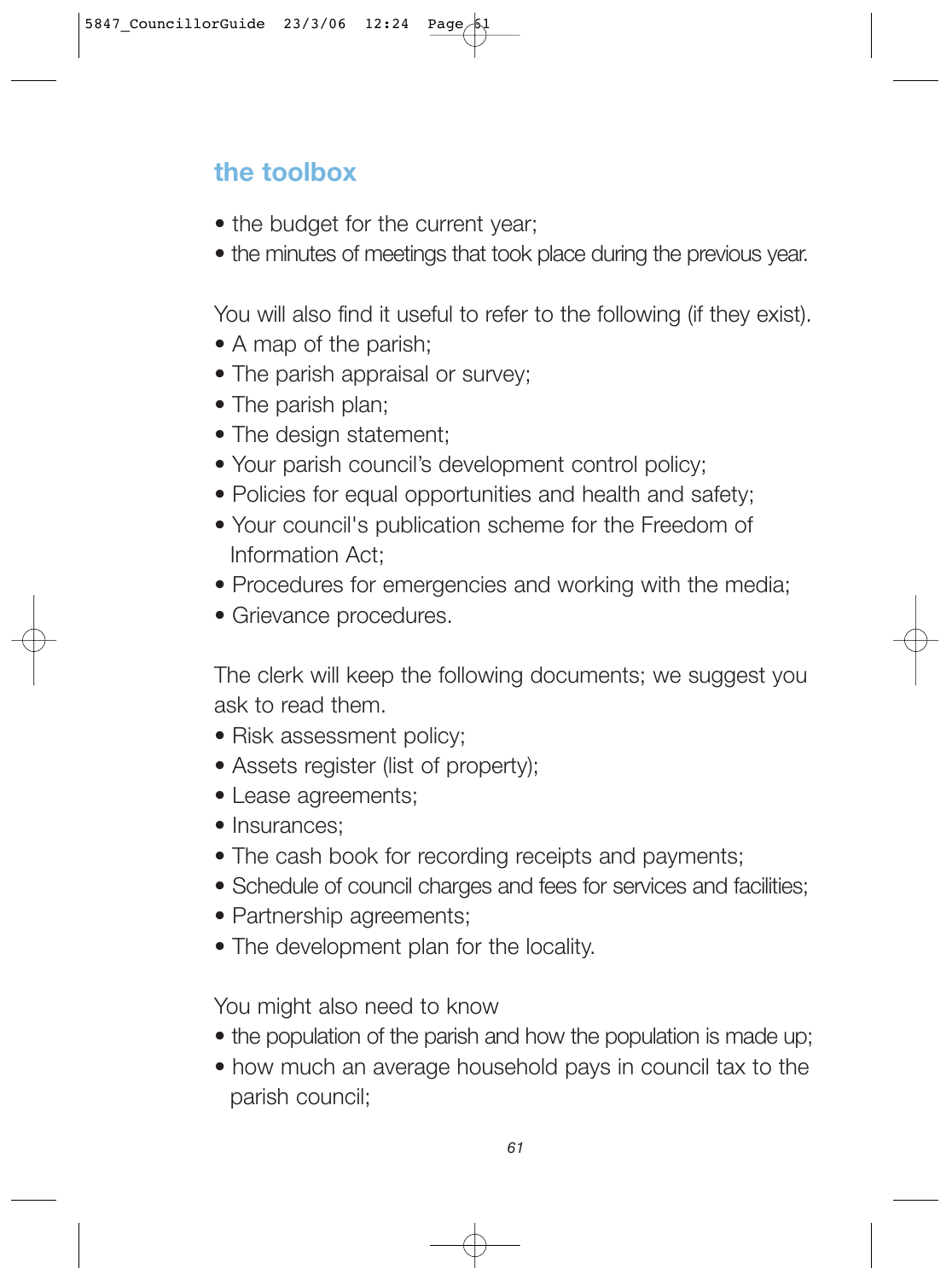- contact details of principal authority councillors;
- contact details of local organisations.

Don't worry if your council doesn't have all this information; it can be assembled over time. A few items, such as the financial regulations, are essential however, and must exist already.

#### **18. Sources of advice**

Always start by asking your clerk. It is the clerk's job to receive information from other bodies and keep up-to-date workload to ensure that there are sufficient hours to carry out the tasks required by the council.

#### **Organisations**

The first stop for advice will probably be your county-based *Association of Parish and Town (or Local) Councils* (known as the county association). It is vital that your council is a member to benefit from its services and keep abreast of changes affecting parish councils.

The county associations are supported by the *National Association of Local Councils*. NALC provides advice for parish and town councils on legal matters, policy and training. As a councillor you don't go directly to NALC for advice; always ask your clerk first and then suggest that your clerk asks your county association. There is also information available on the NALC website www.nalc.gov.uk

**T** on your behalf. As a council you should monitor the clerk's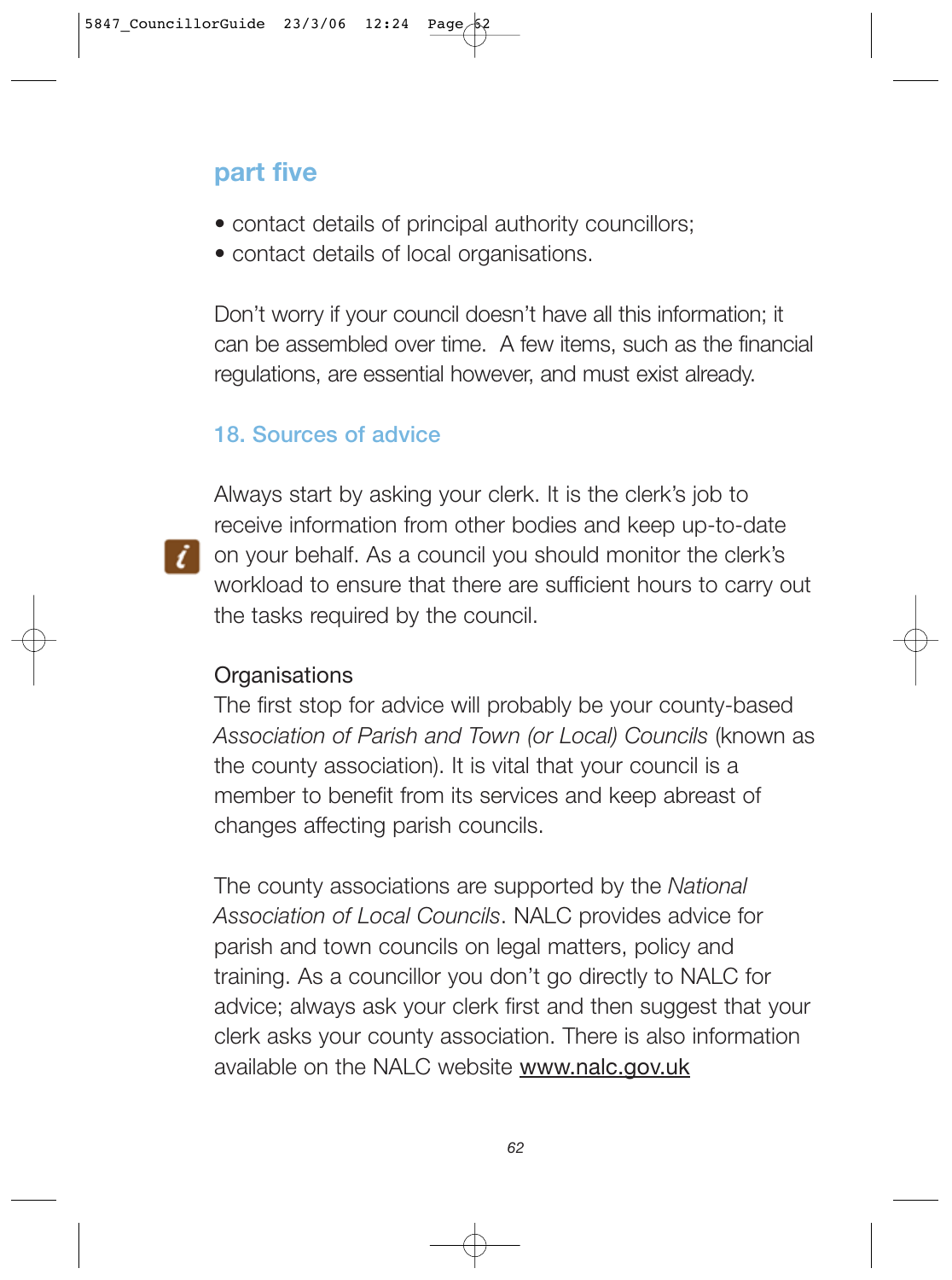## **the toolbox**

Your clerk (and the council) benefit if the clerk is a member of the Society of Local Council Clerks. The Society provides legal, financial and other advice, a useful training pack and considerable support and guidance from the clerks' network. Your council is also advised to pay the clerk's subscription to the SLCC. There is also information available on the SLCC. website www.slcc.co.uk

*Rural Community Councils* (sometimes called ACRE www.acre.org.uk) and *Councils for Voluntary Service* are county-based organisations offering advice on local service delivery, funding and community projects.

#### **Publications**

Your clerk and the chief officer of your county association will help you find the following publications. County associations disseminate information and often assemble valuable packs for new councillors.

*The Parish Councillor's Guide* by Paul Clayden, (the 18th edition published in 2003 by Shaw and Sons), is a quick and readable guide to the law and practice of parish councils with topics in alphabetical order.

*Powers and Constitutions of community, parish and town councils* and *Standing Orders and Chairmanship* are two valuable booklets published by the National Association of Local Councils. These should be obtained through your county association.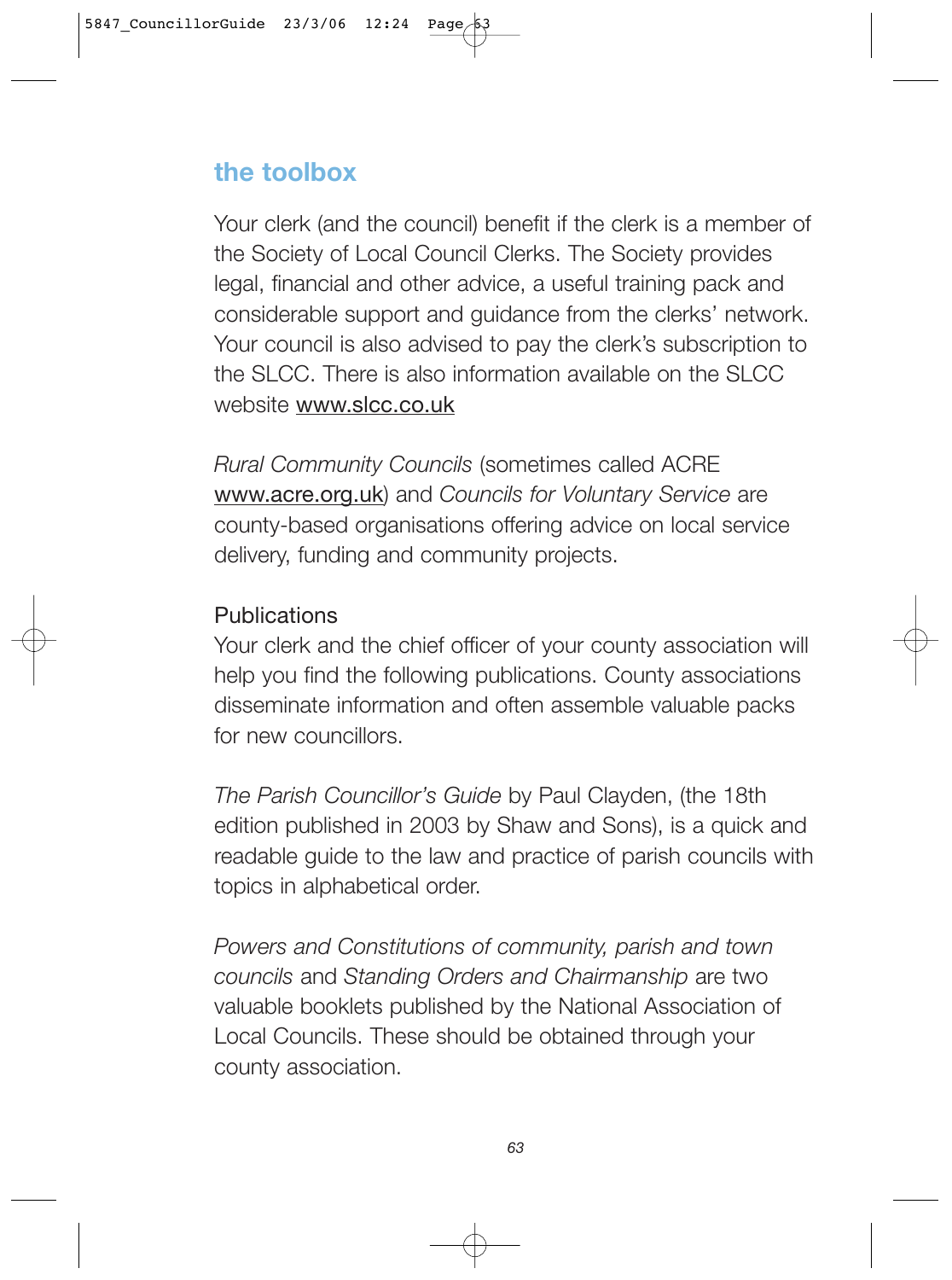Useful magazines include:

- *Local Council Review*, the magazine produced by the National Association of Local Councils every two months;
- *The Clerk*, the magazine produced by the Society of Local Council Clerks.

*Direct Information Service* (DIS), is a fortnightly news bulletin produced by the National Association of Local Councils.

The books below are worth dipping into if you want to find out more about participation and citizenship:

*Participation Works!* published by the New Economics Foundation in 1998 is an interesting handbook full of ideas for giving local people a voice in community issues. A printed version may be difficult to obtain, but the book can be downloaded from the website www.neweconomics.org

*The Community Planning Handbook* by Nick Wates (published in 2000 by Earthscan) is another useful and concise source on public involvement in planning and action.

The website of the Neighbourhood Initiatives Foundation, www.nif.org.uk provides information about Planning for Real.

The *Commission for Rural Communities*, www.ruralcommunities.gov.uk is a valuable source of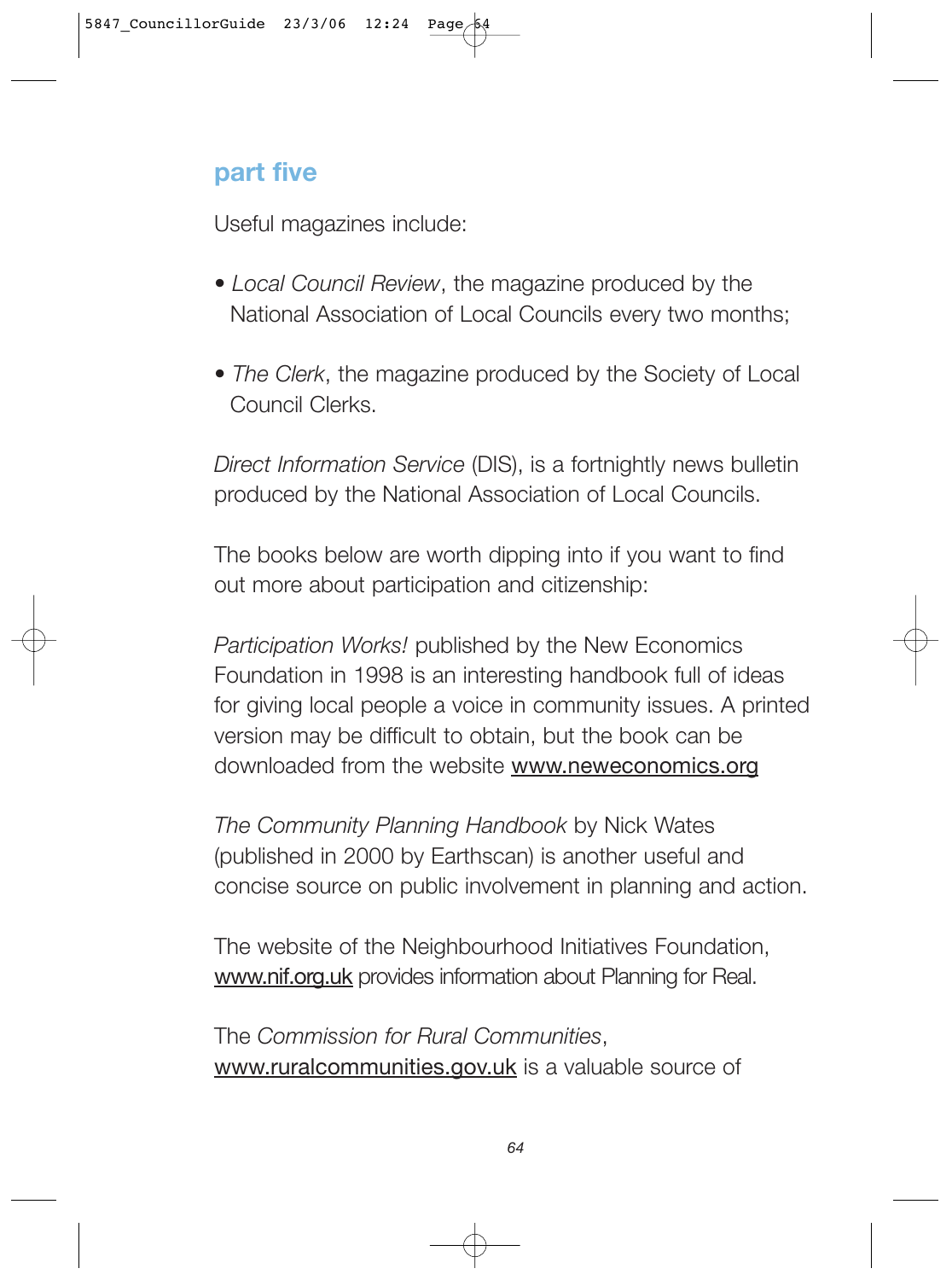## **the toolbox**

information on a very wide range of issues including parish plans while Defra www.defra.gov.uk has a site dedicated to community halls.

#### **Training**

The body responsible for training in your area is a County Training Partnership. The CTP will arrange training events for councillors; you should tell the administrator (or lead officer) of the CTP what you need in terms of further training. Your county secretary will put you in touch with the lead officer.

If your council seeks *Quality Parish Status*, it must have a qualified clerk. This means that the clerk must obtain either the Certificate in Local Council Administration (a first level qualification) called CiLCA, or the more advanced Certificate of Higher Education in Local Policy from the University of Gloucestershire. The CTP will help your clerk find out what to do. See www.nalc.gov.uk/training for details.

There are many ways in which you can obtain further training. Ask for local training first. All CTPs provide training on chairmanship skills and core councillor skills produced through the National Training Strategy. These modular courses are designed for different levels of experience and your CTP will advise on the most suitable module to attend. Another training option a home study course. For example, *Working with Your Council* (2002 and updated), published by the Society of Local Council Clerks, is a six part course and reference guide. The course was written for both clerks and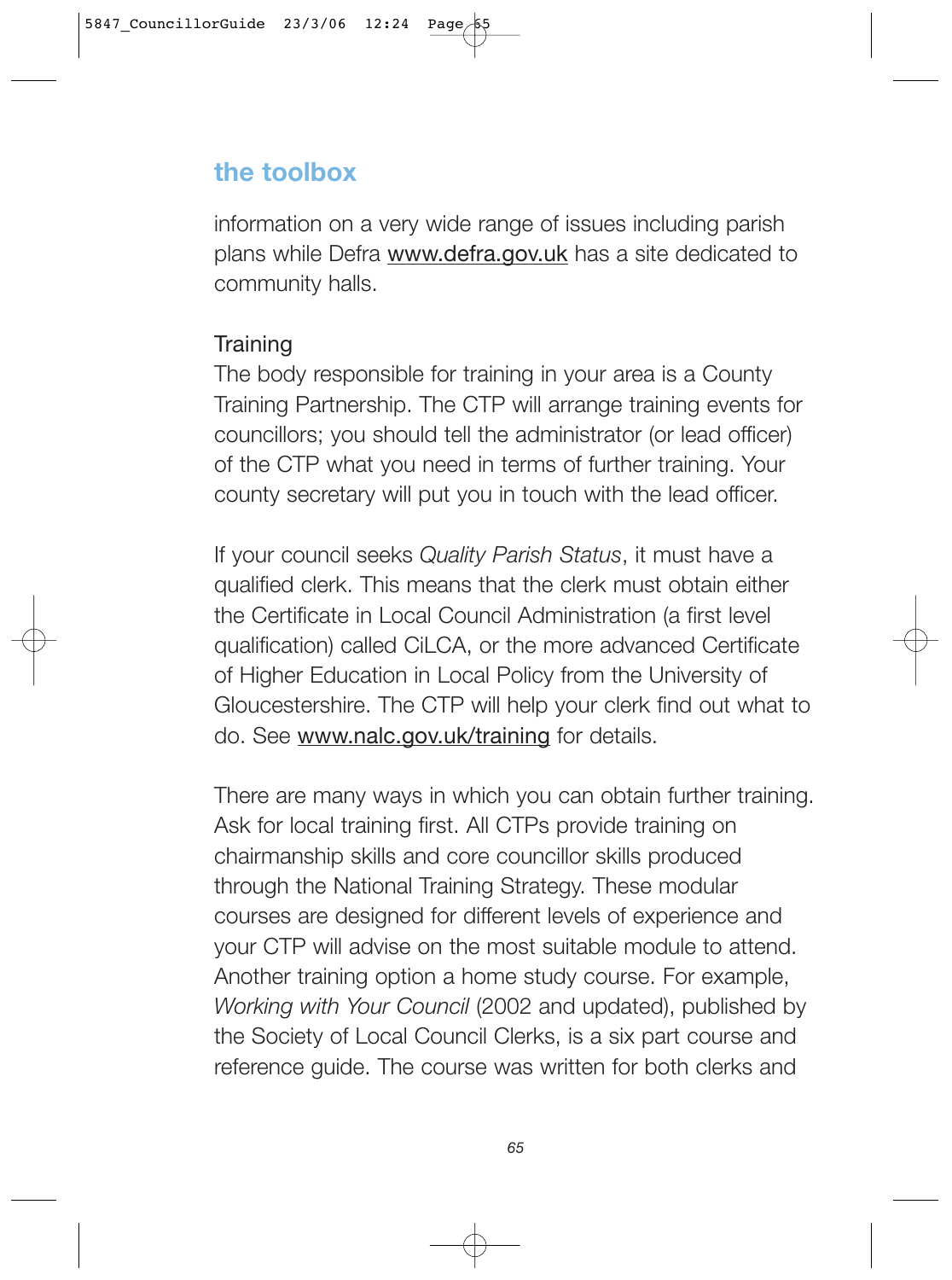councillors. For further information contact your County Training Partnership (01844 238916 or ntm@slcc.co.uk).

The University of Gloucestershire has a distance learning course called *Local Policy*, specifically designed for people who work with parish and town councils. It provides a professional qualification for clerks and other officers and has been studied by councillors too. For further information contact the University's Department of Natural and Social Sciences on 01242 543291 or nss@glos.ac.uk

### List of legal powers

Finally we provide an indicative list of powers and activities to help you appreciate the wide range of activities covered by Acts of Parliament. It is a useful reference when you need to know if the parish council has permission to act.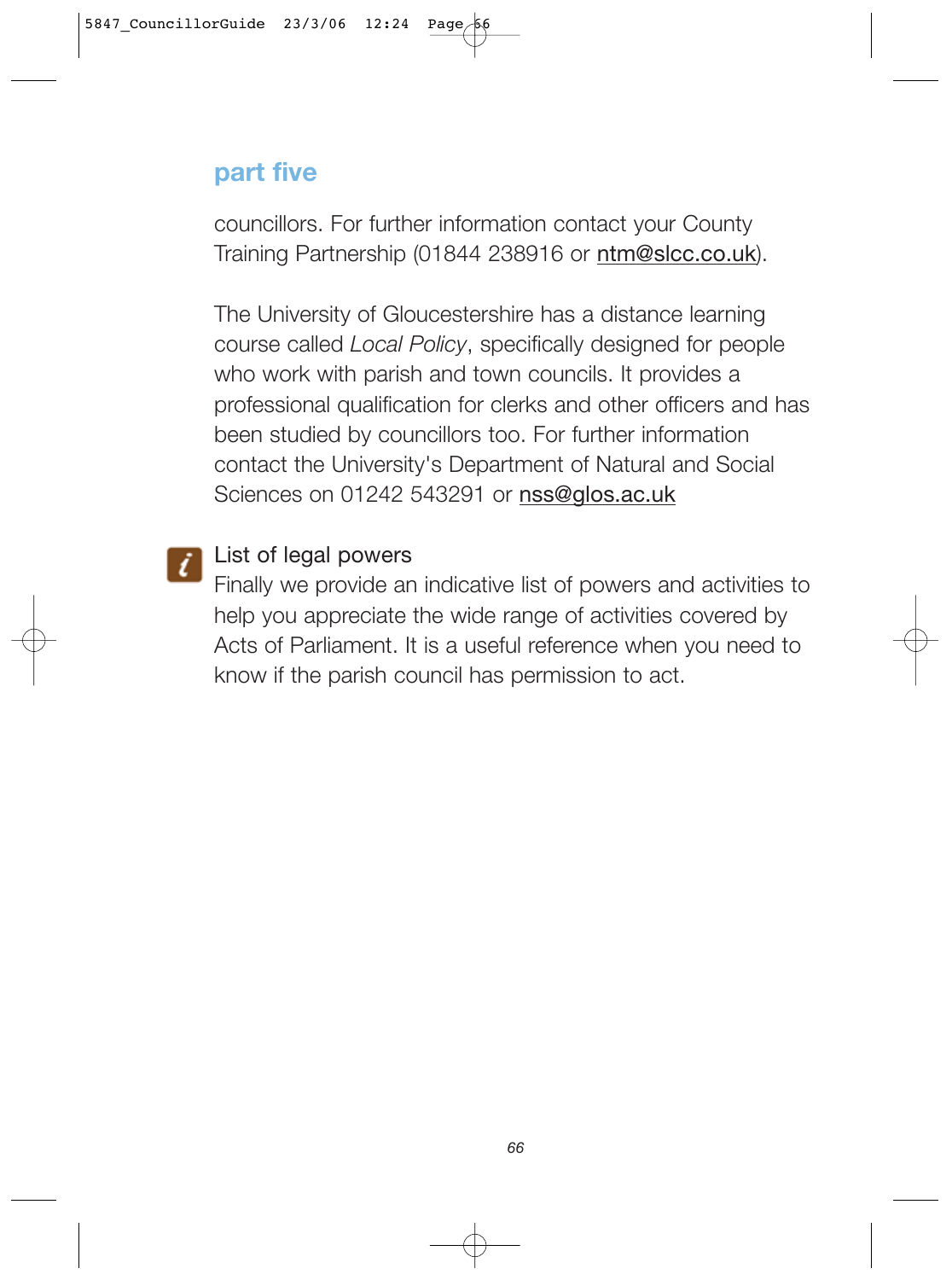# **the toolbox**

| Function                                        | Powers & Duties                                                                                                                                                      | Statutory<br>Provision                                                                                                                                                        |
|-------------------------------------------------|----------------------------------------------------------------------------------------------------------------------------------------------------------------------|-------------------------------------------------------------------------------------------------------------------------------------------------------------------------------|
| Allotments                                      | Powers to provide allotments<br>Duty to consider providing<br>allotment gardens if<br>demand unsatisfied                                                             | Smallholdings &<br>Allotments Act<br>1908, s. 23                                                                                                                              |
| Baths and<br>wash houses                        | Power to provide public<br>baths and wash houses                                                                                                                     | Public Health Act<br>1936, ss 221, 222,<br>223 and 227                                                                                                                        |
| Burial grounds,<br>cemeteries and<br>crematoria | Power to acquire, provide and<br>maintain shelters<br>Power to agree to maintain<br>monuments and memorials<br>Power to contribute towards<br>expenses of cemeteries | Open Spaces Act<br>1906, ss 9 and 10<br>Parish Councils<br>and Burial<br>Authorities<br>(Miscellaneous<br>Provisions) Act<br>1970, s.1<br>Local Government<br>Act 1972, s.214 |
| <b>Bus shelters</b>                             | Power to provide and maintain shelters                                                                                                                               | Local Government<br>(Miscellaneous<br>Provisions) Act<br>1953, s.4<br>Parish Councils<br>Act 1957, s.1                                                                        |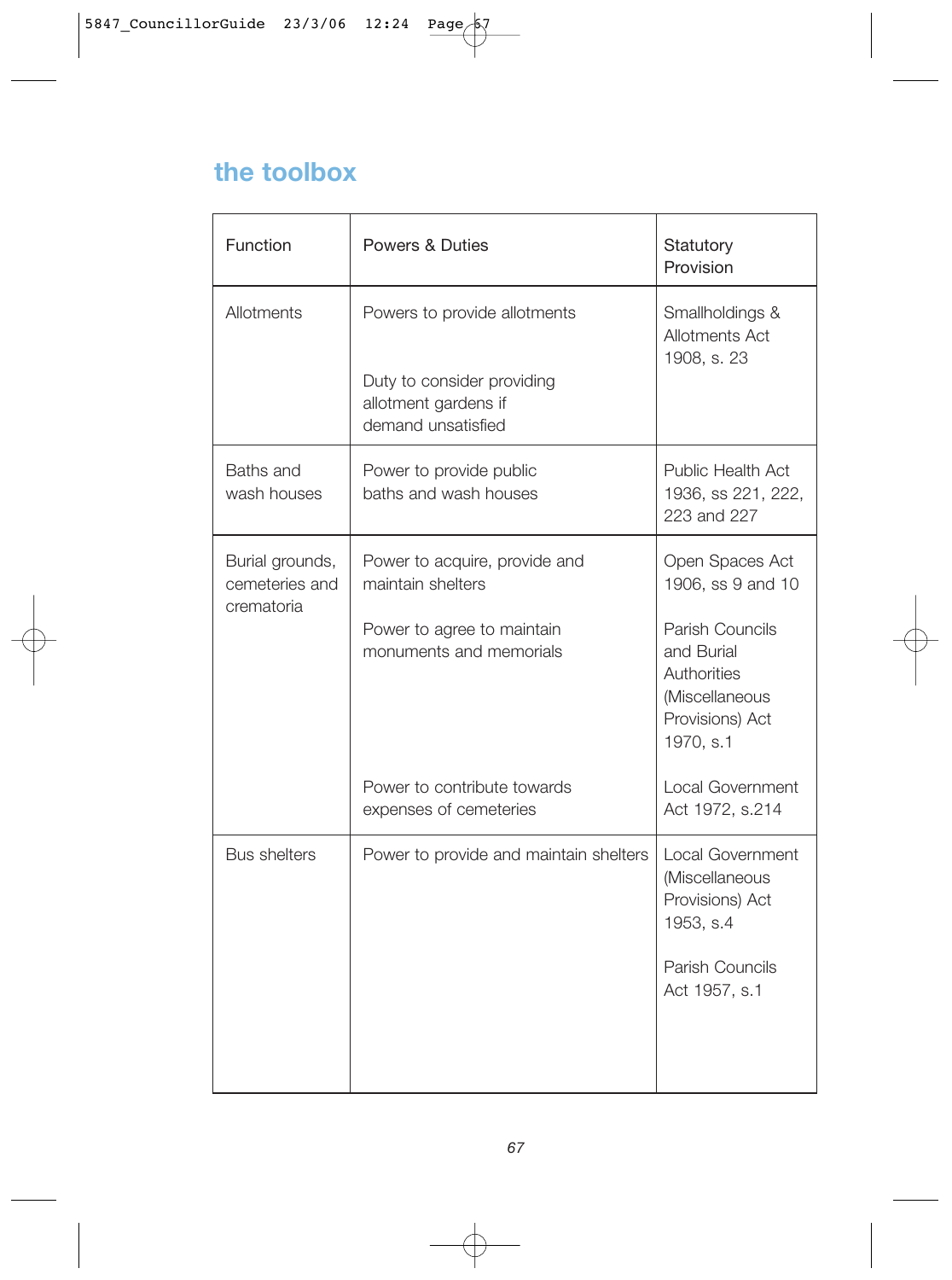| Bye laws                  | Power to provide bye laws for:                                 |                                                        |
|---------------------------|----------------------------------------------------------------|--------------------------------------------------------|
|                           | Pleasure grounds                                               | Public Health Act<br>1875, s.164                       |
|                           | Cycle parks                                                    | Road Traffic<br><b>Regulation Act</b><br>1984, s.57(7) |
|                           | Baths and wash houses                                          | <b>Public Health Act</b><br>1936, s.223                |
|                           | Open spaces and burial grounds                                 | Open Spaces Act<br>1906, s.15                          |
| Charities                 | Duties regarding parochial charities                           | Charities Act 1993<br>s. 79                            |
| Christmas lights          | Power to provide to attract visitors                           | Local Government<br>Act 1972. s.144                    |
| Citizens<br>Advice Bureau | Power to support                                               | Local Government<br>Act 1972, s.142                    |
| Clocks                    | Power to provide public clocks                                 | Parish Councils<br>Act 1957, s.2                       |
| Closed<br>churchyards     | Powers to maintain                                             | Local Government<br>Act 1972, s.215                    |
| Commons<br>and common     | Powers in relation to enclosure,<br>regulation and management, | Inclosure Act 1845                                     |
| pastures                  | and providing common pasture                                   | Local Government<br>Act 1894, s.8(4)                   |
|                           |                                                                | Smallholdings and<br>Allotments Act<br>1908, s.34      |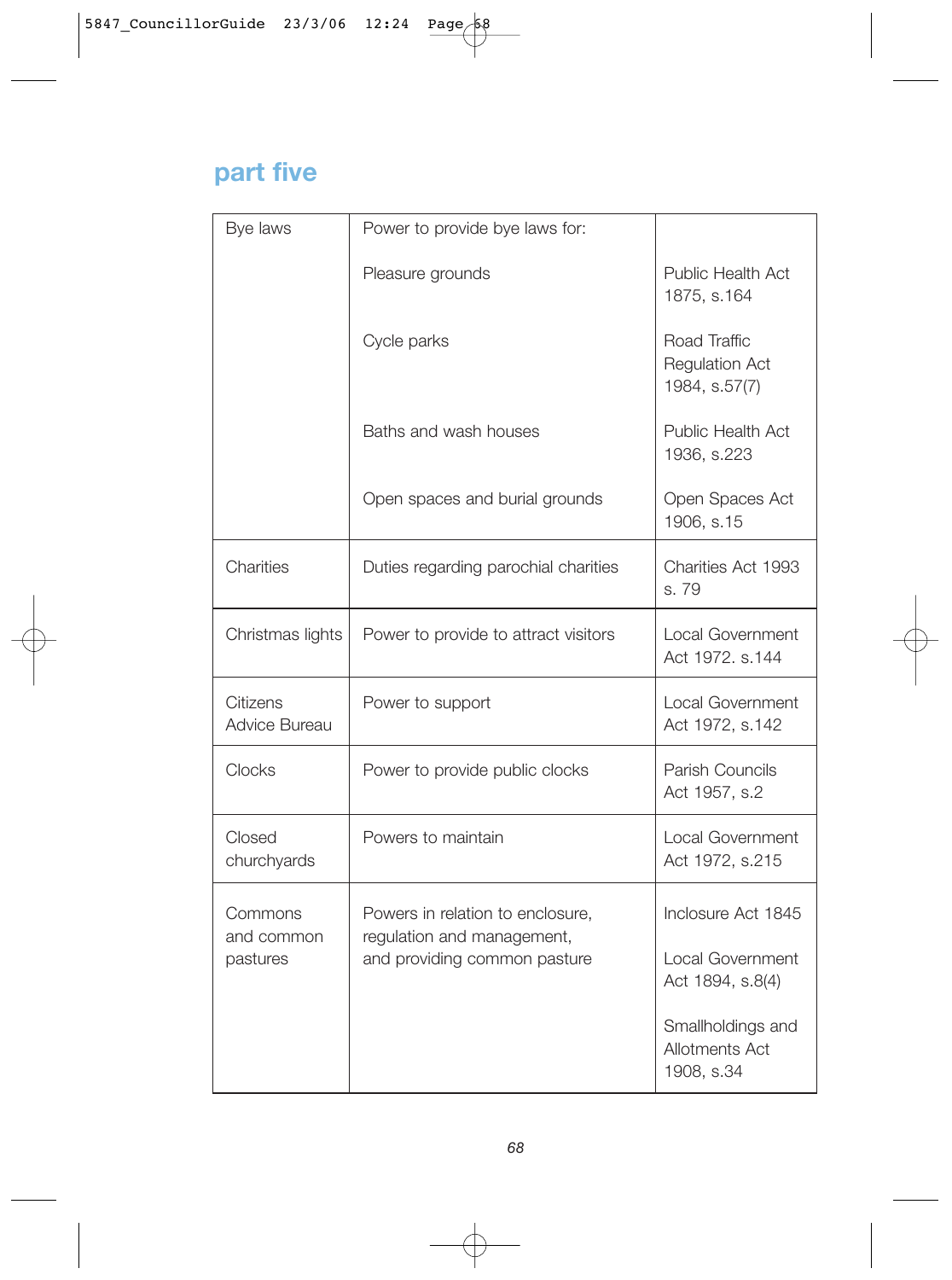# **the toolbox**

| Conference<br>facilities      | Power to provide and encourage<br>the use of facilities                                             | <b>Local Government</b><br>Act 1972, s.144                         |
|-------------------------------|-----------------------------------------------------------------------------------------------------|--------------------------------------------------------------------|
| Community<br>centres          | Power to provide and equip<br>community buildings                                                   | Local Government<br>Act 1972, s.133                                |
|                               | Power to provide buildings for use<br>of clubs having athletic, social or<br>educational objectives | Local Government<br>(Miscellaneous<br>Provisions) Act<br>1976 s.19 |
| Crime<br>prevention           | Powers to spend money on various<br>crime prevention measures                                       | Local Government<br>and Rating Act<br>1997, s.31                   |
| Drainage                      | Power to deal with ponds and ditches                                                                | Public Health Act<br>1936, s.260                                   |
| Entertainment<br>and the arts | Provision of entertainment and<br>support of the arts including<br>festivals and celebrations       | Local Government<br>Act 1972, s.145                                |
| Gifts                         | Power to accept                                                                                     | Local Government<br>Act 1972, s.139                                |
| Highways                      | Power to repair and maintain<br>public footpaths and bridle-ways                                    | Highways Act<br>1980, ss.43, 50                                    |
|                               | Power to light roads and public places                                                              | Parish Councils<br>Act 1957, s.3                                   |
|                               | Power to provide parking places for<br>vehicles, bicycles and motor-cycles                          | Road Traffic<br><b>Regulation Act</b><br>1984, s.57                |
|                               | Power to enter into agreement as to<br>dedication and widening                                      | Highways Act<br>1980, s.30                                         |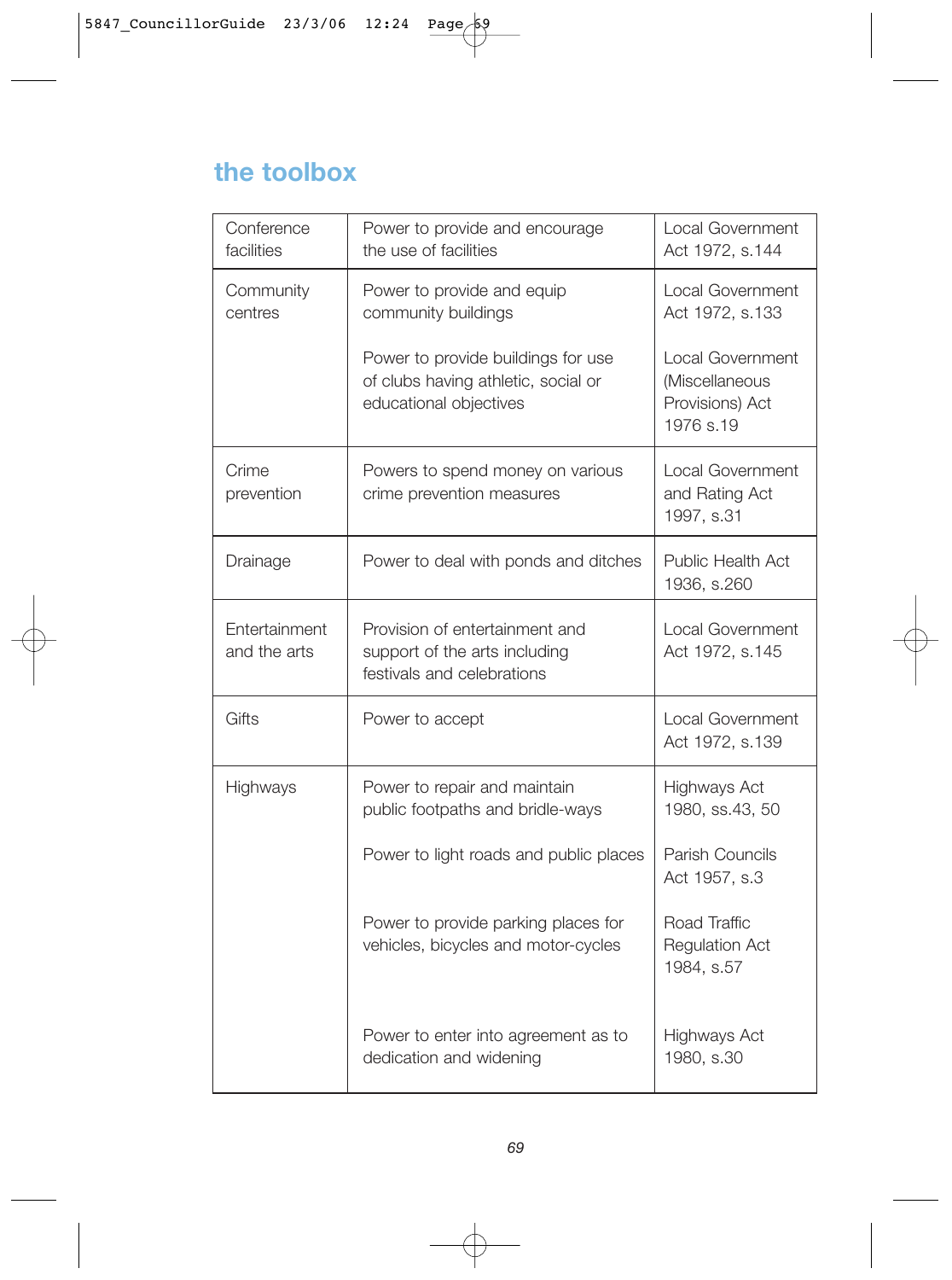|                                        | Power to provide roadside seats<br>and shelters                                                        | Parish Councils<br>Act 1957, s.1                    |
|----------------------------------------|--------------------------------------------------------------------------------------------------------|-----------------------------------------------------|
|                                        | Power to complain to district councils<br>regarding protection of rights of way<br>and roadside wastes | Highways Act<br>1980, s.130 (6)                     |
|                                        | Power to provide traffic signs and<br>other notices                                                    | Road Traffic<br><b>Regulation Act</b><br>1984, s.72 |
|                                        | Power to plant trees etc. and to<br>maintain roadside verges                                           | Highways Act<br>1980, s.96                          |
| Investments                            | Power to participate in schemes<br>of collective investment                                            | Trustee<br>1961, s.11                               |
| Land                                   | Power to acquire by agreement,<br>to appropriate, to dispose of land                                   | Local Government<br>Act 1972, ss.124,<br>126, 127   |
|                                        | Power to accept gifts of land                                                                          | Local Government<br>Act 1972, s.139                 |
| Litter                                 | Provision of receptacles                                                                               | Litter Act 1983,<br>ss.5, 6                         |
| Lotteries                              | Powers to promote                                                                                      | Lotteries and<br>Amusement Act<br>1976, s.7         |
| Mortuaries and<br>post mortem<br>rooms | Powers to provide mortuaries<br>and post mortem rooms                                                  | <b>Public Health Act</b><br>1936, s.198             |
| <b>Newsletters</b>                     | Power to provide information relating<br>to matters affecting local government                         | Local Government<br>Act 1972, s.142                 |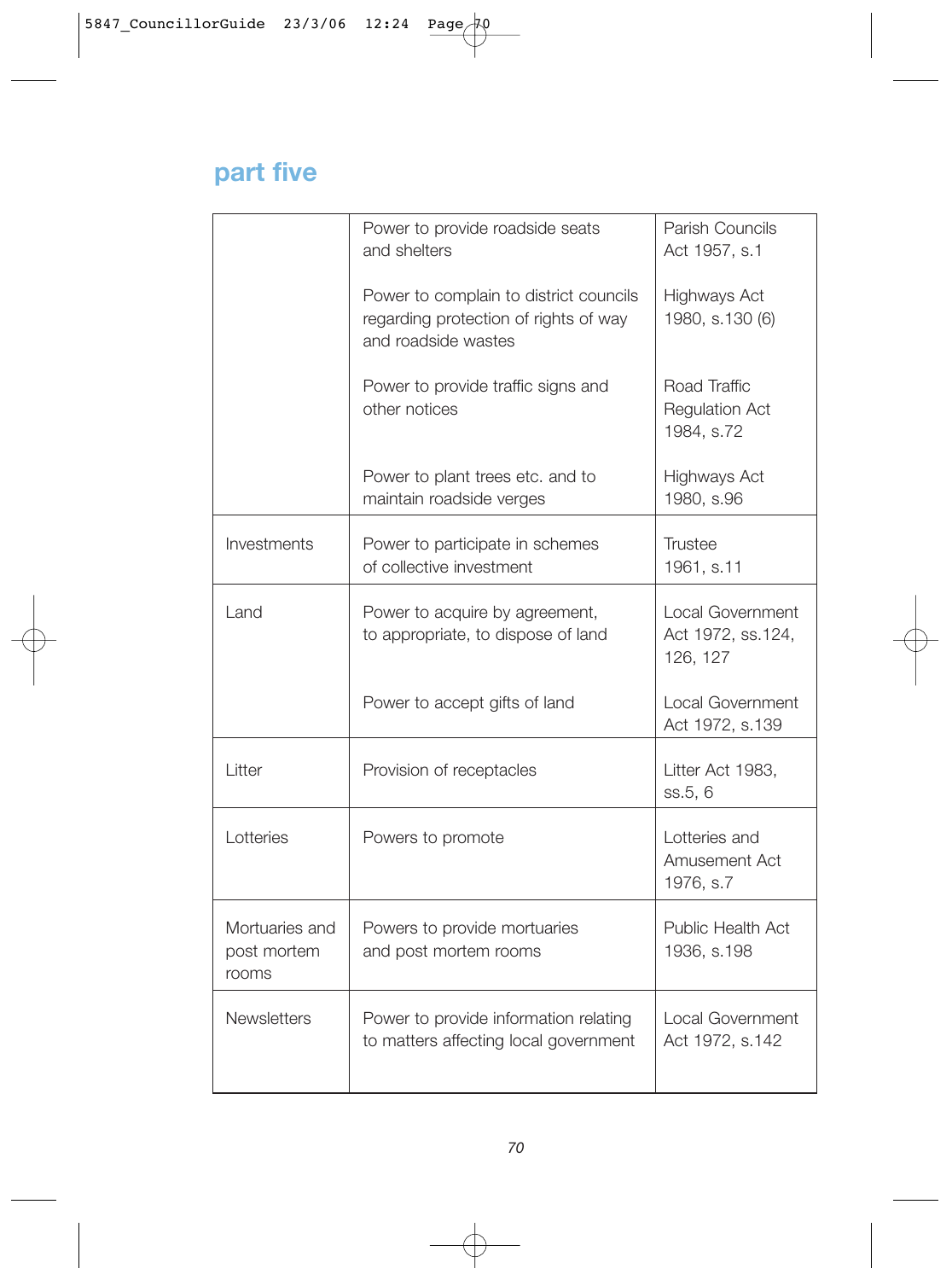# **the toolbox**

| Nuisances                            | Power to deal with offensive ditches                                                                                                           | Public Health Act<br>1936, s.260<br><b>Public Health Act</b><br>1875, s.164                                                                                                                        |
|--------------------------------------|------------------------------------------------------------------------------------------------------------------------------------------------|----------------------------------------------------------------------------------------------------------------------------------------------------------------------------------------------------|
| Open spaces                          | Power to acquire land and maintain                                                                                                             | Open Spaces Act<br>1906, ss.9 and 10                                                                                                                                                               |
| Parish property<br>and documents     | Powers to direct as to their custody                                                                                                           | Local Government<br>Act 1972, s.226                                                                                                                                                                |
| Public buildings<br>and village hall | Power to provide buildings for offices<br>and for public meetings and assemblies                                                               | Local Government<br>Act 1972, s.133                                                                                                                                                                |
| Public<br>conveniences               | Power to provide                                                                                                                               | <b>Public Health Act</b><br>1936, s.87                                                                                                                                                             |
| Parks, pleasure<br>grounds           | Power to acquire land or to provide<br>recreation grounds, public walks,<br>pleasure grounds and open spaces<br>and to manage and control them | <b>Public Health Act</b><br>1875, s.164 (Local<br>Government<br>Act 1972,<br>Sched.14 para.27)<br><b>Public Health Acts</b><br>Amendment Act<br>1890, s.44<br>Open Spaces Act<br>1906, ss.9 and 10 |
| Recreation                           | Power to provide a wide range of<br>recreational facilities                                                                                    | Local Government<br>(Miscellaneous<br>Provisions)<br>Act 1976, s.19                                                                                                                                |
|                                      | Provision of boating pools                                                                                                                     | <b>Public Health Act</b><br>1961, s.54                                                                                                                                                             |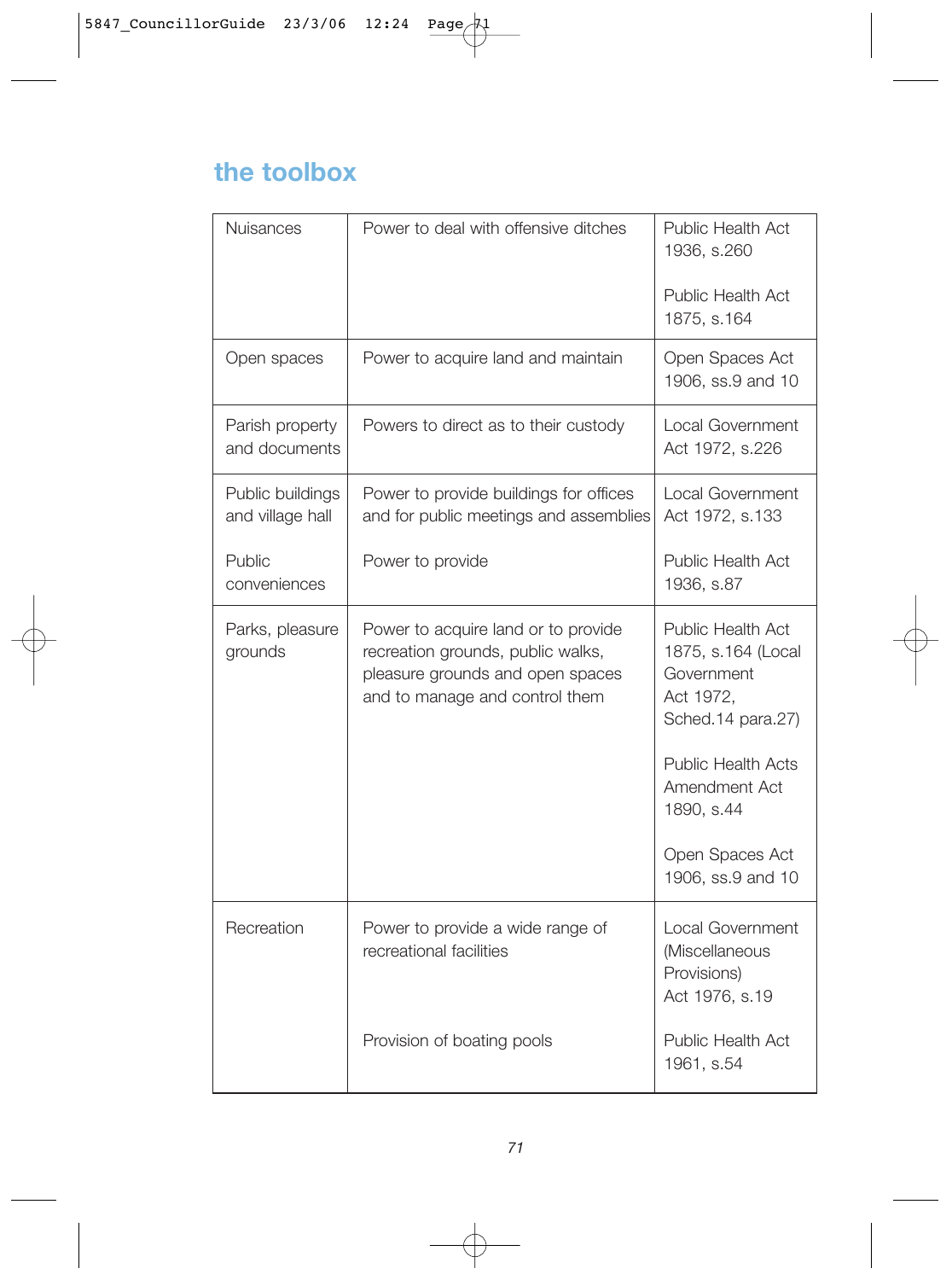| Town and<br>Country Planning | Right to be notified of<br>planning applications                                                  | Town and Country<br>Planning Act 1990,<br>Sched.1, para.8                                                                  |
|------------------------------|---------------------------------------------------------------------------------------------------|----------------------------------------------------------------------------------------------------------------------------|
| Tourism                      | Power to contribute to organisations<br>encouraging tourism                                       | Local Government<br>Act 1972, s.144                                                                                        |
| Traffic calming              | Powers to contribute financially to<br>traffic calming schemes                                    | Local Government<br>and Rating Act<br>1997, s.30                                                                           |
| Transport                    | Powers to spend money on<br>community transport schemes                                           | Local Government<br>and Rating Act<br>1997, s.26-29                                                                        |
| Village signs                | Power to use decorative signs<br>to inform visitors                                               | Local Government<br>Act 1972, s.144                                                                                        |
| War memorials                | Power to maintain, repairs, protect<br>and adapt war memorials                                    | War Memorials<br>(Local Authorities'<br>Powers) Act 1923,<br>s.1; as extended<br>by Local<br>Government Act<br>1948, s.133 |
| Water supply                 | Power to use well, spring or stream<br>and to provide facilities for obtaining<br>water therefrom | Public Health Act<br>1936, s.125                                                                                           |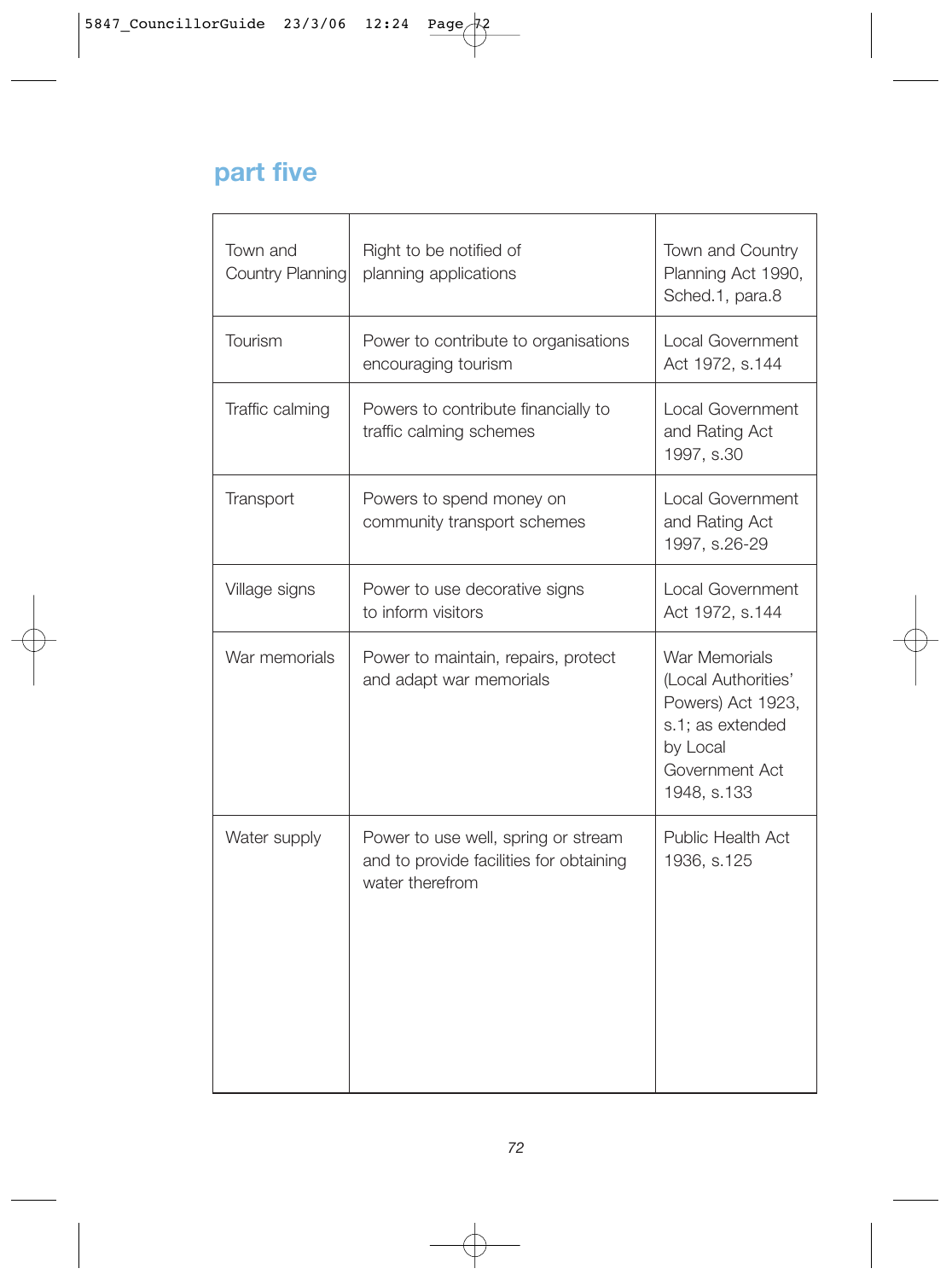## **index**

|                                                            | Page no.                                                    |                                            |                           |
|------------------------------------------------------------|-------------------------------------------------------------|--------------------------------------------|---------------------------|
| Abstaining                                                 | 45                                                          | <b>Commission for Rural</b>                |                           |
| Accounts                                                   | 31, 33, 35                                                  | Communities                                | 64                        |
| Adjourning meetings                                        | 46                                                          | County association                         | 22, 24, 31,<br>62-64      |
| Agenda                                                     | 39, 42-46                                                   | County training partnership                | 65                        |
| <b>Allotments</b>                                          | 13, 23, 49,                                                 | Crime and disorder                         | 23, 69                    |
|                                                            | 67                                                          | Declaration of acceptance                  |                           |
| Annual Meeting of the Council<br>or Annual General Meeting | 24, 39, 40                                                  | of office                                  | 25, 28, 42                |
| Annual Parish or                                           |                                                             | Defra                                      | 65                        |
| Town Meeting                                               | 39                                                          | Delegation                                 | 15, 38, 40,               |
| Annual return                                              | 32, 33, 35                                                  |                                            | 41, 47, 51                |
| Any Other Business                                         | 43                                                          | Design statements                          | 17, 52-55, 61             |
| Apologies                                                  | 44                                                          | Development control                        | 52, 53, 61                |
| Appraisals                                                 | 61                                                          | Development plan                           | 53, 54, 61                |
| Assets register                                            | 61                                                          | Disability legislation                     | 24                        |
| <b>Best Value</b>                                          | 34, 35                                                      | Disqualification                           | 44                        |
| <b>Budget</b>                                              | 31, 35, 55, 61                                              | <b>Duties</b>                              | 12, 15, 23,<br>24, 25-28, |
| Cash book                                                  | 61                                                          |                                            | 44, 59, 67-72             |
| Casting vote                                               | 41                                                          | Emergencies                                | 47, 61                    |
| Chairman                                                   | 9, 15, 23, 24,<br>35, 37-41,                                | Employment law                             | 29                        |
|                                                            |                                                             | Equal opportunities                        | 24, 61                    |
|                                                            | 45-47, 59                                                   | Ethical framework                          | 27, 28                    |
| Chairman's allowance                                       | 41                                                          | Excluding the public                       | 37                        |
| Churchyards, closed                                        | 23, 68                                                      | External audit                             | 32, 33, 35                |
| Clerk                                                      | 4, 15, 16, 22,<br>23, 25, 27,<br>29, 30, 32,<br>33, 35, 37, | <b>Extraordinary meetings</b>              | 47                        |
|                                                            |                                                             | Financial management                       | 30, 31, 33                |
|                                                            |                                                             | <b>Financial regulations</b>               | 31, 55, 60, 62            |
|                                                            | 40-44, 46, 47,<br>57, 59-65                                 | Freedom of Information                     |                           |
| Code of conduct                                            | 25-28, 42,                                                  | Act 2000                                   | 24, 61                    |
|                                                            | 45, 53, 60                                                  | Grievance procedures                       | 29, 61                    |
| Committees                                                 | 15, 37-40,                                                  | Health and safety                          | 29, 61                    |
|                                                            | 42, 47, 51                                                  | Information point                          | 50                        |
| Community conferences                                      | 18, 55                                                      | Insurance                                  | 30, 61                    |
| Contract of employment                                     | 29,60                                                       | Internal auditor                           | 23, 32, 33, 35            |
| Co-option                                                  | 11, 12, 27                                                  | Internal control                           | 31, 33, 35                |
| Correspondence                                             | 43                                                          | Land use planning                          | 51, 54                    |
| Councillors                                                | 11, 12, 14,                                                 | Lease agreements                           | 61                        |
|                                                            | 16, 17, 19,<br>25-31, 33,                                   | Local Government (Miscella-                |                           |
|                                                            | 38, 40-45,<br>47, 56-60,                                    | neous Provisions) Act 1976                 | 21, 67, 69, 72            |
|                                                            |                                                             | <b>Local Development Framwork</b><br>(LDF) | 52, 54                    |
|                                                            | 63, 66                                                      | Local plan                                 | 53                        |
|                                                            |                                                             |                                            |                           |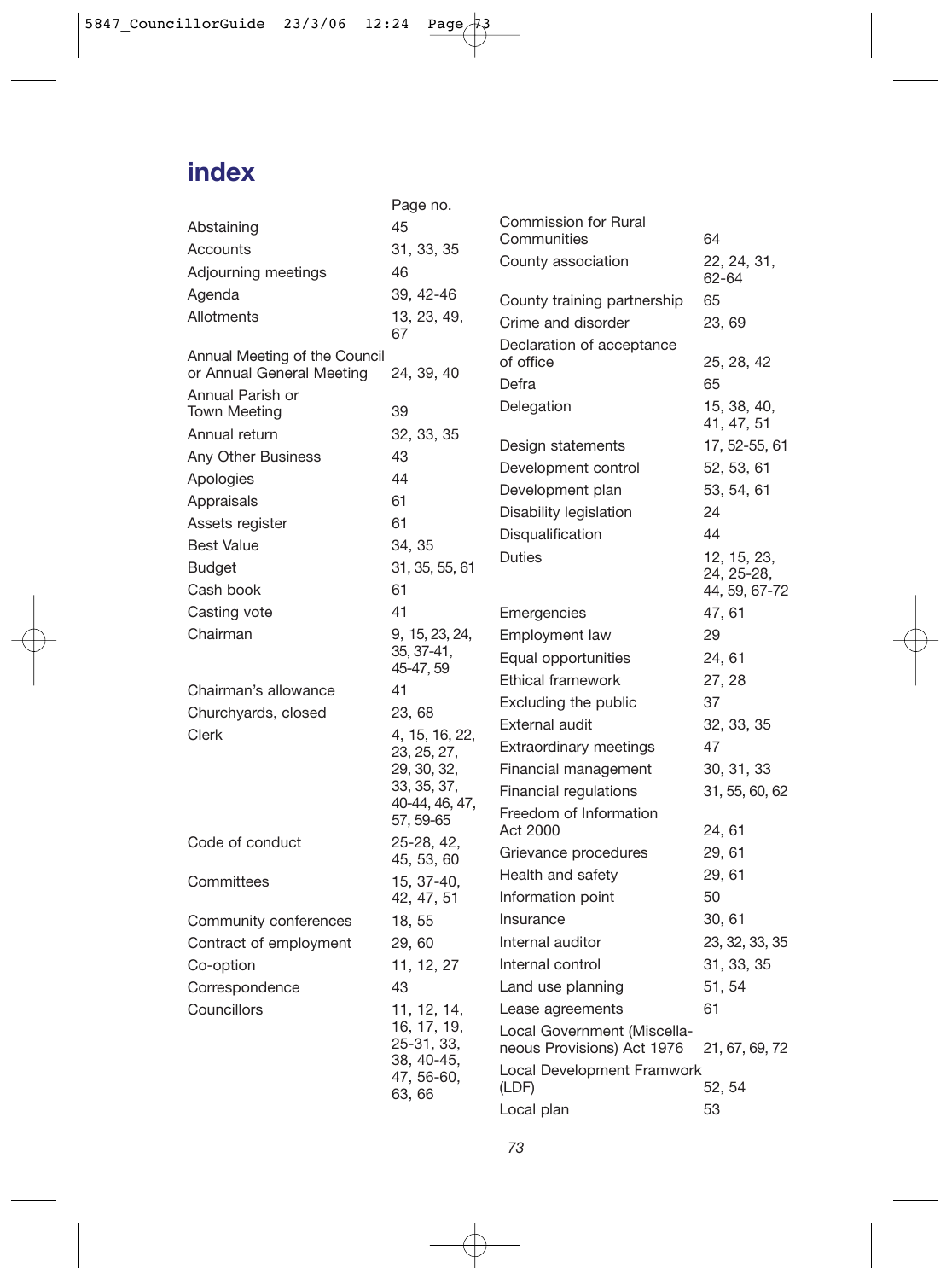| <b>Market Towns Initiative</b><br>(Health Check) | 18, 54, 55                 | Proper officer                              | 15, 16, 24                |
|--------------------------------------------------|----------------------------|---------------------------------------------|---------------------------|
| Material considerations                          | 52, 54                     | Public and<br>public participation          | 24, 26-30,                |
| Matters arising                                  | 43                         |                                             | 37, 39-42,                |
|                                                  |                            |                                             | 46, 64,                   |
| Meetings                                         | 15, 23-28,<br>32, 37-47,   |                                             | 67-69, 71                 |
|                                                  | 51, 53, 60,                | <b>Public notices</b>                       | 46                        |
|                                                  | 61, 71                     | <b>Quality Council status</b>               | 56, 57, 65                |
| <b>Minutes</b>                                   | 44, 45, 47, 61             | Quorum                                      | 40, 42, 46                |
| <b>Monitoring Officer</b>                        | $27 - 29$                  | Register of interests                       | 27, 29                    |
| National Association of                          |                            | Resolutions                                 | 45, 46                    |
| Local Councils                                   | 24, 29, 31,<br>62, 64      | Responsible financial<br>officer (RFO)      | 23, 30, 31, 35            |
| Neighbourhood Initiatives                        |                            | Risk management                             | 30, 59, 61                |
| Foundation                                       | 17, 64                     | <b>Rural Community Councils</b>             | 18, 54, 63                |
| Parish councils                                  | 12-14, 16,                 | Section 137                                 | 22                        |
|                                                  | 21-23, 25,<br>34, 49, 51,  | Service delivery                            | 12-14, 19,                |
|                                                  | 52, 56, 60,                |                                             | 23, 34, 35,               |
|                                                  | 62-64                      |                                             | 49, 50, 55,<br>56, 61, 63 |
| Parish maps                                      | 17, 55                     | Society of Local Council Clerks 22, 25, 29, |                           |
| Parish plans                                     | 18, 52, 54-56,             |                                             | 63, 65                    |
|                                                  | 61                         | Standards                                   | 26-28, 46, 56             |
| Parochial Church Council                         | 23, 25                     | Standards Board for England 45, 46          |                           |
| Partnership                                      | 19, 49, 57,<br>61, 65      | Standing orders                             | 24, 31, 40,<br>47, 60, 63 |
| <b>PBP</b>                                       | 55                         | Sub-committees                              | 15, 37-39, 47             |
| Personal interests                               | 27, 28, 44                 | Summons                                     | 26, 42                    |
| Planning applications                            | 38, 51, 52,<br>54, 72      | Supplementary<br>planning guidance          | 53, 54                    |
| Planning authority                               | $51 - 54$                  | <b>Surveys</b>                              | 17, 55                    |
| <b>Planning committees</b>                       | 38, 51                     | Three clear days                            | $42 - 44$                 |
| Planning for Real <sup>®</sup>                   | 17, 55, 64                 | Town and country planning                   | 12, 51-54, 72             |
| Planning system                                  | 51-54, 72                  | Training                                    | 29, 56, 62,               |
| Policies                                         | 32, 49-55, 61              |                                             | 63, 65, 66                |
| Powers                                           | 12, 15, 16,                | University of Gloucestershire               | 66                        |
|                                                  | 21, 22, 41,                | Vice chairman                               | 39                        |
|                                                  | 47, 49, 63,<br>66-72       | <b>Voluntary bodies</b>                     | 19, 50                    |
| Precept                                          | 12, 16, 55                 | Voting                                      | 28, 39-41, 45             |
| Prejudicial interests                            | 28, 44, 53                 | Working parties                             | 38, 39                    |
| Press (media)                                    | 37, 41, 60                 |                                             |                           |
| Principal authorities                            | 12, 14, 16,                |                                             |                           |
|                                                  | 17, 19, 27,<br>28, 35, 46, |                                             |                           |
|                                                  | 49, 50, 56,                |                                             |                           |

60, 62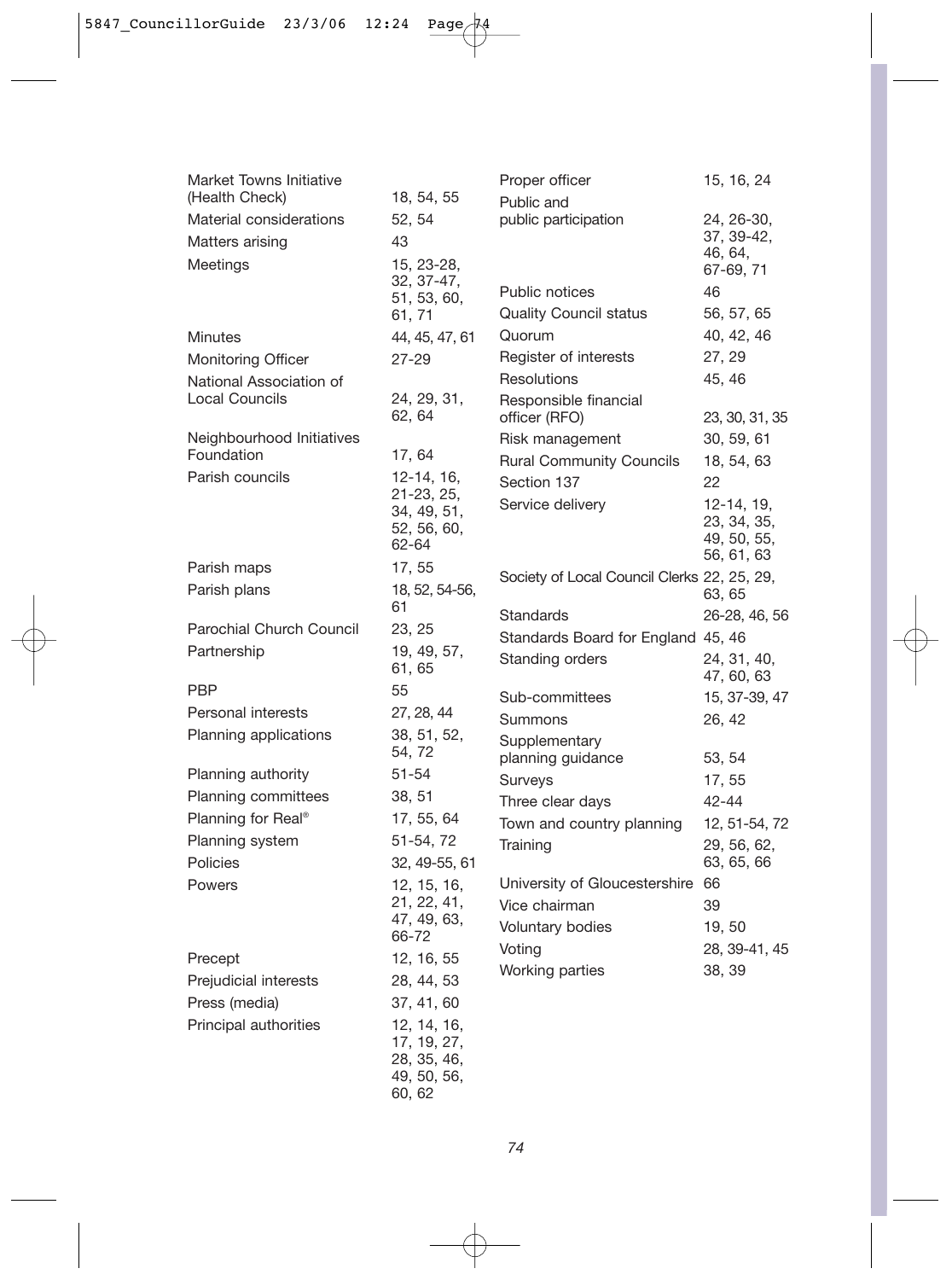